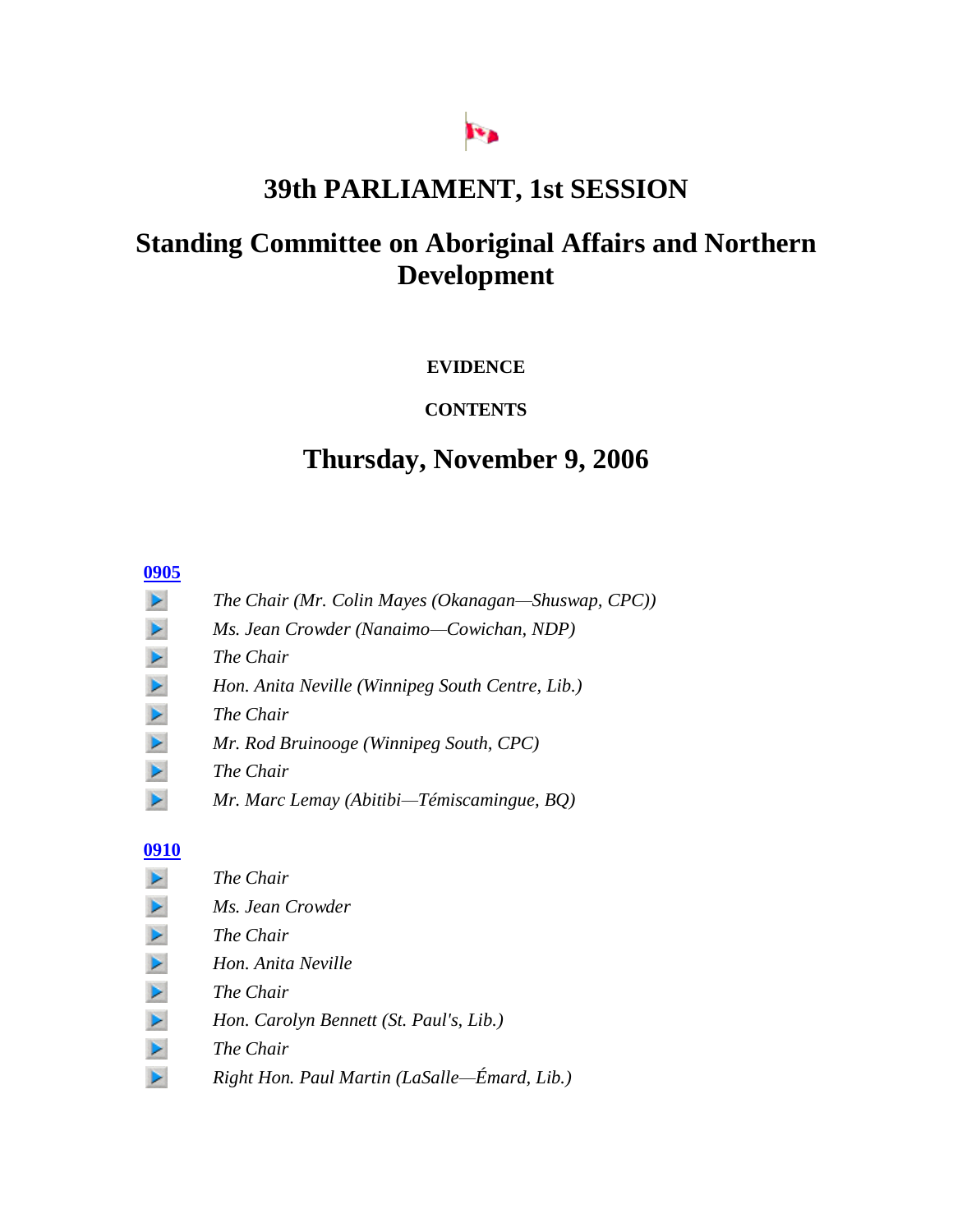## **[0920](http://cmte.parl.gc.ca/Content/HOC/committee/391/aano/evidence/ev2499050/aanoev25-e.htm#T0920)**

| The Chair          |
|--------------------|
| Hon. Anita Neville |

## **[0925](http://cmte.parl.gc.ca/Content/HOC/committee/391/aano/evidence/ev2499050/aanoev25-e.htm#T0925)**

| $\blacktriangleright$ | Right Hon. Paul Martin             |
|-----------------------|------------------------------------|
| $\blacktriangleright$ | Hon. Ralph Goodale (Wascana, Lib.) |

## **[0930](http://cmte.parl.gc.ca/Content/HOC/committee/391/aano/evidence/ev2499050/aanoev25-e.htm#T0930)**

| Hon. Anita Neville     |
|------------------------|
| The Chair              |
| Mr. Marc Lemay         |
| Right Hon. Paul Martin |
| Mr. Marc Lemay         |

- *Right Hon. Paul Martin*
- *Mr. Marc Lemay*

## **[0935](http://cmte.parl.gc.ca/Content/HOC/committee/391/aano/evidence/ev2499050/aanoev25-e.htm#T0935)**

- $\blacktriangleright$ *Right Hon. Paul Martin*
- $\blacktriangleright$ *Mr. Marc Lemay*
- $\blacktriangleright$ *Hon. Ralph Goodale*
- $\blacktriangleright$ *Mr. Marc Lemay*
- $\blacktriangleright$ *Hon. Ralph Goodale*
- *The Chair*
- $\blacktriangleright$ *Ms. Jean Crowder*

#### **[0940](http://cmte.parl.gc.ca/Content/HOC/committee/391/aano/evidence/ev2499050/aanoev25-e.htm#T0940)**

- $\blacktriangleright$ *Right Hon. Paul Martin*
- $\blacktriangleright$ *Ms. Jean Crowder*
- *Right Hon. Paul Martin*
- *Hon. Andy Scott (Fredericton, Lib.)*  $\blacktriangleright$

## **[0945](http://cmte.parl.gc.ca/Content/HOC/committee/391/aano/evidence/ev2499050/aanoev25-e.htm#T0945)**  $\blacktriangleright$

*The Chair*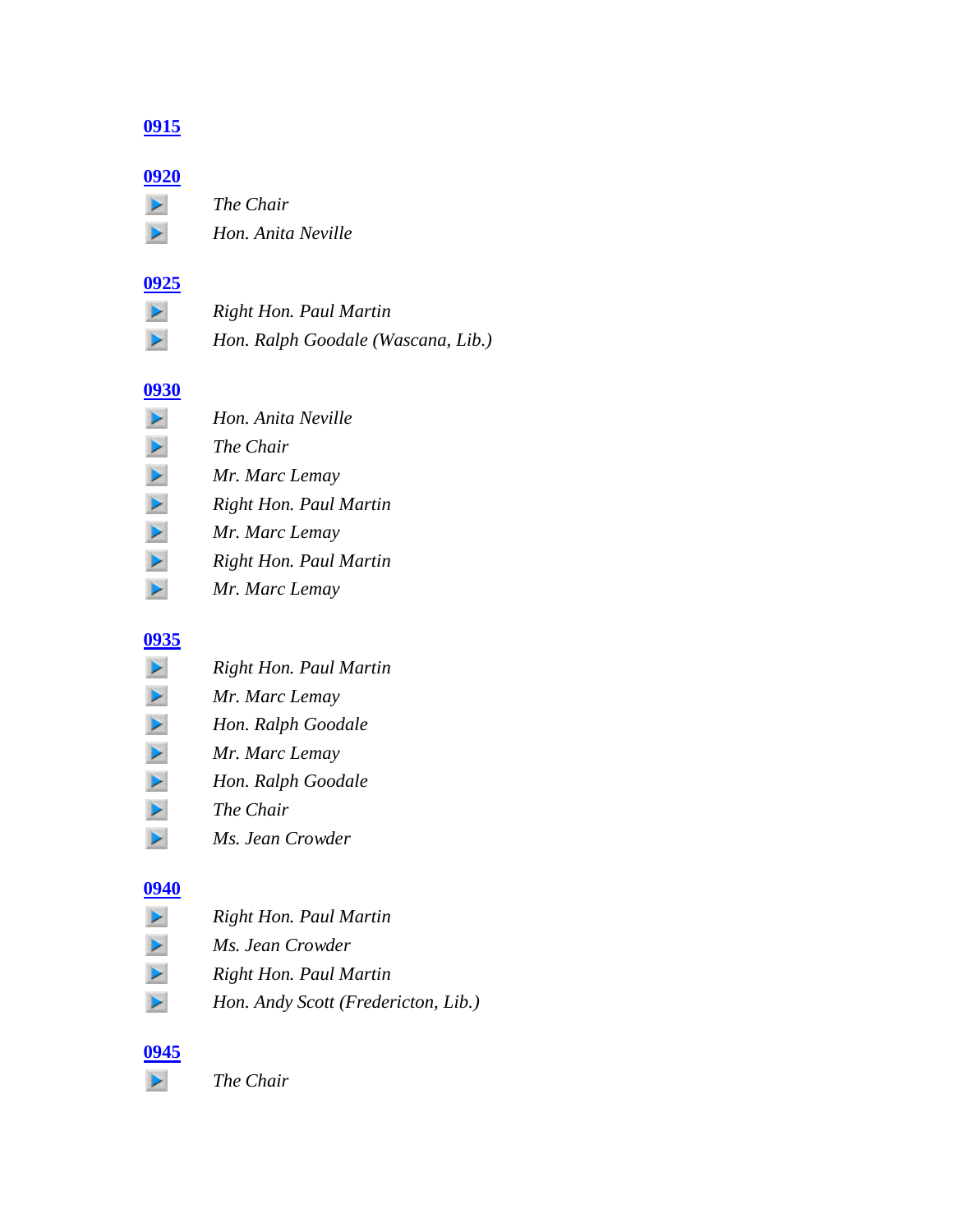|                       | Hon. Andy Scott        |
|-----------------------|------------------------|
|                       | The Chair              |
| $\blacktriangleright$ | Mr. Rod Bruinooge      |
| $\blacktriangleright$ | Right Hon. Paul Martin |
| $\blacktriangleright$ | Mr. Rod Bruinooge      |
| $\blacktriangleright$ | Right Hon. Paul Martin |
| $\blacktriangleright$ | Mr. Rod Bruinooge      |
| $\blacktriangleright$ | Right Hon. Paul Martin |
| ▶                     | Mr. Rod Bruinooge      |
| ▶                     | Right Hon. Paul Martin |
| ▶                     | Mr. Rod Bruinooge      |
| $\blacktriangleright$ | Right Hon. Paul Martin |
| $\blacktriangleright$ | Mr. Rod Bruinooge      |
| $\blacktriangleright$ | Right Hon. Paul Martin |
| $\blacktriangleright$ | Mr. Rod Bruinooge      |
| $\blacktriangleright$ | Right Hon. Paul Martin |
| $\blacktriangleright$ | Mr. Rod Bruinooge      |
| $\blacktriangleright$ | Right Hon. Paul Martin |
| $\blacktriangleright$ | Mr. Rod Bruinooge      |
| Þ                     | Right Hon. Paul Martin |
| $\blacktriangleright$ | Mr. Rod Bruinooge      |
| Þ                     | The Chair              |
| ▶                     | Mr. Rod Bruinooge      |
| $\blacktriangleright$ | Right Hon. Paul Martin |
| $\blacktriangleright$ | Mr. Rod Bruinooge      |
|                       | Hon. Carolyn Bennett   |
|                       | The Chair              |
| $\blacktriangleright$ | Hon. Andy Scott        |
| ь                     | Mr. Rod Bruinooge      |
|                       |                        |
| <u>0950</u>           |                        |
|                       | Hon. Carolyn Bennett   |
|                       | Mr. Rod Bruinooge      |
|                       | Hon. Carolyn Bennett   |
|                       | Hon. Andy Scott        |

- *Hon. Carolyn Bennett Mr. Rod Bruinooge*
- 
- *Hon. Carolyn Bennett*
- *Hon. Andy Scott*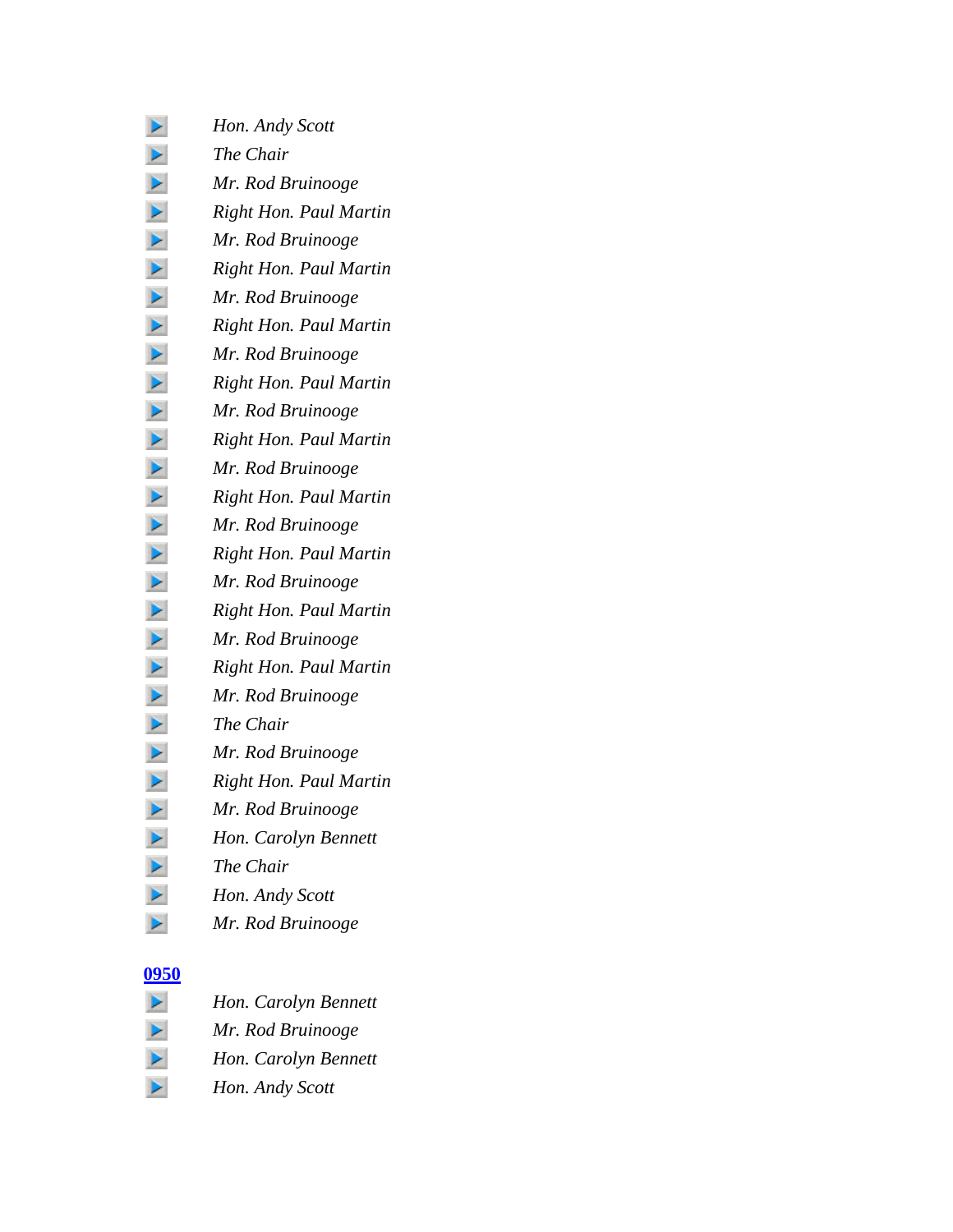- *Mr. Rod Bruinooge The Chair Right Hon. Paul Martin*  $\blacktriangleright$  *The Chair Mr. Rod Bruinooge*  $\blacktriangleright$  *Right Hon. Paul Martin*  $\blacktriangleright$  *Mr. Rod Bruinooge*  $\blacktriangleright$  *Right Hon. Paul Martin*  $\blacktriangleright$  *Mr. Rod Bruinooge Right Hon. Paul Martin*  $\blacktriangleright$  *Mr. Rod Bruinooge*  $\blacktriangleright$  *Right Hon. Paul Martin*  $\blacktriangleright$  *Mr. Rod Bruinooge Right Hon. Paul Martin*  $\blacktriangleright$  *Mr. Rod Bruinooge*  $\blacktriangleright$  *Right Hon. Paul Martin*  $\blacktriangleright$  *Mr. Rod Bruinooge*  $\blacktriangleright$  *Right Hon. Paul Martin*  $\blacktriangleright$  *Mr. Rod Bruinooge*  $\blacktriangleright$  *The Chair Mr. Rod Bruinooge*  $\blacktriangleright$  *The Chair*  $\blacktriangleright$  *Mr. Rod Bruinooge*  $\blacktriangleright$  *Right Hon. Paul Martin Mr. Rod Bruinooge*  $\blacktriangleright$  *Right Hon. Paul Martin*  $\blacktriangleright$  *Mr. Rod Bruinooge The Chair Mr. Gary Merasty (Desnethé—Missinippi—Churchill River, Lib.)* **[0955](http://cmte.parl.gc.ca/Content/HOC/committee/391/aano/evidence/ev2499050/aanoev25-e.htm#T0955)**
- $\blacktriangleright$ *Hon. Andy Scott*
- *Mr. Gary Merasty*
- *Hon. Ralph Goodale*
- *Mr. Gary Merasty*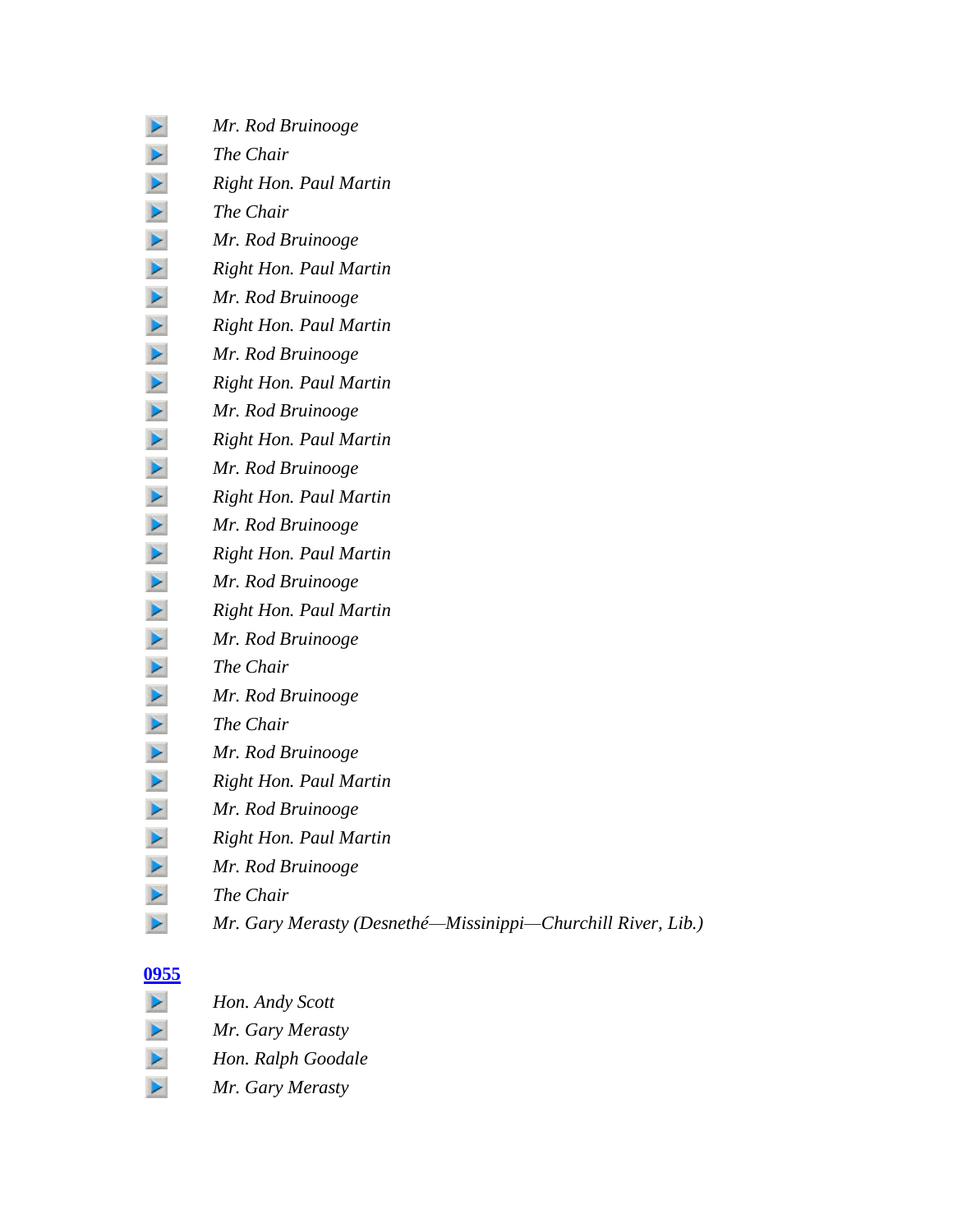- *The Chair*
	- *Mr. Steven Blaney (Lévis—Bellechasse, CPC)*

- $\blacktriangleright$ *Right Hon. Paul Martin*
- $\blacktriangleright$ *Mr. Steven Blaney*
- $\blacktriangleright$ *Right Hon. Paul Martin*
- $\blacktriangleright$ *Mr. Steven Blaney*
- $\blacktriangleright$ *The Chair*
- $\blacktriangleright$ *Mr. Steven Blaney*
- $\blacktriangleright$ *Right Hon. Paul Martin*
- $\blacktriangleright$ *The Chair*
- $\blacktriangleright$ *Right Hon. Paul Martin*
- $\blacktriangleright$  *The Chair*
	- *Mr. Gérard Asselin (Manicouagan, BQ)*

### **[1005](http://cmte.parl.gc.ca/Content/HOC/committee/391/aano/evidence/ev2499050/aanoev25-e.htm#T1005)**

 $\blacktriangleright$ 

- $\blacktriangleright$ *Right Hon. Paul Martin*
- $\blacktriangleright$ *The Chair*
- *Mr. Marc Lemay*
- $\blacktriangleright$ *Hon. Andy Scott*

#### **[1010](http://cmte.parl.gc.ca/Content/HOC/committee/391/aano/evidence/ev2499050/aanoev25-e.htm#T1010)**

- $\blacktriangleright$ *The Chair*
- $\blacktriangleright$ *Mr. Harold Albrecht (Kitchener—Conestoga, CPC)*
- $\blacktriangleright$ *Right Hon. Paul Martin*
- $\blacktriangleright$ *Mr. Harold Albrecht*
- Þ *Right Hon. Paul Martin*
- $\blacktriangleright$  *Mr. Harold Albrecht*
	- *The Chair*

## **[1015](http://cmte.parl.gc.ca/Content/HOC/committee/391/aano/evidence/ev2499050/aanoev25-e.htm#T1015)**

- *Ms. Jean Crowder*
- *Right Hon. Paul Martin*

## **[1020](http://cmte.parl.gc.ca/Content/HOC/committee/391/aano/evidence/ev2499050/aanoev25-e.htm#T1020)**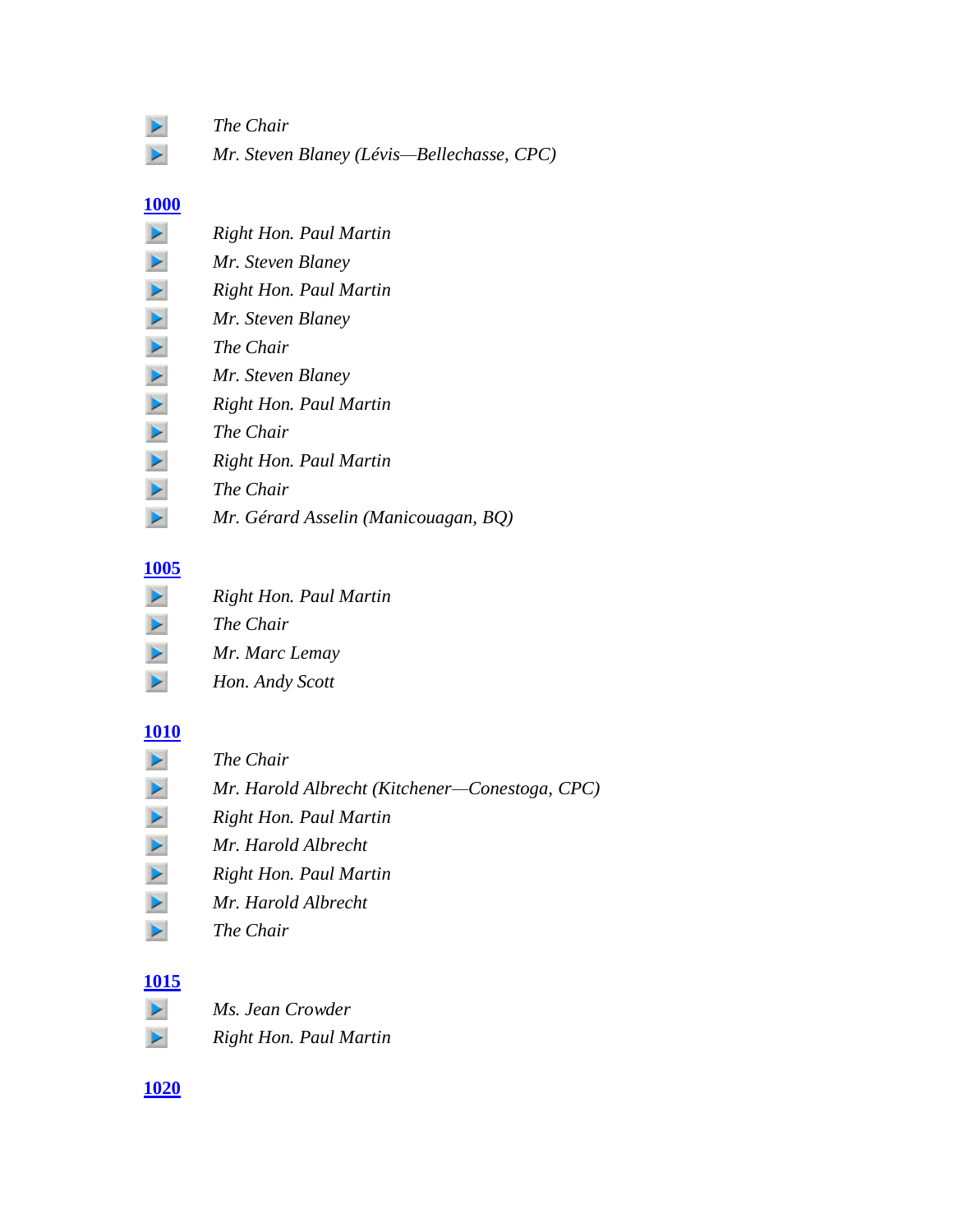- *The Chair*
- *Mr. Brian Storseth (Westlock—St. Paul, CPC)*
- *Right Hon. Paul Martin*
- $\blacktriangleright$  *Mr. Brian Storseth*
	- *Right Hon. Paul Martin*
- $\blacktriangleright$ *Hon. Ralph Goodale*
- $\blacktriangleright$ *Mr. Brian Storseth*
- $\blacktriangleright$ *Hon. Ralph Goodale*
- $\blacktriangleright$  *The Chair*
	- *Mr. Brian Storseth*
- $\blacktriangleright$ *The Chair*
- $\blacktriangleright$ *Right Hon. Paul Martin*
- $\blacktriangleright$ *Mr. Brian Storseth*
- *Right Hon. Paul Martin*
- $\blacktriangleright$ *Mr. Brian Storseth*
- $\blacktriangleright$ *Right Hon. Paul Martin*
- *Mr. Brian Storseth*
- *Right Hon. Paul Martin*

- $\blacktriangleright$  *Mr. Brian Storseth*
	- *The Chair*
	- *Ms. Nancy Karetak-Lindell (Nunavut, Lib.)*
	- *The Chair*
- $\blacktriangleright$ *Ms. Nancy Karetak-Lindell*
- *Right Hon. Paul Martin*
- *Hon. Andy Scott*

## **[1030](http://cmte.parl.gc.ca/Content/HOC/committee/391/aano/evidence/ev2499050/aanoev25-e.htm#T1030)**  $\blacktriangleright$

- *The Chair*
- $\blacktriangleright$ *Mr. Rod Bruinooge*
- $\blacktriangleright$ *Right Hon. Paul Martin*
- *Mr. Rod Bruinooge*
- *Right Hon. Paul Martin*
- *Mr. Rod Bruinooge*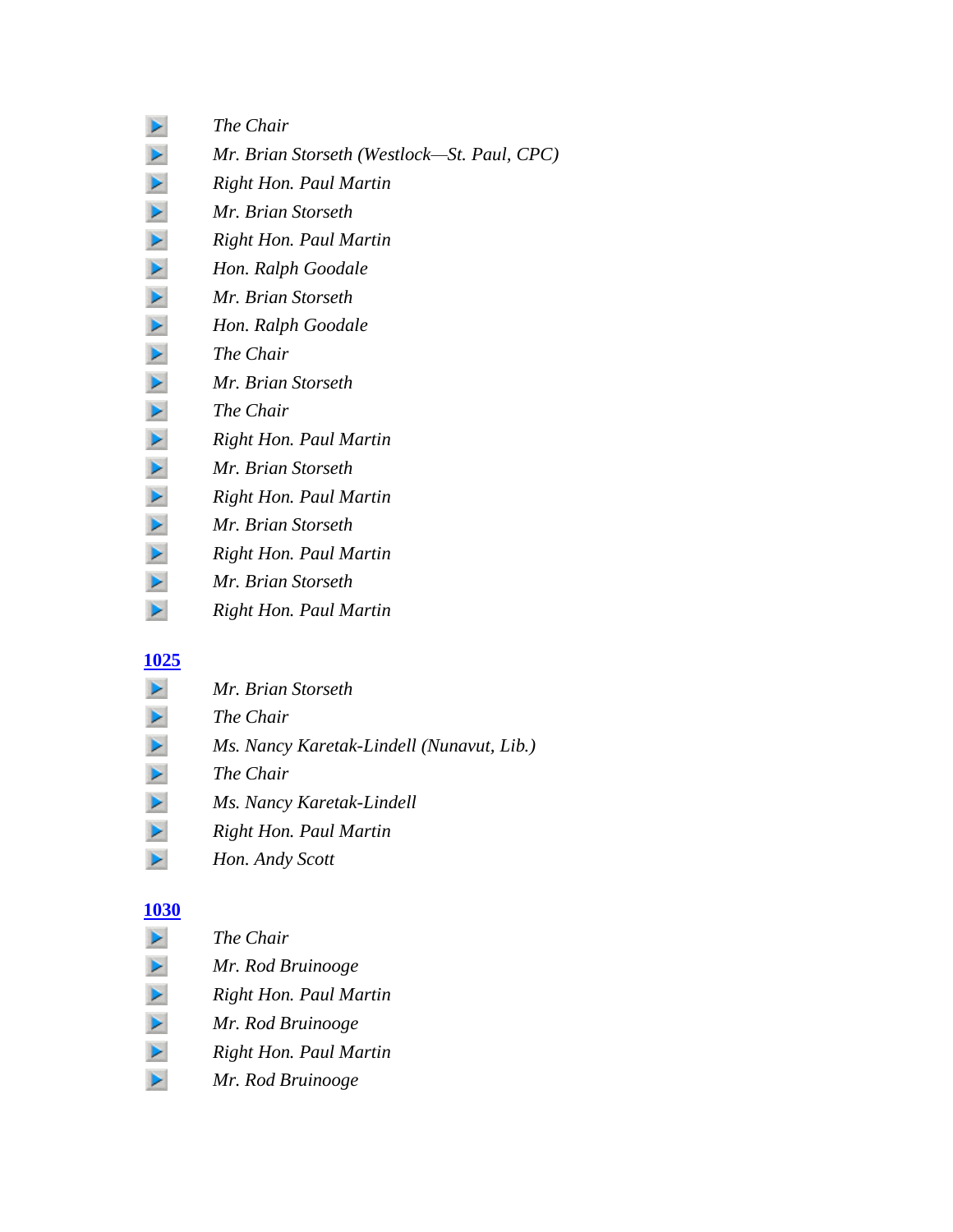- $\blacktriangleright$ *Right Hon. Paul Martin*
- $\blacktriangleright$ *Mr. Rod Bruinooge*
- $\blacktriangleright$ *The Chair*
- $\blacktriangleright$ *Right Hon. Paul Martin*
- $\blacktriangleright$ *Mr. Rod Bruinooge*
- $\blacktriangleright$ *Right Hon. Paul Martin*
- $\blacktriangleright$ *Mr. Rod Bruinooge*
- $\blacktriangleright$  *Right Hon. Paul Martin*
	- *The Chair*
- $\blacktriangleright$ *Hon. Anita Neville*
- $\blacktriangleright$ *The Chair*
- $\blacktriangleright$ *Mr. Marc Lemay*
- $\blacktriangleright$ *Right Hon. Paul Martin*
- $\blacktriangleright$ *Mr. Marc Lemay*
- *Right Hon. Paul Martin*
- $\blacktriangleright$ *Hon. Andy Scott*

## **[1040](http://cmte.parl.gc.ca/Content/HOC/committee/391/aano/evidence/ev2499050/aanoev25-e.htm#T1040)**

- $\blacktriangleright$ *The Chair*
- $\blacktriangleright$  *Right Hon. Paul Martin*
	- *The Chair*
- *Right Hon. Paul Martin*
- *The Chair*
- *Right Hon. Paul Martin*
- $\blacktriangleright$ *The Chair*

#### **[1045](http://cmte.parl.gc.ca/Content/HOC/committee/391/aano/evidence/ev2499050/aanoev25-e.htm#T1045)**

- $\blacktriangleright$ *Right Hon. Paul Martin*
- $\blacktriangleright$ *The Chair*
- *Mr. Steven Blaney*
- *Right Hon. Paul Martin*
- *The Chair*
- *Ms. Jean Crowder*

### **[1050](http://cmte.parl.gc.ca/Content/HOC/committee/391/aano/evidence/ev2499050/aanoev25-e.htm#T1050)**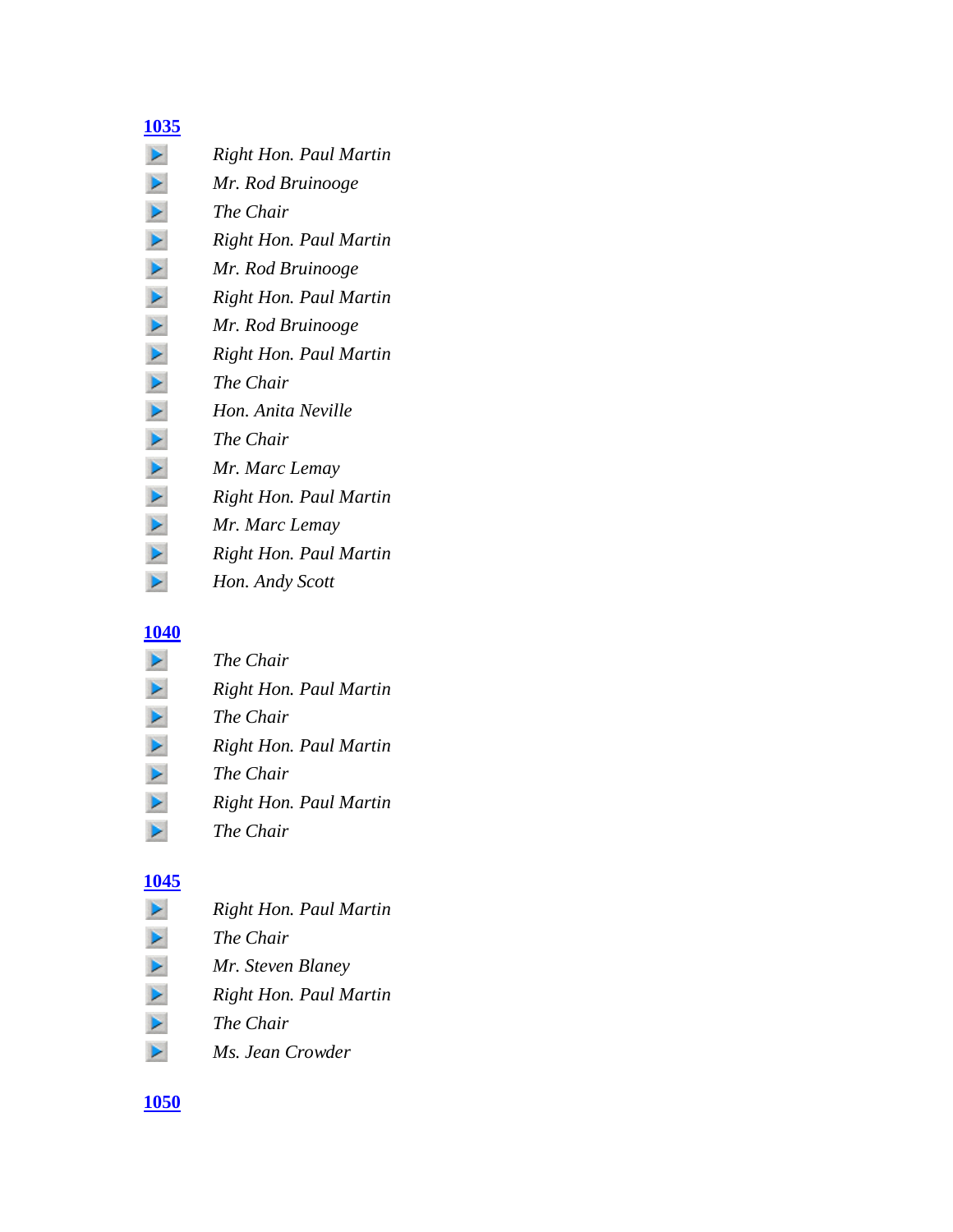- *Right Hon. Paul Martin*
	- *The Chair*
- *Mr. Rod Bruinooge*
- $\blacktriangleright$  *Hon. Andy Scott*
	- *Mr. Rod Bruinooge*
	- *Right Hon. Paul Martin*
	- *Mr. Rod Bruinooge*
	- *Right Hon. Paul Martin*
	- *Mr. Rod Bruinooge*
	- *Right Hon. Paul Martin*
- $\blacktriangleright$ *Mr. Rod Bruinooge*
- $\blacktriangleright$ *Hon. Andy Scott*
- $\blacktriangleright$  *Mr. Rod Bruinooge*
	- *Hon. Andy Scott*
	- *Mr. Rod Bruinooge*

 $\blacktriangleright$ Þ  $\blacktriangleright$  $\blacktriangleright$ Þ  $\blacktriangleright$  $\blacktriangleright$  $\blacktriangleright$ 

 $\blacktriangleright$ 

 $\blacktriangleright$ 

 $\blacktriangleright$  $\blacktriangleright$  $\blacktriangleright$ 

- $\blacktriangleright$ *Hon. Andy Scott*
- $\blacktriangleright$  *Mr. Rod Bruinooge*
	- *Hon. Andy Scott*
- $\blacktriangleright$  *Mr. Rod Bruinooge*
	- *Hon. Andy Scott*
	- *Mr. Rod Bruinooge*
	- *Right Hon. Paul Martin*
	- *Mr. Rod Bruinooge*
	- *Right Hon. Paul Martin*
	- *Mr. Rod Bruinooge*
	- *Right Hon. Paul Martin*
	- *Mr. Rod Bruinooge*
	- *Right Hon. Paul Martin*
	- *Mr. Rod Bruinooge*
	- *Right Hon. Paul Martin*
	- *Mr. Rod Bruinooge*
	- *Right Hon. Paul Martin*
	- *Mr. Rod Bruinooge*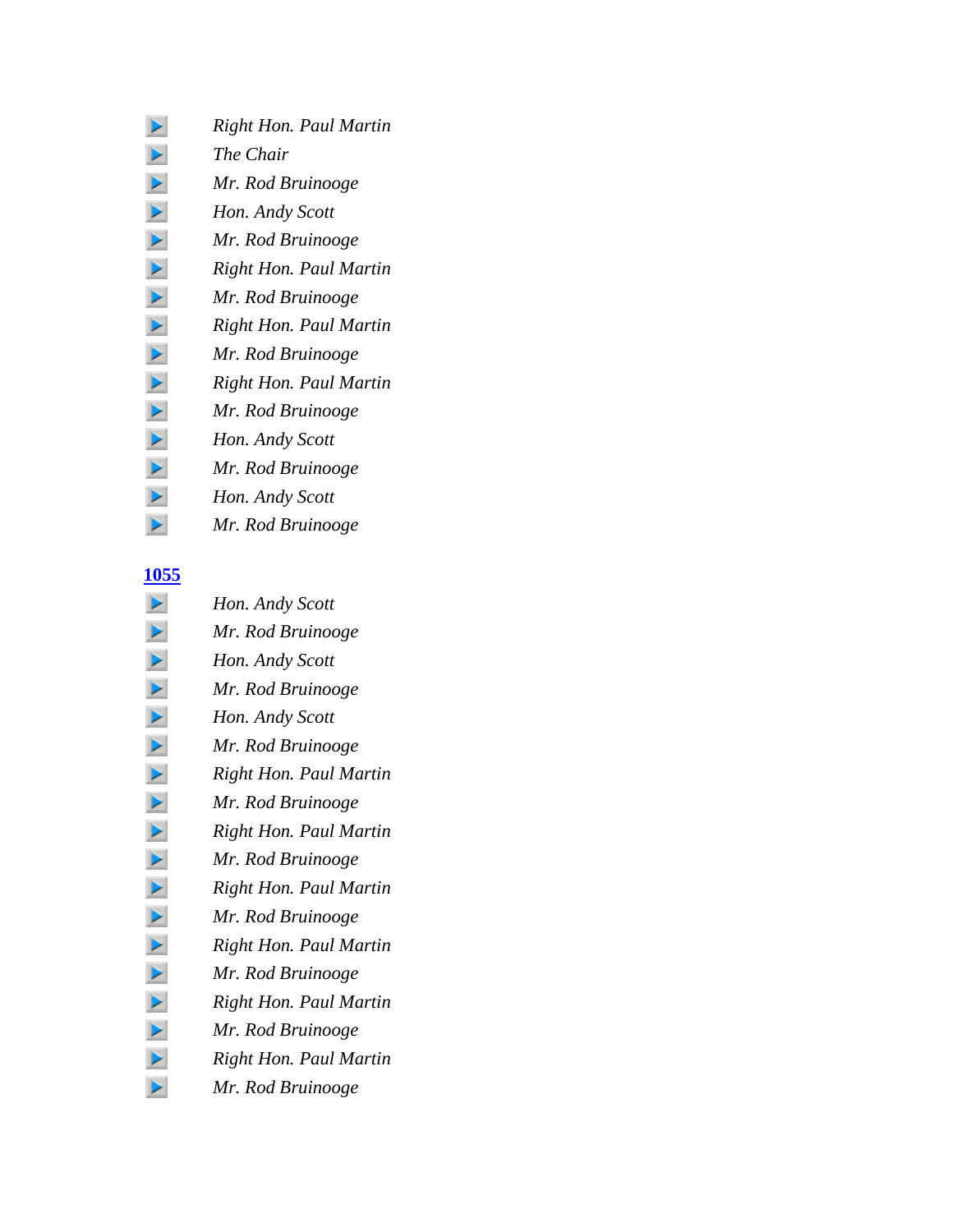- *Right Hon. Paul Martin*  $\blacktriangleright$
- $\blacktriangleright$ *Mr. Rod Bruinooge*
- Þ *Right Hon. Paul Martin*
- $\blacktriangleright$ *The Chair*
- $\blacktriangleright$ *Hon. Anita Neville*
- $\blacktriangleright$ *The Chair*
- $\blacktriangleright$ *Hon. Anita Neville*
- $\blacktriangleright$ *The Chair*
- $\blacktriangleright$ *Hon. Anita Neville*
- $\blacktriangleright$ *The Chair*
- $\blacktriangleright$ *Hon. Anita Neville*
- $\blacktriangleright$ *The Chair*
- *Right Hon. Paul Martin*
- *The Chair* $\blacktriangleright$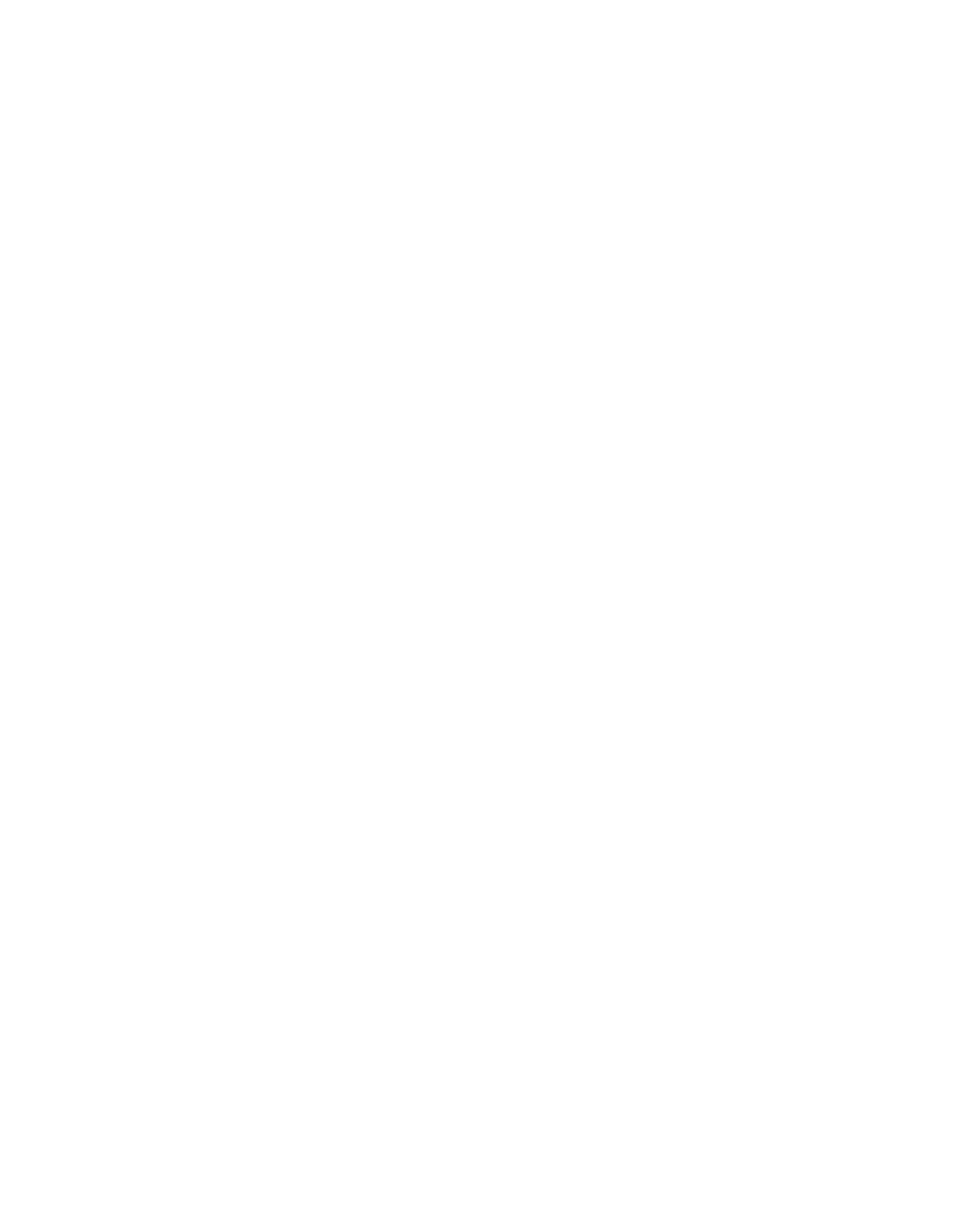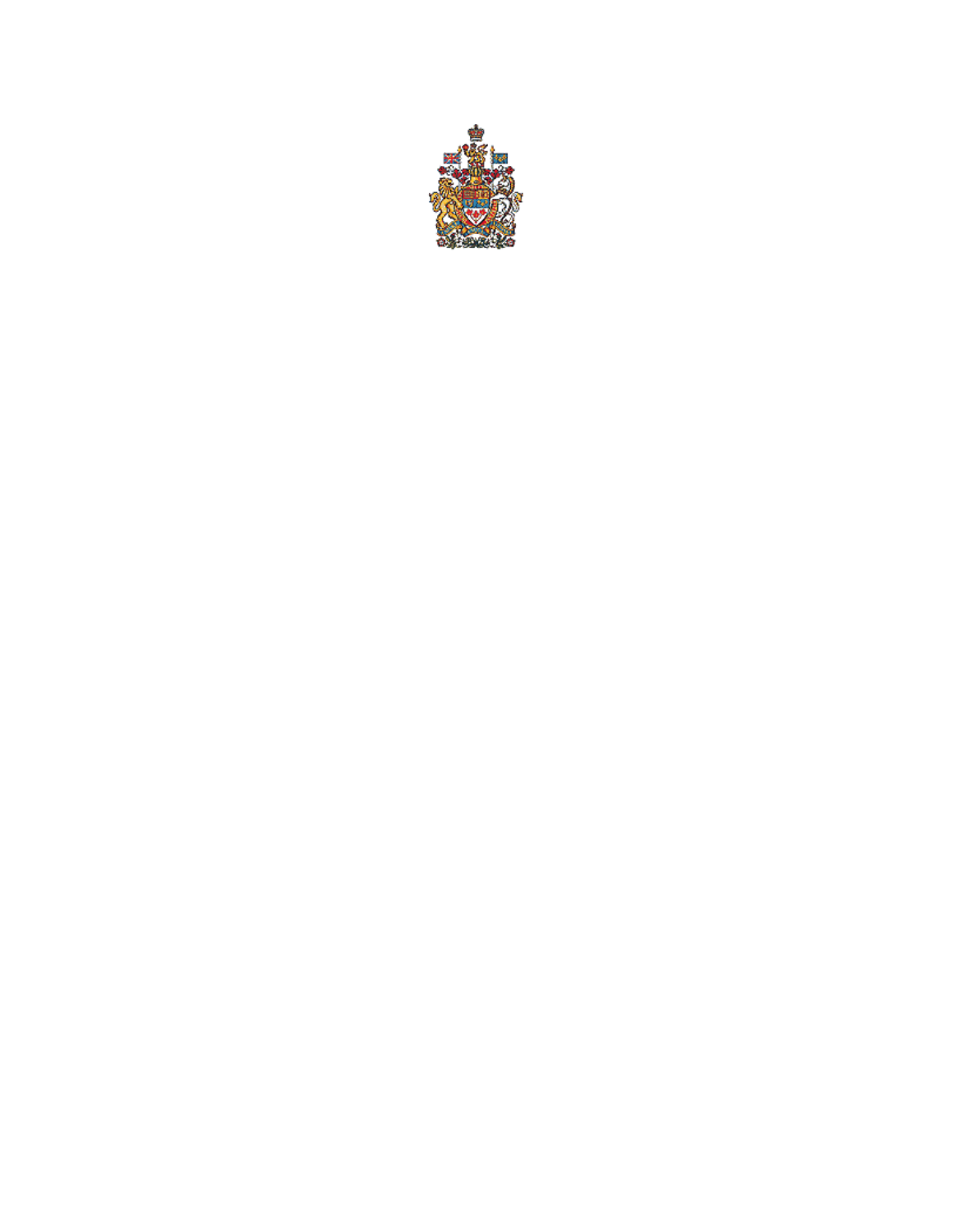CANADA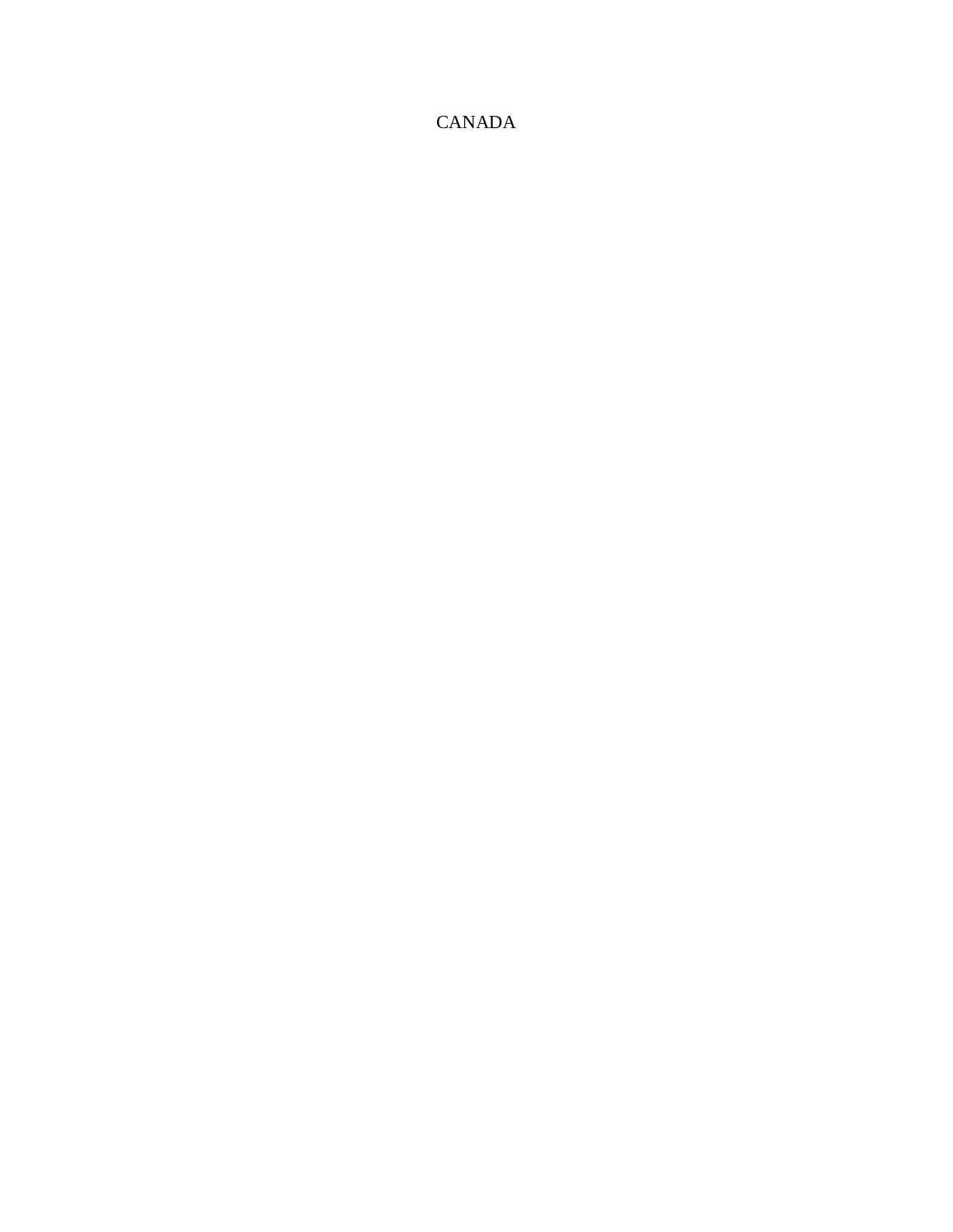# **Standing Committee on Aboriginal Affairs and Northern Development**

NUMBER 025 l 1st SESSION l 39th PARLIAMENT

## **EVIDENCE**

## **Thursday, November 9, 2006**

*[Recorded by Electronic Apparatus]*

\* \* \*

## $\bigcirc$  (0905)

[*English*]

#### $\bullet$

#### **The Chair (Mr. Colin Mayes (Okanagan—Shuswap, CPC)):**

Committee members, you have the orders of the day before you.

 Today, to look at Bill C-292, an Act to implement the Kelowna Accord, we have as witnesses the Right Honourable Paul Martin, LaSalle—Émard; the Honourable Ralph Goodale, Wascana, and Mr. Goodale apparently will be here about 9:30; and the Honourable Andy Scott, Fredericton.

 Committee members, before we move to hearing from the witnesses, I have an urgent letter from the minister. Because of the nature of the letter, I'd like to read it to you. It has to do with the Pikangikum.

He says:

I am writing to ask your Committee to carry out an immediate investigation regarding the circumstances faced by the Pikangikum First Nation in northwestern Ontario. I am asking the Committee to travel to Pikangikum as soon as possible, and I am requesting that you meet with representatives of that Community and carry out all other necessary hearings and investigations. I would ask that you then report back to me on the difficulties that this community has encountered in the past in relation to infrastructure and governance.

I am advised that an extensive record exists, documenting the difficulties faced by the community and the Department vis-a-vis road access to the community, the absence of electrical service, the availability of water hook-up, and the adequacy of community school facilities. I understand that there has also been a prolonged and divisive dispute between the Government of Canada and this First Nation relative to governance and related financial and managerial issues.

These questions are of concern to me and I would appreciate the benefit of the thoughts of your Committee members following a visit to the community and a review of the historical record.

I would appreciate receiving your advice as quickly as possible.

 The letter is signed by the Hon. Jim Prentice, Minister of Aboriginal Affairs and Northern Development.

Committee members, I would like to ask if you would respond to that letter, please.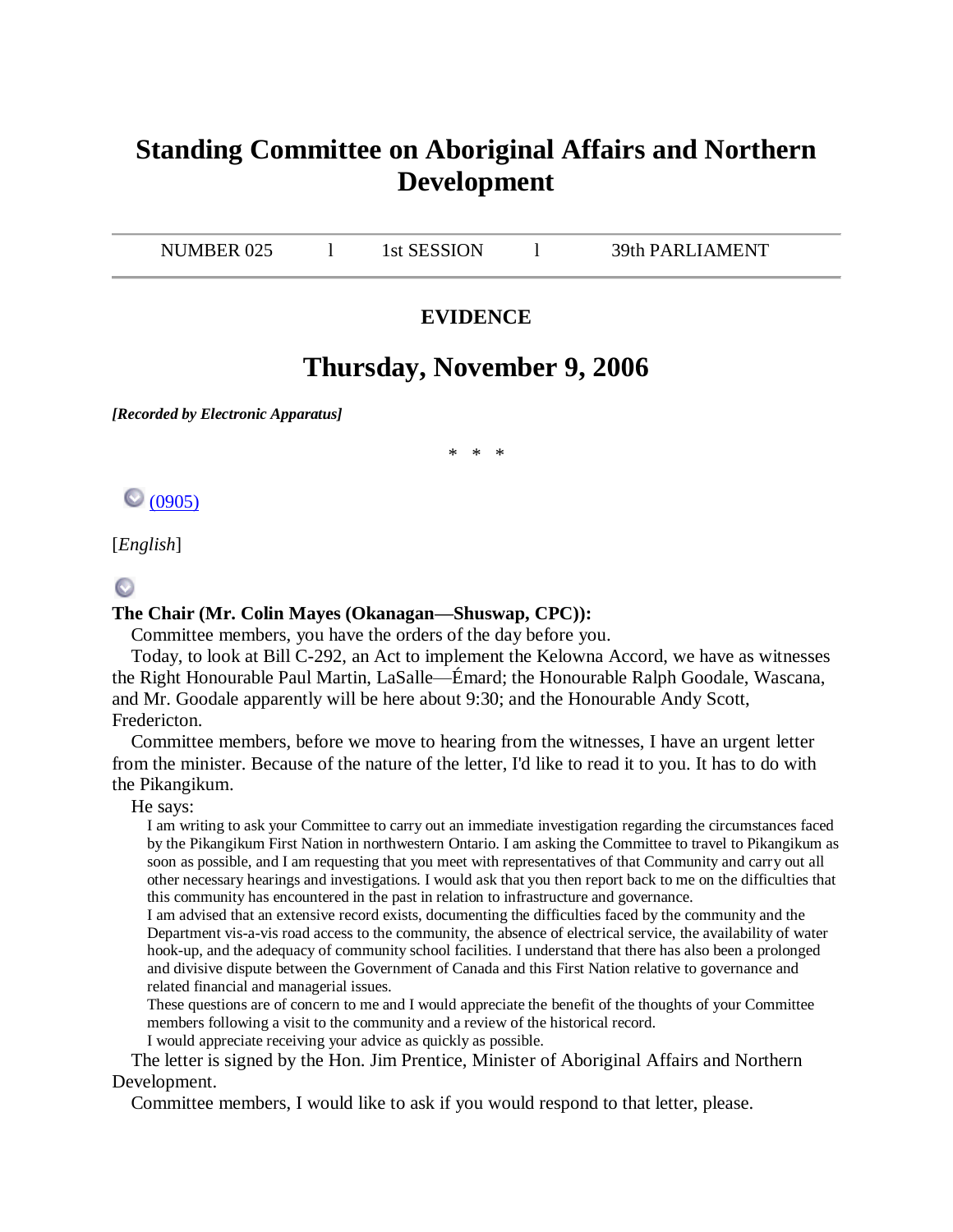[Mad](http://cmte.parl.gc.ca/Content/HOC/committee/391/aano/evidence/ev2499050/aanoev25-e.htm)am Crowder.

 $\odot$   $\odot$ 

#### **Ms. Jean Crowder (Nanaimo—Cowichan, NDP):**

 Thank you, Mr. Chair. And I thank the minister for putting that before the committee. I guess my question is whether appropriate protocol has been followed. Have the chief and elders been advised that the committee would like to travel there, and have they been receptive? Protocol dictates that we must be invited before we can actually go to their community.  $\bullet$ 

## **The Chair:**

That's a good point.

 Would it be to the pleasure of the committee that committee members would write the community and ask for that invitation?

Madam Neville.



#### **Hon. Anita Neville (Winnipeg South Centre, Lib.):**

Mr. Chair, thank you very much.

 My first question is whether the minister has been there himself. Has he conducted an investigation?

 I'm wondering whether it would be useful, before we made a decision, to review the record that you have spoken of. Then we can make a decision. I'm aware of some of the circumstances at Pikangikum. It's not an easy environment to move into. I don't know whether, with 12, 14, or 15 people coming in, we will get a realistic picture of what is going on at Pikangikum.

 I'd like to see the record. I'm not averse to going in, but I need more information. I strongly agree with what Ms. Crowder says. I don't think it's incumbent upon us to plunk ourselves in without some discussion on it. And I do want to know whether the minister and/or his close representatives have been there.

## $\odot$   $\odot$

**The Chair:**  Thank you.

Mr. Bruinooge.

 $\bullet$   $\bullet$ 

#### **Mr. Rod Bruinooge (Winnipeg South, CPC):**

 Based on the information that we have heard on the situation in this community, I think it would be an excellent idea for our committee to try to learn as much as we can, and there's no better way to get a sense for the situation than by actually going to the site and learning firsthand what the needs of this community are.

 So I would be, of course, more than happy to take up this task, and I would recommend to the committee that we do so.

## $\bullet$

**The Chair:** 

Mr. Lemay.

[*Translation*]

## $\odot$   $\odot$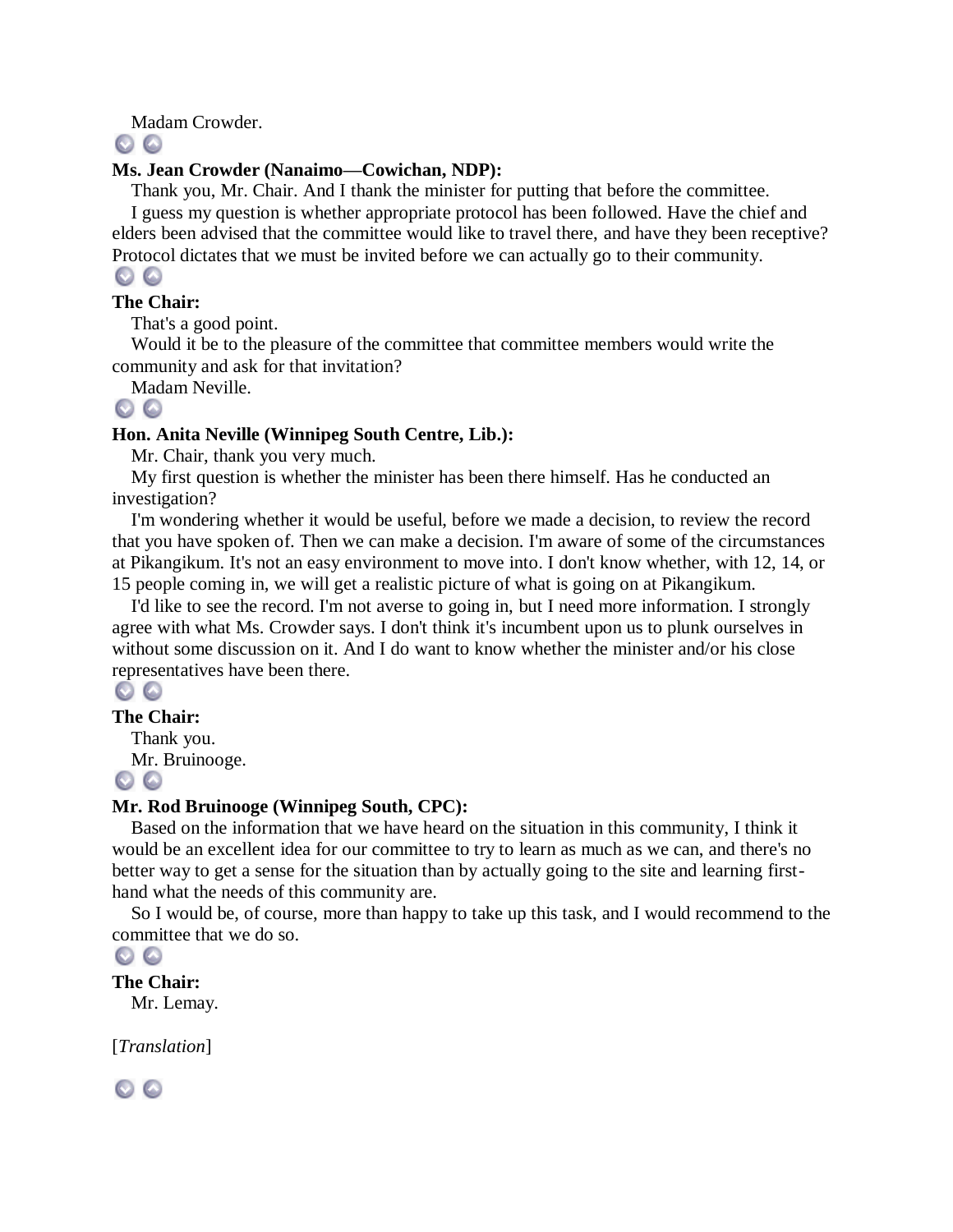#### **Mr. Marc Lemay (Abitibi—Témiscamingue, BQ):**

 Mr. Chairman, we were asked—and that includes the minister—to go to that location. If we are to go there, then I would like to read the documents and find out about the minister's position. I have no intention of going to a place I do not know without even knowing the background. I would not want us, the committee members, to show up as tourists in that community, which appears to me to be in serious difficulty.

 We have work to do today concerning Bill C-292. In any event, my position and the position of the Bloc Québécois is the following: we need to be provided with relevant information and then decide at the next meeting. However, I find that deciding this morning on a precise date to go there is definitely premature.

 $\odot$   $\odot$  (0910)

[*English*]



#### **The Chair:**

We have witnesses, so I don't want to prolong this.

 I think what I'm hearing from the committee is that, first of all, you would like some documentation on the issues around Pikangikum. Then we'll take from that and look at the request from the minister and respond to that request.

Madam Crowder.

 $\odot$   $\odot$ 

#### **Ms. Jean Crowder:**

 I agree, except that if we're even contemplating this, we must contact the elders and the chief and council to make sure they would even consider our visit. That's an important part of protocol.

#### $\odot$   $\odot$

#### **The Chair:**

 Correct. And would the committee prefer to get the information first, or request the chief and [council](http://cmte.parl.gc.ca/Content/HOC/committee/391/aano/evidence/ev2499050/aanoev25-e.htm)?

## $\odot$   $\odot$

#### **Hon. Anita Neville:**

 I have one small comment, Mr. Chair. My colleague the member of Parliament from that area is in fact visiting Pikangikum today, as we speak. It might be wise to ask him to make a report to the committee before 15 of us jump on a plane and land in a small community. That would be one of my recommendations.

## $\odot$   $\odot$

## **The Chair:**

 I'm going to take this under advisement and I'll get back to the committee, because we are taking up too much time of our witnesses and we have something to discuss now.

 I would ask the parliamentary secretary to see if we could get more information on this request and also some background information. And maybe the committee would consider speaking to the member from this constituency and get his report of where it stands.

 $\odot$   $\odot$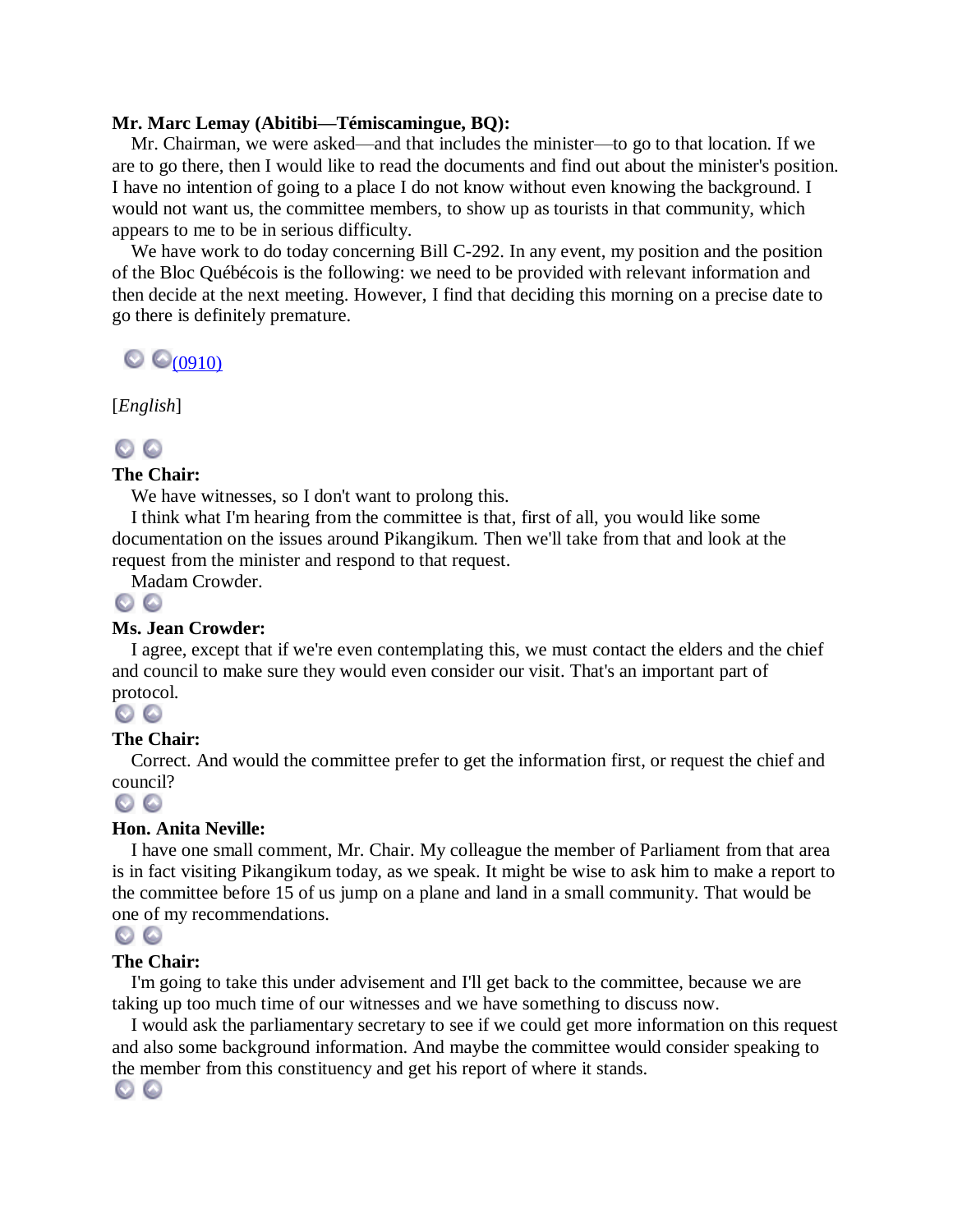#### **Hon. Carolyn Bennett (St. Paul's, Lib.):**

 Might I put on the record, Mr. Chair, that it is highly irregular for the minister to be trying to direct the work of a committee. If a member of Parliament suggested this in terms of his own riding, or the chief and council asked Parliament to look into this, that would be one thing. I simply want it to be on the record that this is very irregular.

 The minister can send us legislation. The minister is not to direct the work of this committee.  $\odot$   $\odot$ 

#### **The Chair:**

The minister is requesting counsel, and I don't think that's--

**Mr. Rod Bruinooge:** [*Inaudible--Editor*] based on the last 15 years.

 **The Chair:** The minister is looking for counsel on this as assistance. He's not looking for direction, necessarily.

 I'm going to leave it at that, and we're going to move on to allow the witnesses ample time to make their presentations and to allow you to ask your good questions.

Welcome to the committee, Mr. Martin.

#### [*Translation*]

## $\odot$   $\odot$

#### **Right Hon. Paul Martin (LaSalle—Émard, Lib.):**

 First of all Mr. Chairman, I would like to thank you and the other members of the committee for having invited me in connection with the review of Bill C-292.

#### [*English*]

 Mr. Chair, I want to thank you for the opportunity you're providing Mr. Goodale, Mr. Scott and me to speak to you as you commence consideration of Bill C-292, An Act to implement the Kelowna Accord.

 What is the accord about? First and foremost, it's about reducing the shameful gaps between aboriginal and non-aboriginal Canadians, gaps that exist no matter where they reside, gaps in health, in education, in housing, in clean water and economic opportunity.

 It's about working better. It's about governments and aboriginal leaders, working in partnership and in collaboration, finding new, innovative solutions, holding ourselves accountable by setting targets and by reporting on results.

 Each of the policy areas agreed upon in Kelowna was subject to careful cabinet consideration. They were fully costed and built into the fiscal framework. I want to state without any equivocation--and I'm sure the former Minister of Finance who was with me will confirm this- that the \$5.1 billion committed to in Kelowna was fully within the fiscal framework. Any suggestion that we had not accounted for these expenditures is without foundation.

#### [*Translation*]

 The Kelowna Accord was what triggered a specific commitment: over a 10-year period, to take steps to reduce an unacceptable socioeconomic divide.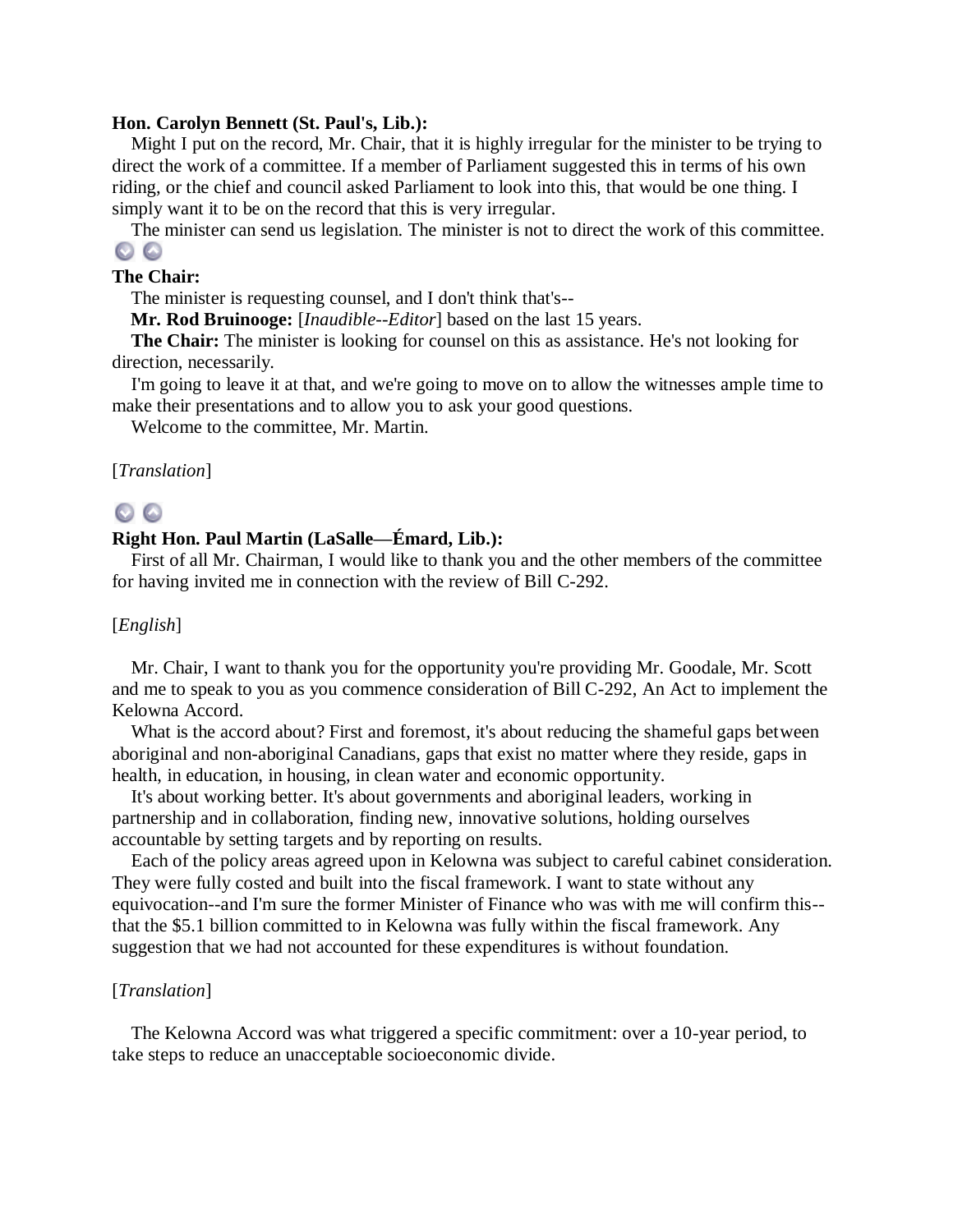The accord commits the government authorities, whether federal, provincial or territorial, to develop implementation plans and to set objectives for each of the provinces and territories, working together with the appropriate Aboriginal authorities in each province and territory.

## $\odot$   $\odot$  (0915)

#### [*English*]

 Mr. Scott and I, for example, following Kelowna, were able to conclude with the Government of British Columbia and the British Columbia first nations leadership the Transformative Change Accord, which is a focused action plan that sets out specific shared goals and the steps to achieve them, all in the areas, as I've mentioned, of education, clean water, health, housing, and economic opportunities. This was the first of what would have been action plans in each part of the country to allow us to tailor approaches to the unique circumstances of aboriginal Canadians in each province or territory.

 Mr. Chairman, the question really is partnership and collaboration, innovative solutions, hard targets, and reporting on results. Why does anybody want to shy away from this? Why would anybody object to hard targets, to all of the governments coming together to deal with the very issues that are at the foundation of the shameful poverty in which aboriginal Canadians find themselves?

 On September 12, 2004, first ministers and national aboriginal leaders met to address important aboriginal health issues. At that meeting we made a federal investment of \$700 million in the aboriginal health blueprint. This was to help build modern, integrated health services for first nations and other aboriginal Canadians, and to train aboriginal health professionals to work in nursing and in medicine.

 At that time, the first ministers and aboriginal leaders agreed that there should be a first ministers meeting directed at the root causes of aboriginal poverty. This was the beginning of a journey that 14 months later led us to our destination--the meeting held in Kelowna, British Columbia.

 Those short months allowed all governments and each of the aboriginal organizations to consult academics, community professionals, and experts. Those months allowed all of the aboriginal leadership gathered under the various organizations to ensure that all who were present were equipped with the best solutions, both in and out of the box, going into the meeting.

 As first ministers, we were determined in Kelowna, Mr. Chairman, to develop better harmonization of programs and services, recognizing the central role of aboriginal governments and service providers in this whole area and seeking to end the jurisdictional turnstile that limits program efficiency and effectiveness.

 For instance, the aboriginal health blueprint was designed to ensure for the first time that we had a seamless harmonization of our health delivery systems for aboriginal Canadians in every province and territory. Officials and ministers worked to ensure that the issues of aboriginal women were front and centre, and we committed at Kelowna to hold an aboriginal women's summit to move forward on issues too long ignored. That summit should have been held by now.

We worked to ensure that no longer was the Métis nation excluded from intergovernmental processes and that all governments were committed to ensuring Métis-specific adaptation of programs and services. We worked hard to ensure programs for the Inuit that were tailored to work in the unique conditions of northern Canada, and we worked to ensure that for the first time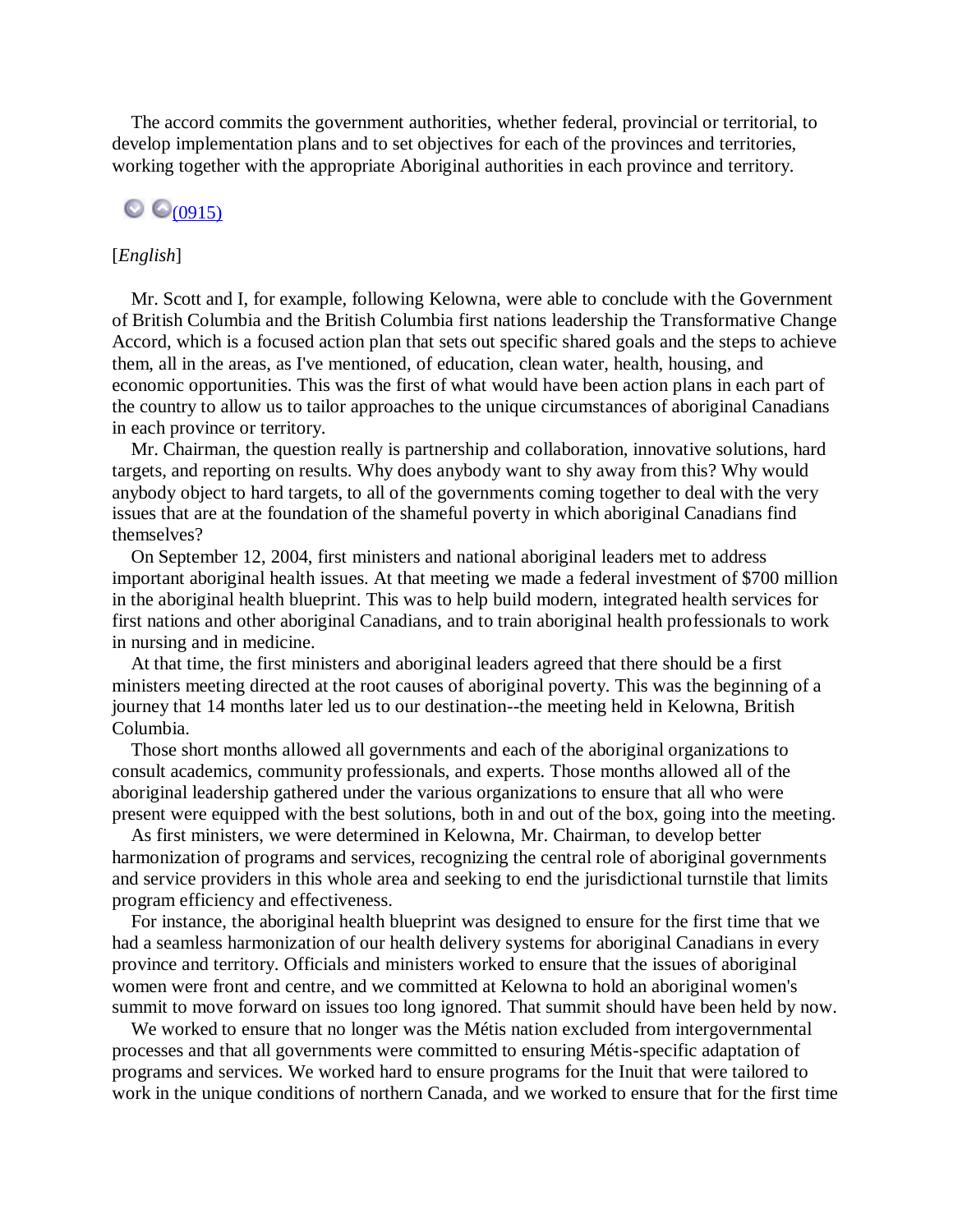ever, federal funding was available to assist provinces and territories in adapting approaches to serve the very pressing needs of the growing urban aboriginal population in very significant ways.

#### [*Translation*]

 All of the governments agreed that education was essential for any progress to be made, and that it was the key factor in improving the economic status of Aboriginal Canadians, and for providing them with better employment prospects, for giving them the means to exploit economic opportunities, and in general improve their health and living conditions.

 We agreed under the Kelowna Accord to establish a regional school system for the first nations and to provide them the support they desire in addition to the legal authority needed to implement modern institutional structures and to manage institutions responsibly so that young Aboriginal people can be provided with a quality education.

 The provinces and territories committed to this and agreed to cooperate in setting up such a system, to ensure that it would mesh with the existing public education system and train future teachers and education professionals to work in these institutions under the authority of the first nations. They also made a commitment to take various measures to improve learning conditions for young Aboriginal people in the pubic education institutions that most of them attend.

 These measures include the following: encouraging family participation in education; establishing local objectives about the number of young Aboriginal people completing Grade 12; facilitating the transition of public education systems to the new first nations education system and vice-versa; working together with Aboriginal educators and parents to meet the needs of children encountering learning difficulties and on curriculum development; lastly, and this is every bit as important, to increase the number of teachers and education professionals who are Aboriginal people and to increase the Aboriginal content of programs of study dispensed in each province and territory.

## $\odot$   $\odot$  (0920)

#### [*English*]

 Mr. Chairman, I could speak to the other innovative aspects of the Kelowna accord. Undoubtedly, we will get into this in the discussion to follow. But given the time constraints, let me close by speaking to a very different area of importance. That is the agreement that all governments, aboriginal and non-aboriginal, are to hold themselves accountable to reporting publicly on progress.

 Governments have never been short on rhetoric when it comes to the aboriginal file. Setting agreed-upon objectives, establishing regional targets, and public reporting were designed to ensure that all governments—aboriginal and non-aboriginal, federal, provincial, and territorial were accountable for progress. In this way, the results, not rhetoric, become the objective. Despair would be replaced by hope as we move forward. We set ambitious targets to eliminate the gaps in educational achievement and housing and to make significant strides in health care and clean water. Mr. Chairman, these targets are fully achievable with the right innovation, investment, and partnership.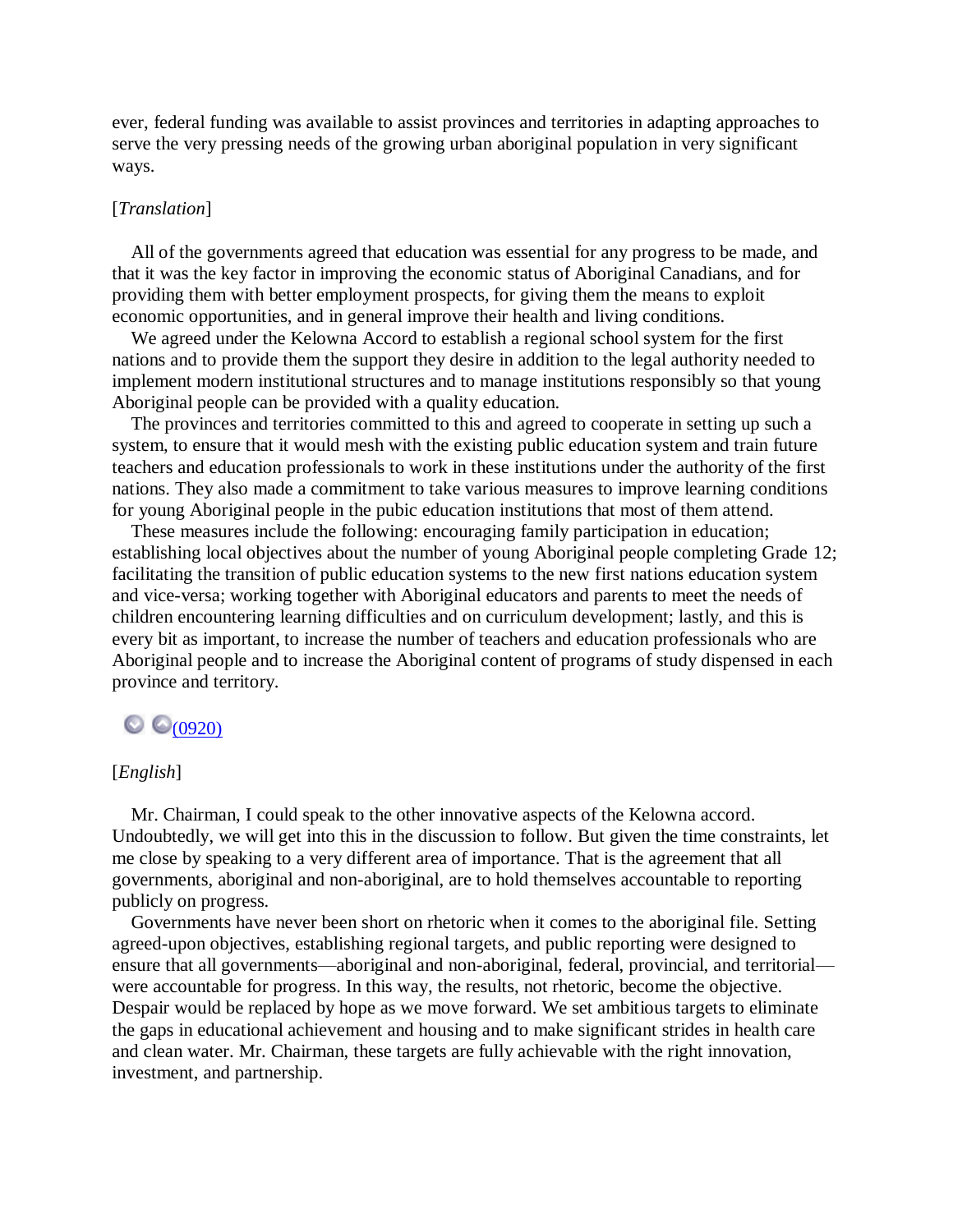A new forum of federal, provincial, and territorial ministers, and aboriginal leaders would ensure progress and keep us on track. The accord specified this forum would meet annually and that it would be mandated to take corrective action. This forum, Mr. Chairman, should be meeting now. The days of empty promises were over, to be replaced by a focus on the results achieved and the successes won. What all of us believed is that we had to establish an accountability framework, and that the setting of goals, the reporting of data, and the court of public opinion would ensure that each government and each organization would challenge its respective officials and institutional partners to make progress. In that way, real results would benchmark the track that we were on, to share the best practices based on what each jurisdiction was doing better than another, to bring progress everywhere, and to ensure that no one was left behind.

 Parliament and parliamentarians now have the opportunity to act. All the parties to the Kelowna accord—the aboriginal leadership; provincial and territorial governments, of all political stripes; and all opposition parties in the House—support the Kelowna accord. They support its goals and its principles.

 Mr. Chairman, the Government of Canada gave its word in Kelowna. So let me just say that first ministers, aboriginal leaders, and Canadians across the country are watching us. I would encourage all members of this committee to support the speedy passage of Bill C-292.

Thank you very much, Mr. Chairman.

## $\circ$

#### **The Chair:**

 Thank you, Mr. Martin. We'll begin with Madam Neville.  $\bullet$ 

#### **Hon. Anita Neville:**

Thank you, Mr. Chair

Thank you, Mr. Martin.

 There are two lines of questioning that I would follow or ask you to respond to, from amongst the three of you who are here this morning. I'd like you to expand on the difference that Kelowna made for relationships and the importance of relationships in developing the Kelowna accord and moving forward on the Kelowna accord.

 We know many of the items that you have identified, Mr. Martin, are being picked at and small measures are being implemented or are being talked about, more to the point. I would be interested in having something on the record on what Kelowna did in terms of the relationship.

 And my second line of questioning is to you, Mr. Goodale, because I want it on the table right from the outset. Mr. Goodale, Mr. Martin was emphatic in stating that the \$5.1 billion to implement Kelowna over the five years was indeed provided for in the fiscal framework before the previous government left office. I'm wondering if you, as the then Minister of Finance, could tell us how that provision was made. How explicit was that provision? Was it there in a bulk amount? Was it broken down into various categories described at the Kelowna meeting? And on the document or instrument that has been described by many as the sources and uses table, how easily can it be changed? Was it changed at the Kelowna meeting? Was it changed before or after the turnover? And can you tell us whether you have any corroborating evidence on this issue?

 Again, to recap—I've been going on too long—I'd like a comment on the relationships and a comment on the financial aspects of Kelowna.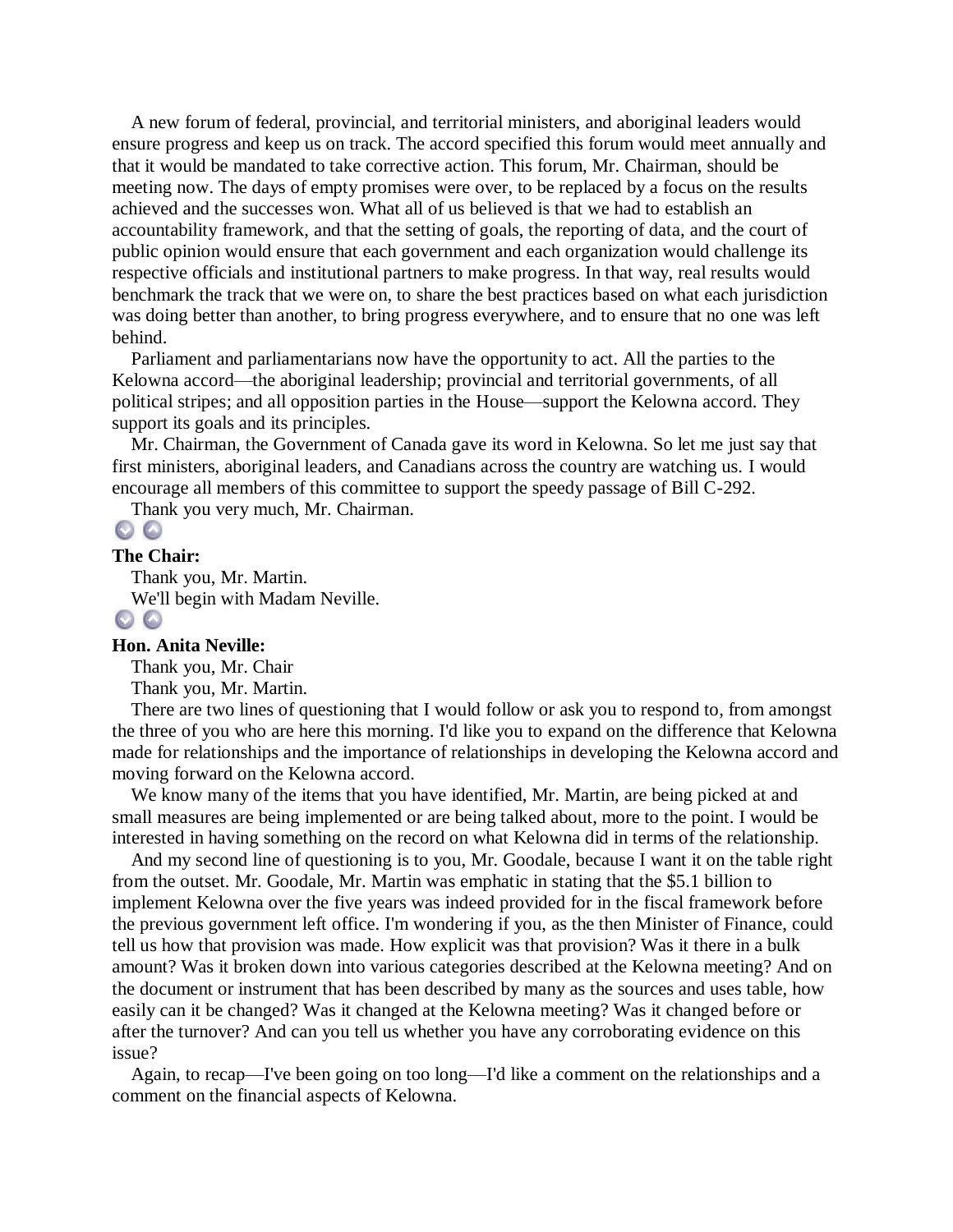

#### **Right Hon. Paul Martin:**

Thank you, Ms. Neville.

 I don't think there's any doubt—and I think this will be confirmed by everyone who was at Kelowna—that Kelowna had a tremendously positive effect on relationships. I simply ask you to go back to long before Confederation. The relationship between Canada's aboriginal peoples and the government in Ottawa has consisted of the government in Ottawa telling, dictating, imposing, and the aboriginal Canadians having to accept, with no buy-in. The kinds of problems that we're facing in terms of health care and education, the problems involving our youngest and fastest growing segment of our population, are not going to be solved by a central government or provincial government simply dictating the answer. There has to be a buy-in, and that buy-in only comes if you work together.

 That's why Kelowna didn't take place only in Kelowna that day. Kelowna began over a year and a half earlier, when we began to work together in round table after round table—and Mr. Scott can go into this. That's what really built and meant to build its success. And that's why, in fact, the relationship was so strong coming out of Kelowna. It was for precisely that reason: for the first time, there was a true partnership.

## $\odot$   $\odot$

### **Hon. Ralph Goodale (Wascana, Lib.):**

Thank you very much.

 Ms. Neville, I appreciate the questions, and without getting too abstract about the way the Department of Finance works, let me just say that Mr. Martin has been emphatic about the money issue, and so have I, because it's true.

 There is a document within the Department of Finance that is maintained and updated on a regular basis. It is known as the sources and uses table, which you referred to. This is the instrument by which the Minister of Finance keeps a running tally of the revenues coming in and the expenditures going out, especially between the annual budgets and the formal fall update. You could say that the spring budget is the ultimate sources and uses table and that the fall update is the penultimate table. But government has to function all the time, not just twice a year. So the sources and uses table is that ongoing, up-to-date tally of the government's fiscal position.

 As Mr. Martin has said, the Kelowna accord was the product of 18 months of hard work and consultation among the Government of Canada, the provinces and territories, and Canada's aboriginal organizations. In the several weeks leading up to Kelowna, the federal cabinet examined and approved the policy ideas that the Government of Canada would put forward at the meeting. They were debated and costed by Mr. Scott's officials in INAC and by my officials in the Department of Finance. The Prime Minister and I agreed upon a financial envelope in the range of \$5.1 billion to \$5.2 billion to meet the policy decisions that the government had taken.

 When I presented the 2005 economic and fiscal update on November 14, the Kelowna meeting of course had not yet been held and the accord had not yet been concluded at that point, but we were at that point able to anticipate where things were headed. So in the update, I signalled the importance of the Kelowna process and the items that would be coming from the Kelowna meeting, and I committed to investing, as Minister of Finance on behalf of Canadians, in the outcomes of the Kelowna meeting, and the money was earmarked for that purpose.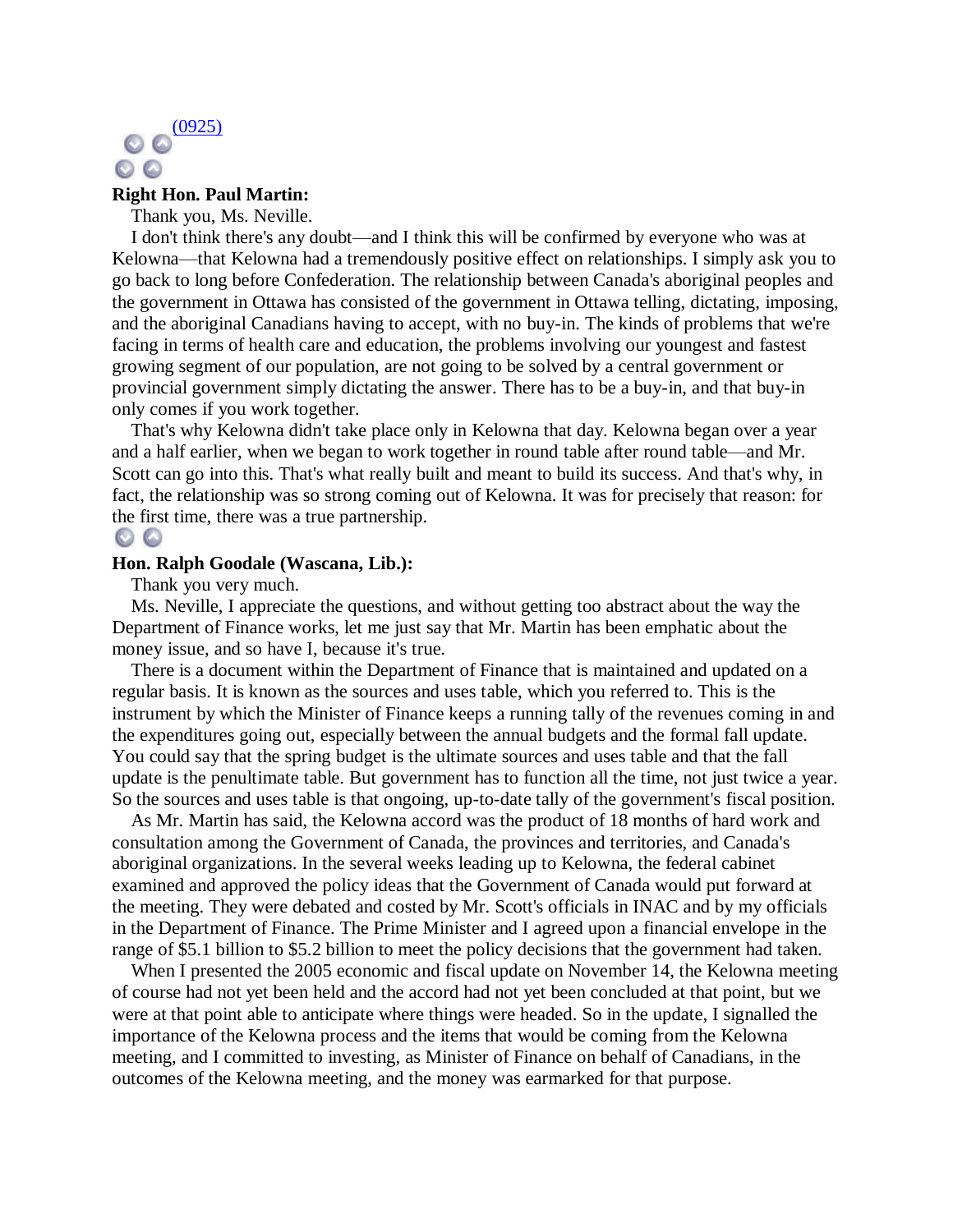The meeting was held 10 days after the fiscal update, on November 24. The results were exactly what we anticipated. They were announced, as Mr. Martin has indicated, and the booking of the required money in fact occurred on November 24, 2005, in the sources and uses table bearing that date, under the heading "Post Update Decisions"--not plans, not ideas, not suggestions, not vague notions. The word was "decisions", and the amount booked was \$5.096 billion.

 It was broken down into the various categories that Kelowna discussed: education, housing and water, governance, economic opportunities, and health. Those are the policy areas that Mr. Scott led in the discussions, and that created the frame for the Kelowna outcomes.

 How easily can the sources and uses table be changed? Not very easily. Once something is in the table, it can't be taken out unless you have the explicit concurrence of the Prime Minister and the Minister of Finance.

 If you want to come back to the issue of corroboration at a later stage in the questioning, I would be happy to offer some of that.

 $\odot$   $\odot$  (0930)

## $\odot$   $\odot$

**Hon. Anita Neville:**  Thank you.  $\odot$   $\odot$ 

#### **The Chair:**

 Thank you. From the Bloc, Mr. Lemay, please.

[*Translation*]

## $\bullet$

#### **Mr. Marc Lemay:**

Thank you.

 Mr. Chairman, I might—and I apologize in advance—find myself saying Mr. Prime Minister when addressing Mr. Martin, given that he was the Prime Minister of Canada when we worked on the Kelowna Accord and were negotiating nation to nation.

 Mr. Martin, I have reread the speech you gave at the opening of the Kelowna meeting. Please allow me to read from it, if only the following short passage:

I am mentioning this simply to illustrate a fact that we can all agree is true, not only in remote Northern communities, but also on too many reserves and in too many cities—the existence of an unacceptable gap between the bright hopes of youth and the life experience of adult Aboriginal people. The gap is all the more unacceptable given that young people represent that part of Canada's youth that is growing most rapidly. We are facing a moral imperative: in a country as rich as ours, and which is the envy of the world, proper health care and a good education ought to be taken for granted; they are the tools that make equality of opportunity possible—which is the very foundation upon which our society is built.

 Mr. Martin, do you believe that the current government's failure to comply with the Kelowna Accord is threatening the things you said at the Kelowna meeting?

## $\odot$   $\odot$

#### **Right Hon. Paul Martin:**

I can very brief.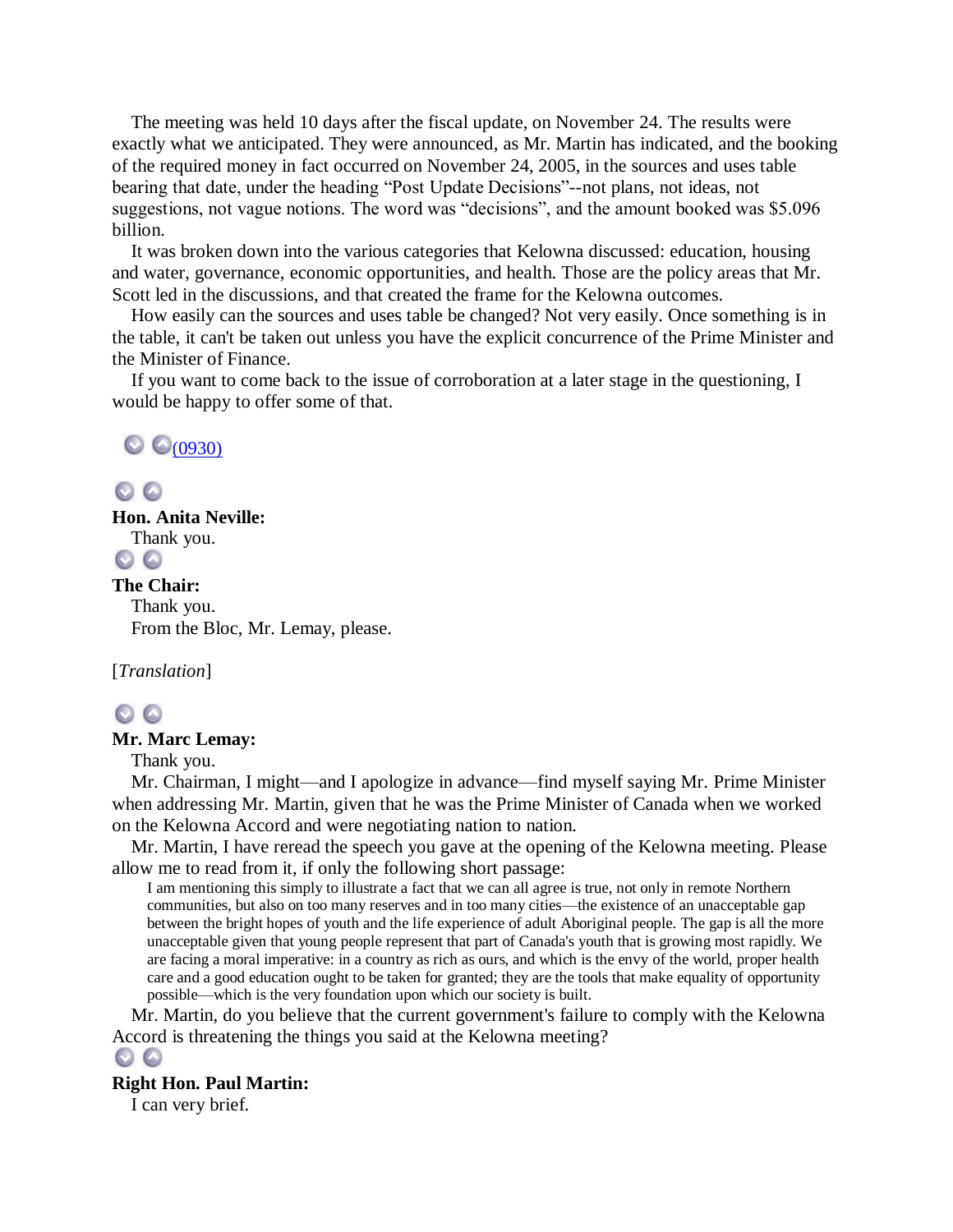## $\odot$   $\odot$

#### **Mr. Marc Lemay:**

 [Coul](http://cmte.parl.gc.ca/Content/HOC/committee/391/aano/evidence/ev2499050/aanoev25-e.htm)d you repeat that please?

 $\bullet$ 

### **Right Hon. Paul Martin:**

 Your question demands a brief response, and that response is yes. It does threaten the direction that we, you, the provincial and territorial governments and the Aboriginal chiefs identified, which is to say the need to remedy the absolutely unacceptable situation that you have just described.

## $\odot$   $\odot$

#### **Mr. Marc Lemay:**

 Mr. Martin, the Kelowna Accord provided for a number of things, including an investment of approximately \$300 million over five years for housing on the reserves. It is happenstance, but you may have noticed this morning that there was a housing crisis on several reserves. It is urgent to intervene.

 Based on your estimates, out of the 80,000 housing units required across Canada, how many could have been built with this \$300 million?

 $\odot$   $\odot$  (0935)

## $\odot$   $\odot$

#### **Right Hon. Paul Martin:**

 The amount is certainly not sufficiently high to fill the gap, but it would certainly allow for significant progress.

 I would also like to add that for housing, the total we discussed was over \$1.6 billion, which is much more than \$300 million. In any event, you are right: \$300 million would certainly be a good start. You are also right to say that the Kelowna Accord is not the end of the road, but rather the very beginning.

## $\odot$   $\odot$

#### **Mr. Marc Lemay:**

 Mr. Goodale, you explained earlier to my colleague Ms. Neville that around the time of the Kelowna meeting, the estimated budget was approximately \$5.1 billion. My question is very precise: where did this money go? We have not heard anything about it. We would like to know what happened to it. I would imagine that the first nations and Inuit who are listening to us would also like to know.

[*English*]

## $\odot$   $\odot$

#### **Hon. Ralph Goodale:**

 Monsieur Lemay, the last sources and uses table to which I had access was the one I referred to in my response to Ms. Neville, the one dated November 24, 2005. In that table the provision was made explicitly for the \$5.096 billion.

 As I answered in my very brief answer at the end of the questioning by Ms. Neville, the sources and uses table cannot be changed. Once an item is in the sources and uses table and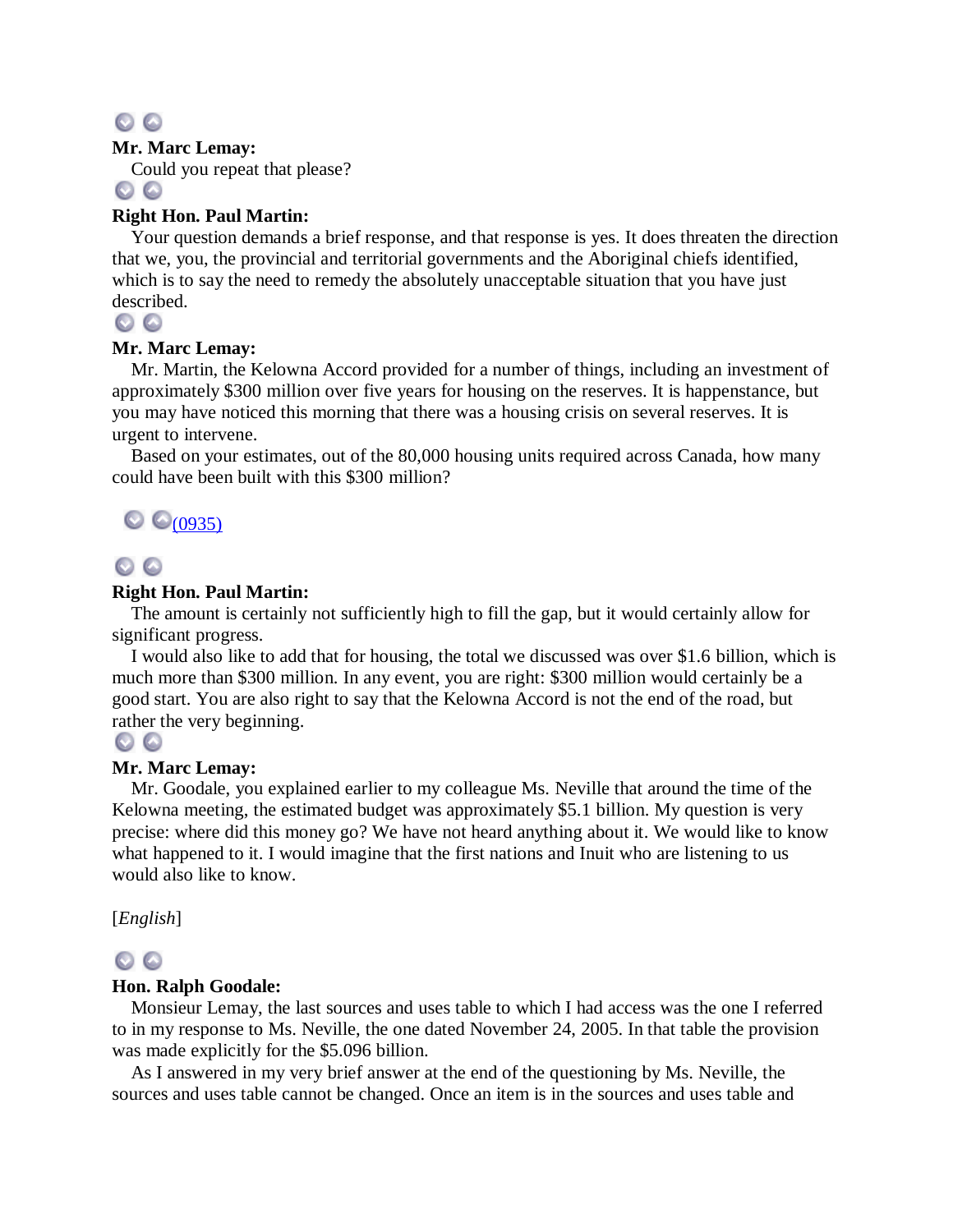committed to by policy decisions of the Government of Canada, with the policy consent of cabinet, the financial consent of the Minister of Finance, and the executive authority of the Prime Minister, it can't be changed unless the Prime Minister and the Minister of Finance decide to reverse their position.

 I can assure you that in the time between November 24 and the change of government in the early part of February 2006, Mr. Martin and I did not change our minds, and the money was there on February 6, 2006.

[*Translation*]

## $\odot$   $\odot$

#### **Mr. Marc Lemay:**

 Was this \$5 billion in addition to the funds that the Department of Indian and Northern Affairs Canada already had for current operations?

[*English*]

## $\odot$   $\odot$

**Hon. Ralph Goodale:** 

 Yes.  $\odot$   $\odot$ 

**The Chair:** 

Madame Crowder.

 $\bullet$ 

#### **Ms. Jean Crowder:**

Thank you, Mr. Chair.

And thank you, Mr. Martin, for coming before the committee today on Bill C-292.

Clearly the NDP supports Bill C-292, as it did the Kelowna accord.

 I have a bit of a statement to make. I am deeply troubled by the fact that the issues around poverty, water, housing, economic development, and all of those issues are not issues that just arose in the last couple of years. There is long-standing, well-documented evidence that for decades the neglect in first nations, Inuit, and Métis communities has been substantial. I would argue that both your Liberal government and past Conservative governments have a great debt owing to first nations, Métis, and Inuit peoples across the country.

 I could name the communities now that are in crisis: Pikangikum, Kashechewan, Penelakut, Garden Hill, where we are talking about TB outbreaks, rheumatic fever.... It is shocking. The Teslin Tlingit people right now have a land claim that has been signed off, yet implementation is going exceedingly slowly. We can come back to the Royal Commission on Aboriginal Peoples of 1996. I have a few of the recommendations here, of which I would suspect very few have been implemented. And you mentioned the tripartite agreement that was signed in Kelowna, British Columbia.

 Certainly the first nations leadership in British Columbia took the Kelowna accord on good faith. They subsequently signed an agreement between you, Premier Campbell, and the first nations leadership in British Columbia and in fact documented targets, goals, substantial time lines, and those kinds of things.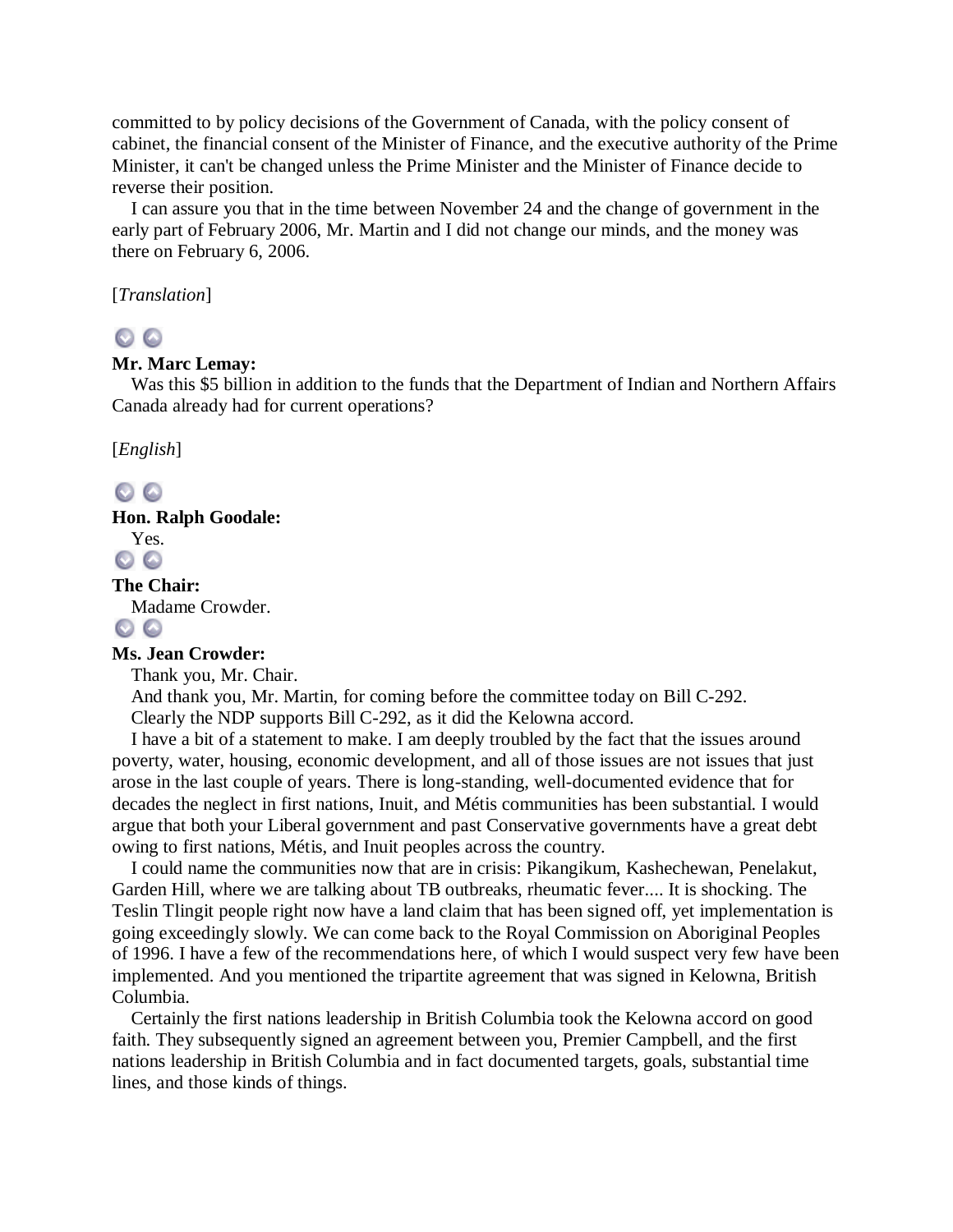I am completely baffled at how a country like Canada that purports to be a champion of human rights and equality could wait until 2005 to take some steps that could be considered meaningful.

I wonder if you could comment on that.

## $\odot$   $\odot$  (0940)

## $\bullet$

## **Right Hon. Paul Martin:**

 Mr. Chair, there have been over the course of the last number of years some very extensive studies on the relationship, and on the policies of the Government of Canada and of a number of other provincial governments going back to Confederation and then to union governments before Confederation, regarding how aboriginal issues were dealt with. I don't think any Canadian reading those would feel very proud of what transpired.

 The point you're making in asking how this could have happened over these years may be explained by the circumstances of the time, but I don't think I would buy that as an answer. I think this has been a very deeply human issue in which paternalistic policies misapplied have led to the situation in which we now find ourselves.

Let me just answer for one second.

## $\circ$

#### **Ms. Jean Crowder:**

 May I ask you to include, though, in your answer what it is it we need to do to break this logjam?

#### $\odot$   $\odot$

#### **Right Hon. Paul Martin:**

 I've got to say that if you look at the debates in the House of Commons, in which all the political parties who have been here historically were involved, you find very little debate that really focused on the human tragedy and the need to turn it around. I think the answer is that we all bear our share of the blame. I think the aboriginal leadership also must step forward and accept its responsibilities.

 The question you now ask is what we should do. I believe that the course in which we should engage includes the original meetings between the aboriginal leadership and cabinet, the round tables that Mr. Scott engaged in right across the country--because they have to be involved--and then the setting of very clear targets and the commitment of money to achieve them. That is by far the best answer.

I think you are absolutely right. I wish it had been done much earlier.

 A lot was done earlier with the healing fund and the aboriginal head start program, but I think this is the first time a policy with such a comprehensive nature has been followed. Mr. Scott may want to complement this, but I do believe that this is the right course.  $\bullet$ 

#### **Hon. Andy Scott (Fredericton, Lib.):**

 Ms. Crowder, I think that the same honest desperation that I can hear in your voice led us to bring together 475 aboriginal leaders and 22 cabinet ministers in April 2004 to say, let's fix this. This is a blight on our country. It's a blight on our governments. And everybody has to accept responsibility for what the situation was in April 2004.

I think nobody is proud of that history. Everybody is embarrassed by this history. Let's fix it.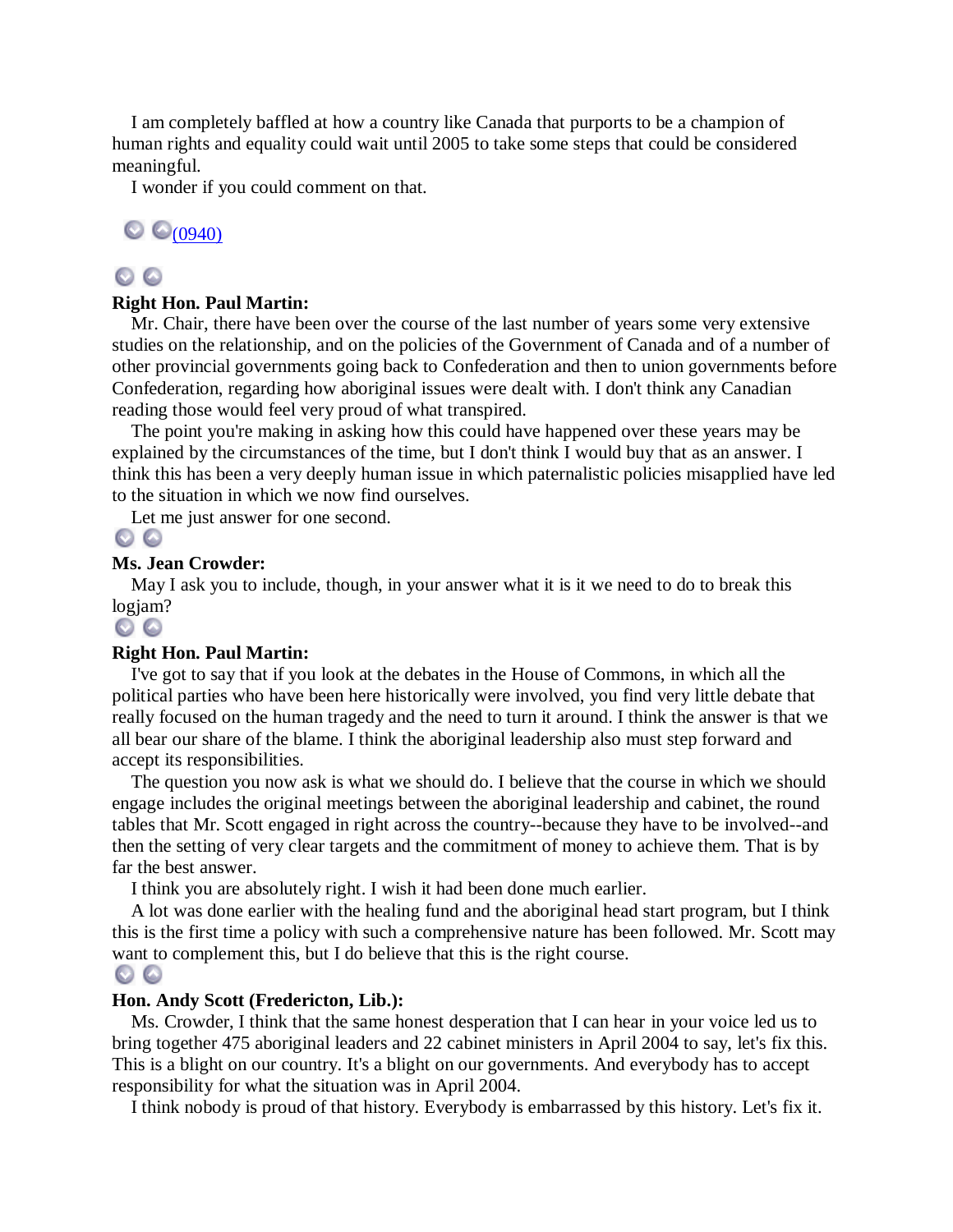A lot of this is about that, and a lot of this is about trust. A lot of this is about collaboration. So in April we met. As a group, we together decided on the six areas that we were going to study. I was the minister of housing at the time. That September we started with health, coincidentally, because there was a first ministers meeting on health. The aboriginal leaders were rightfully saying, "You said we'd have a seat at the table; we want to be there". They were, and we did the health piece.

 That winter we took all six areas for deliberation and had round tables all over Canada. I attended all of them. At that time it became apparent to me that there was going to be a significant resource issue. Also everywhere we went, it became obvious that we were going to have to engage the provinces.

 I held a meeting on March 17 with the provinces. I'm sorry...?

 $\odot$   $\odot$  (0945)

## $\odot$   $\odot$

**The Chair:**  You have twenty seconds.  $\odot$   $\odot$ 

## **Hon. Andy Scott:**

 May 31 was the policy retreat. In June it was the provinces again with the aboriginal leaders, and then in November it was Kelowna.

 The point I'm making is that this was a 14-month deliberative process to deal exactly with what you suggested. You asked the former Prime Minister what he would do. The reality is that if it were me, I'd do this over again if that's what it took, but that seems to me to be an unnecessary step backwards.

 I think this is the solution, and the provinces believe it. They believed it. Now they're worried about money, so the provinces are not going to step up, because they don't want to step up if there are no resources.

 $\odot$   $\odot$ 

## **The Chair:**

 Thank you. Mr. Bruinooge.  $\odot$   $\odot$ 

## **Mr. Rod Bruinooge:**

 [Mr. M](http://cmte.parl.gc.ca/Content/HOC/committee/391/aano/evidence/ev2499050/aanoev25-e.htm)artin, did you bring a copy of the Kelowna accord with you today?  $\bullet$ 

## **Right Hon. Paul Martin:**

 No, I didn't, but we can certainly get one for you very quickly. There are a lot of them available.

 $\odot$   $\odot$ 

## **Mr. Rod Bruinooge:**

You'd think you would have brought a copy today.

 $\circ$   $\circ$ 

## **Right Hon. Paul Martin:**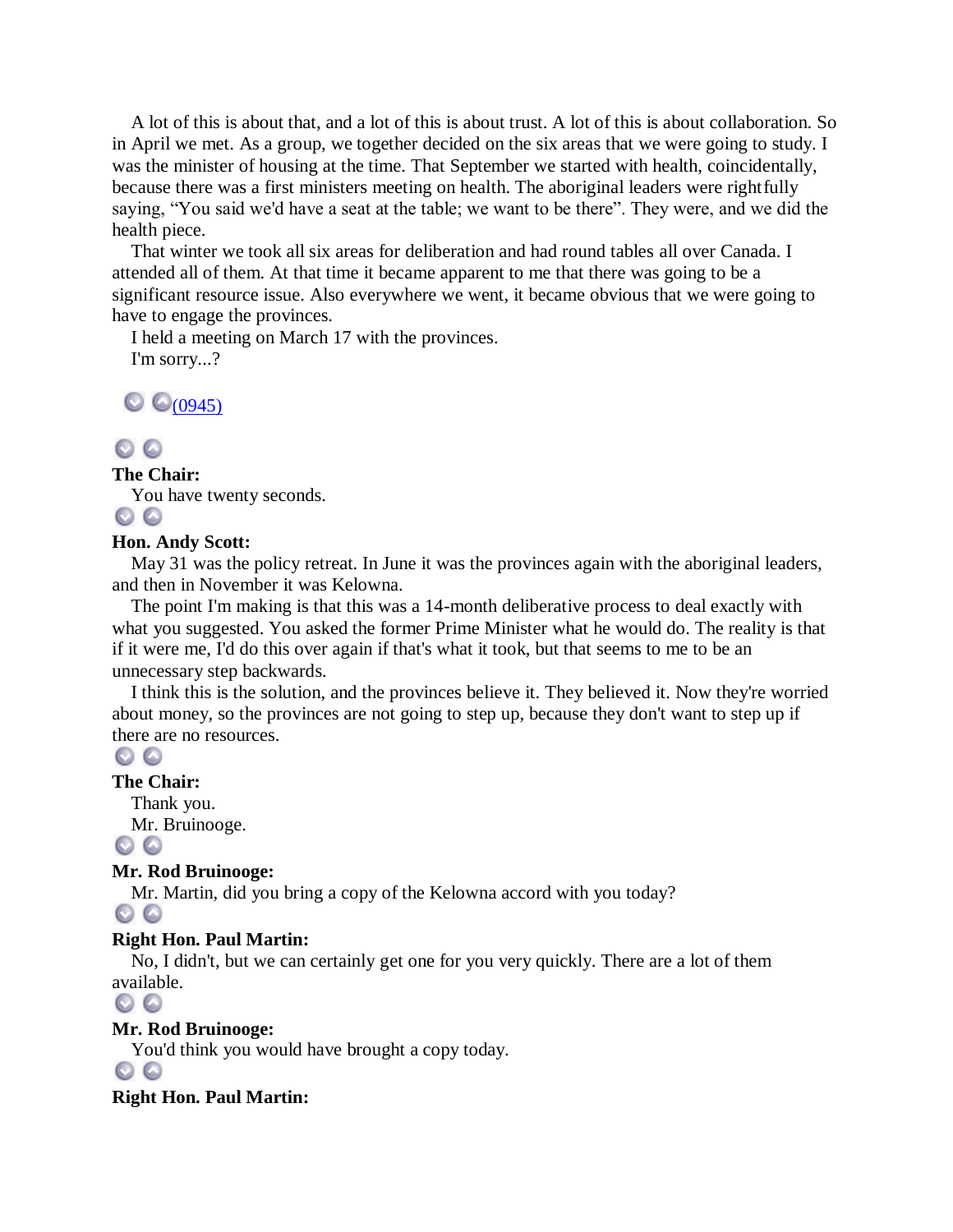[Prob](http://cmte.parl.gc.ca/Content/HOC/committee/391/aano/evidence/ev2499050/aanoev25-e.htm)ably not, because I assumed that you had read it. It was tabled in the House of Commons.  $\bullet$ 

## **Mr. Rod Bruinooge:**

 Mr. Martin, there is a press release. I think that's what you're referring to. That's what was tabled in the House--a news release of November 25. Clearly, it is not an accord. Perhaps I'm not as learned a parliamentarian as you are, but I do know that an accord has a signature page.

 I was wondering if perhaps you could indicate the time at which this accord was signed by the 13 leaders that you met with?

## $\bullet$

### **Right Hon. Paul Martin:**

 All 13 leaders at a publicly televised meeting stood up and endorsed the accord, as did the leadership--

 $\odot$   $\odot$ 

## **Mr. Rod Bruinooge:**

Mr. Martin, we watched that on television. We didn't see a signature.

### $\odot$   $\odot$

## **Right Hon. Paul Martin:**

 I'm answering you. And following that, there was a signed agreement with the province of British Columbia to have a transformative change agreement.

 $\odot$   $\odot$ 

## **Mr. Rod Bruinooge:**

 I didn't ask about the British Columbia agreement. I was asking about this document that you're referring to.

 $\odot$   $\odot$ 

## **Right Hon. Paul Martin:**

 [No, w](http://cmte.parl.gc.ca/Content/HOC/committee/391/aano/evidence/ev2499050/aanoev25-e.htm)ait. May I?

 $\circ$ 

## **Mr. Rod Bruinooge:**

Go ahead.

 $\odot$   $\odot$ 

## **Right Hon. Paul Martin:**

If you had been there, you would have seen it. If you had looked on television--

 $\bullet$ 

## **Mr. Rod Bruinooge:**

 [I wa](http://cmte.parl.gc.ca/Content/HOC/committee/391/aano/evidence/ev2499050/aanoev25-e.htm)s watching on television.

 $\odot$   $\odot$ 

## **Right Hon. Paul Martin:**

 Well, then you saw it. You saw the provincial leaders--  $\odot$   $\odot$ 

## **Mr. Rod Bruinooge:**

I didn't see the signatures. I didn't see any signing.

 $\odot$   $\odot$ 

## **Right Hon. Paul Martin:**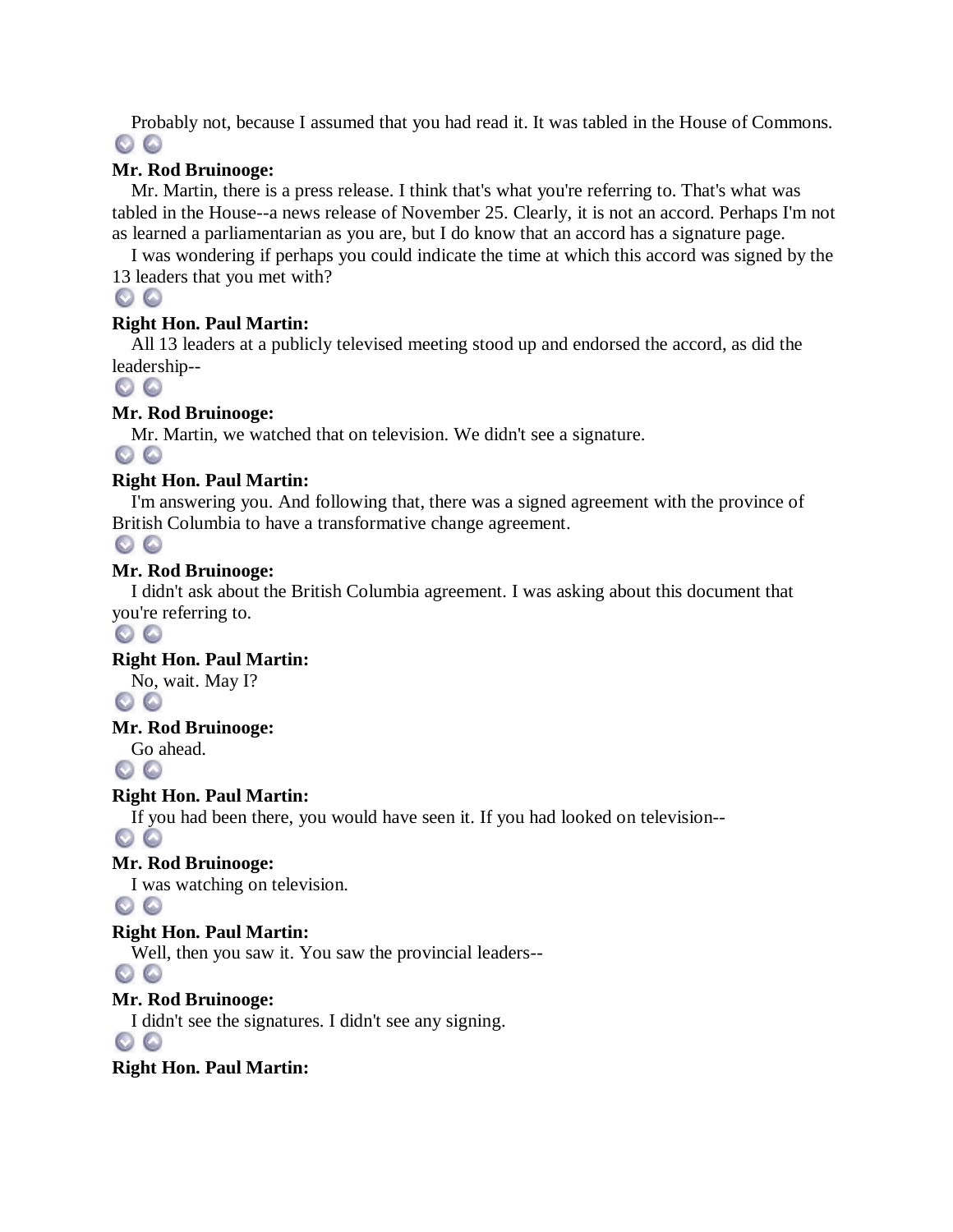You saw the provincial leaders and the Prime Minister of Canada all stand up and endorse the accord. You saw it happen. You saw the official signing with the Premier of British Columbia of the--

 $\odot$   $\odot$ 

## **Mr. Rod Bruinooge:**

 We didn't see a signing in Kelowna.  $\bullet$ 

## **Right Hon. Paul Martin:**

--of the Transformative Change Accord with the Province of British Columbia.

 The issue really is, and I simply put it to you, that you can debate around it the way you want. You can say what happened on television never happened. You can say that in fact reality is unreality, but the one thing you cannot--

 $\odot$   $\odot$ 

## **Mr. Rod Bruinooge:**

 Mr. Martin, clearly you've indicated that there is no signed accord. You've indicated that here.  $\odot$   $\odot$ 

## **The Chair:**

 The one thing you cannot do is deny that this agreement took place and that what they laid out was a path to the future. And the question--

 $\circ$ 

## **Mr. Rod Bruinooge:**

 Mr. Martin, we're right now debating whether or not we can implement a Kelowna accord according to the bill that you're putting before Parliament, and if there is no signed accord, how can we implement it?

## $\odot$   $\odot$

## **Right Hon. Paul Martin:**

 Just before you do, what I don't understand is why aren't you concerned with the human tragedy that's taking place? Why aren't you concerned about how we accomplish--  $\odot$   $\odot$ 

## **Mr. Rod Bruinooge:**

 I'm very concerned with the human tragedy. That's why I ran for Parliament, and that's why I want to end the deception that you're currently putting before the people of Canada, especially aboriginal people.

 $\odot$   $\odot$ 

## **Hon. Carolyn Bennett:**

 I have a point of order, Mr. Chairman.  $\odot$   $\odot$ 

## **The Chair:**

Go ahead, Mr. Scott.

 $\bullet$ 

## **Hon. Andy Scott:**

 [If I m](http://cmte.parl.gc.ca/Content/HOC/committee/391/aano/evidence/ev2499050/aanoev25-e.htm)ay, the--  $\bullet$ 

**Mr. Rod Bruinooge:** 

This question is for Mr. Martin.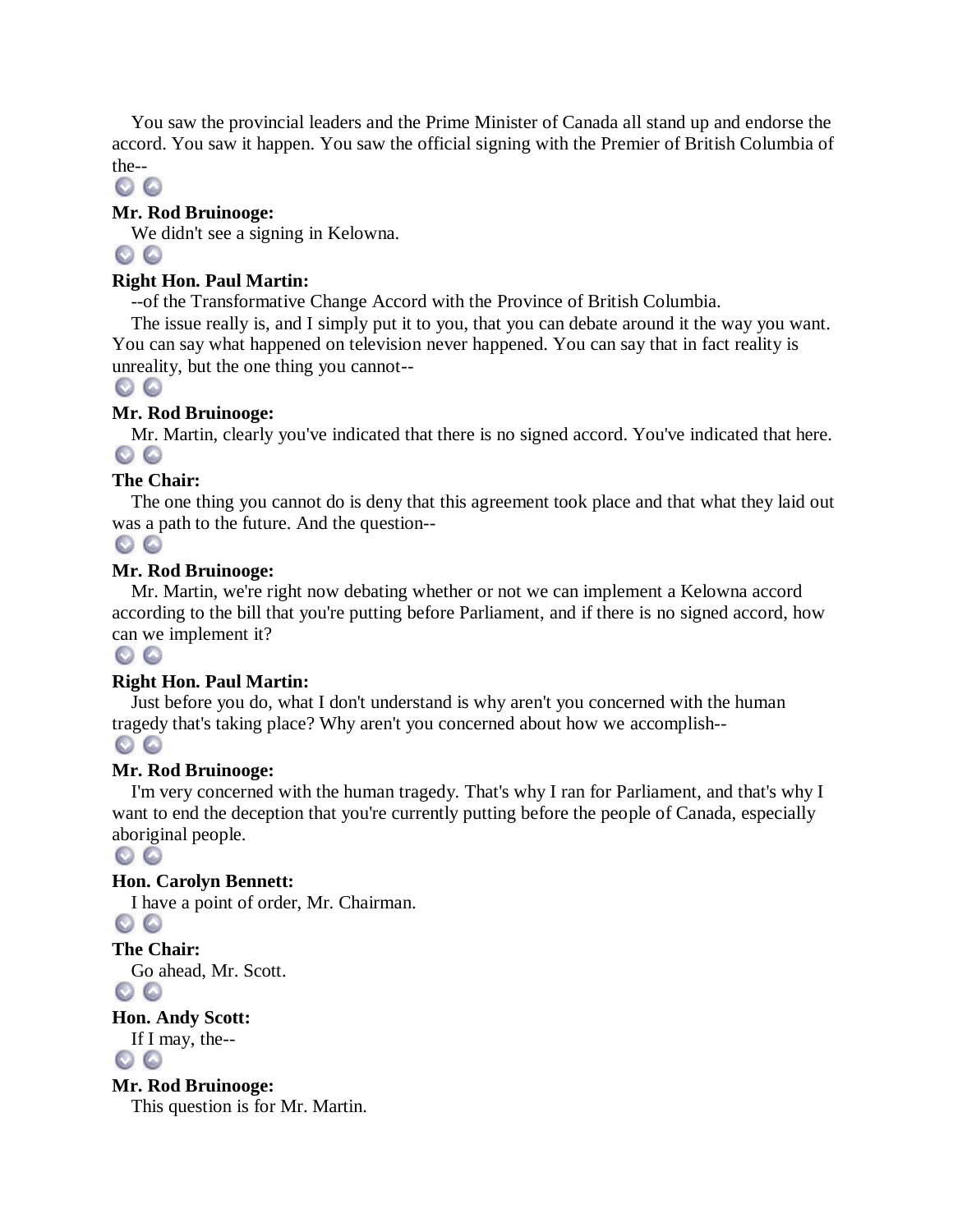$\odot$  (0950)

 $\bullet$ 

#### **Hon. Carolyn Bennett:**

 [No, i](http://cmte.parl.gc.ca/Content/HOC/committee/391/aano/evidence/ev2499050/aanoev25-e.htm)t's not up to you.

 $\bullet$   $\bullet$ 

## **Mr. Rod Bruinooge:**

This isn't question period; this is answer period. I'm asking of Mr. Martin.

 $\bullet$ 

## **Hon. Carolyn Bennett:**

Now, this is rudeness.

 $\odot$   $\odot$ 

## **Hon. Andy Scott:**

I was invited to be a witness here.

 $\odot$   $\odot$ 

## **Mr. Rod Bruinooge:**

Yes. I'm asking these questions of Mr. Martin, though.

 $\circ$   $\circ$ 

## **The Chair:**

Mr. Martin, go ahead, please.



**Right Hon. Paul Martin:** 

It is very hard--

## $\circ$   $\circ$

## **The Chair:**

 Could we just have some order? Could you ask the question, Mr. Bruinooge, so Mr. Martin can address the question?

 $\odot$   $\odot$ 

## **Mr. Rod Bruinooge:**

 Mr. Martin, you often referred to British Columbia in some of your statements, and I'm going to read a statement by Minister de Jong: "The thing is that what is referred to as the Kelowna accord was actually a summary of discussion that didn't end up in any signed-off package."

 Since, again, there is no signed accord, how can we attempt to implement a bill that calls upon an accord?

 $\bullet$ 

## **Right Hon. Paul Martin:**

 Mr. de Jong's government signed the Transformative Change Accord between British Columbia and the federal government. I have met with Mr. de Jong. I would suggest you might [call him](http://cmte.parl.gc.ca/Content/HOC/committee/391/aano/evidence/ev2499050/aanoev25-e.htm) to this committee and ask him if he doesn't think that Kelowna shouldn't go ahead.  $\bullet$ 

## **Mr. Rod Bruinooge:**

 He was referring to the Kelowna accord and the fact that there was no signed document. He wasn't referring to his accord that he had; there's no question about that having taken place.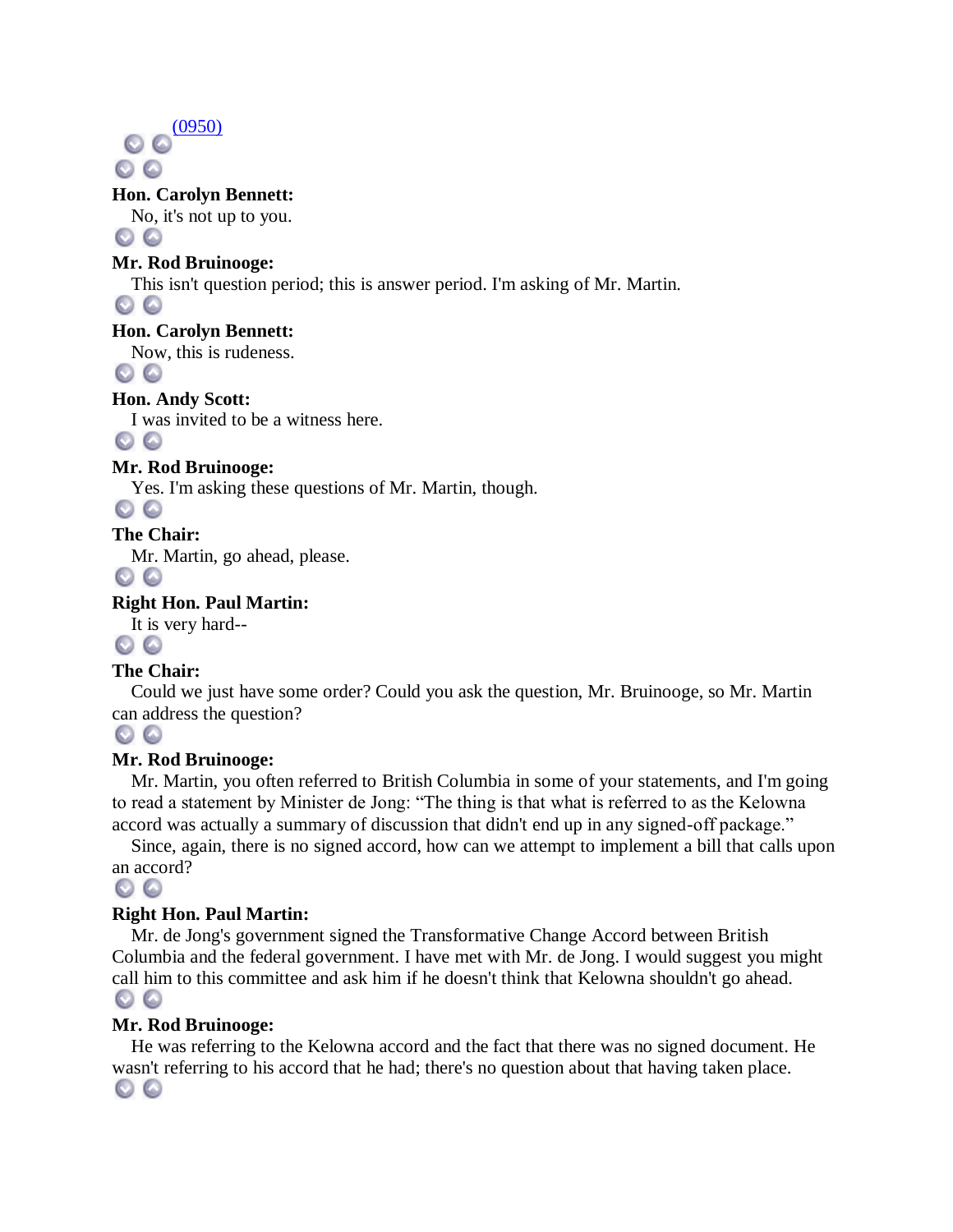### **Right Hon. Paul Martin:**

 Why don't you invite the British Columbia Minister of Aboriginal Affairs, Mr. de Jong, to this committee and ask him if he thinks that the Kelowna accord should proceed? Ask him.

 $\bullet$ 

## **Mr. Rod Bruinooge:**

Mr. Martin, how long after a *Globe and Mail* reporter coined the phrase "Kelowna accord" about a month after the first ministers meeting did you adopt it as part of the communications strategy of the last election campaign?

## $\bullet$

## **Right Hon. Paul Martin:**

It was called the Kelowna accord from day one.

 $\odot$   $\odot$ 

## **Mr. Rod Bruinooge:**

No, it wasn't, Mr. Martin.

 $\odot$   $\odot$ 

## **Right Hon. Paul Martin:**

Were you there?

 $\bullet$ 

**Mr. Rod Bruinooge:** 

Well, I was watching on television.

 $\bullet$ 

## **Right Hon. Paul Martin:**

Well, I was there. It was called the Kelowna accord from the very beginning.

## $\bullet$

**Mr. Rod Bruinooge:** 

No, it wasn't--not at the time.

## $\odot$   $\odot$

## **Right Hon. Paul Martin:**

In fact, it was called--

 $\odot$   $\odot$ 

## **Mr. Rod Bruinooge:**

The first time we have it on record is about a month later.

 $\odot$   $\odot$ 

## **Right Hon. Paul Martin:**

 Well, with the greatest respect, it was actually called the Kelowna accord before we said that's what we're going to do.

 $\bullet$ 

## **Mr. Rod Bruinooge:**

Do I have more time?

 $\circ$   $\circ$ 

## **The Chair:**

You have a couple more minutes.

 $\bullet$   $\bullet$ 

**Mr. Rod Bruinooge:**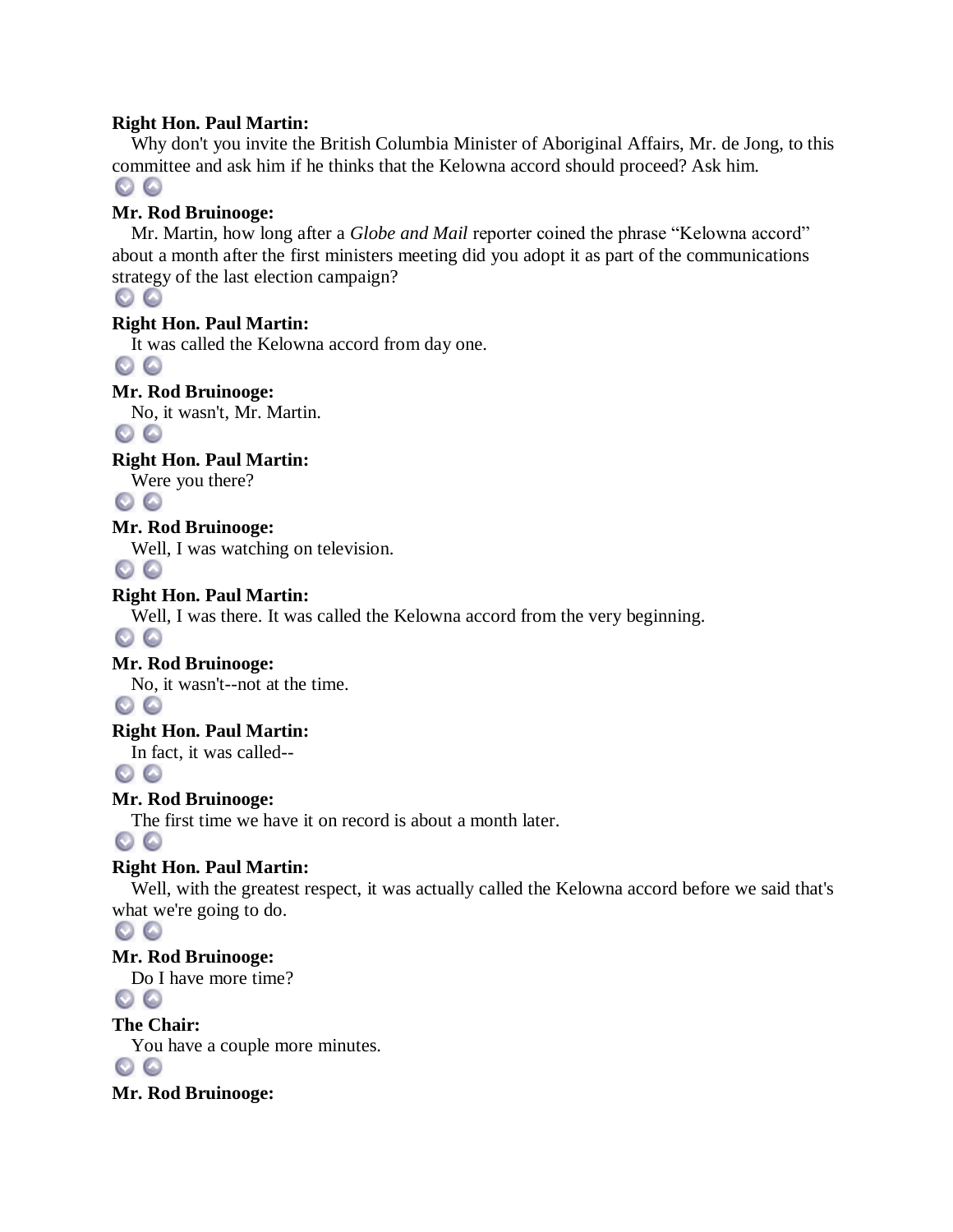Great.

 Mr. Martin, are you pursuing this as a legacy item, perhaps due to the fact that the only legacy it seems you have is the fact that your nemesis served you up a rather large political grenade in terms of the sponsorship scandal? Is this something that you're attempting to use as a legacy item?

#### $\odot$   $\odot$

### **The Chair:**

 We are meeting on the subject of the agreement, please. Could you rephrase that, Mr. Bruinooge?

Order.

Mr. Bruinooge, could you rephrase that, please?

 $\odot$   $\odot$ 

#### **Mr. Rod Bruinooge:**

 Mr. Martin, it's the deception, though, that I want to point out, and that's what I've been pointing out today. It's the fact that time after time through the last 13 years we've seen aboriginal people left off the page, and it wasn't until the last moment of your administration that you brought forward this Hail Mary pass to attempt to create the perception that you're attempting to do something for aboriginal people.

#### $\circ$   $\circ$

#### **Right Hon. Paul Martin:**

 There are two legacies here. One is the legacy that has been described by the members of the opposition on this side of the table, which is a legacy that no Canadian can be proud of, which is the human tragedy that has occurred to aboriginals. That is one legacy that we are trying to remedy. Fundamentally, we want to make that better.

 The second legacy.... And I must say that I just fail to understand that when the members on this side of the table, the opposition, have essentially said this is something that we want to deal with, you come to this table and you do nothing else but read your party's speaking points and try to score partisan political points as opposed to dealing with the fundamental issues that we're dealing with here.

 All Canadian governments, going back to Confederation, have a responsibility, and there is a record of which none of us can be proud.

 $\odot$   $\odot$ 

#### **Mr. Rod Bruinooge:**

I agree with you 100% on that point.

### $\odot$   $\odot$ **Right Hon. Paul Martin:**

What we're all saying is let's deal with it, and for heaven's sake, let's stop playing politics. If you want to say, we think it's not right, then let's try now to deal with the fundamental issue.  $\bullet$ 

#### **Mr. Rod Bruinooge:**

 That's what, unfortunately, this is about, Mr. Martin. Here you come before the committee with your two former ministers, pretending that you're still the Prime Minister of Canada.  $\odot$   $\odot$ 

#### **The Chair:**

We've run out of time. Thank you. We'll move on.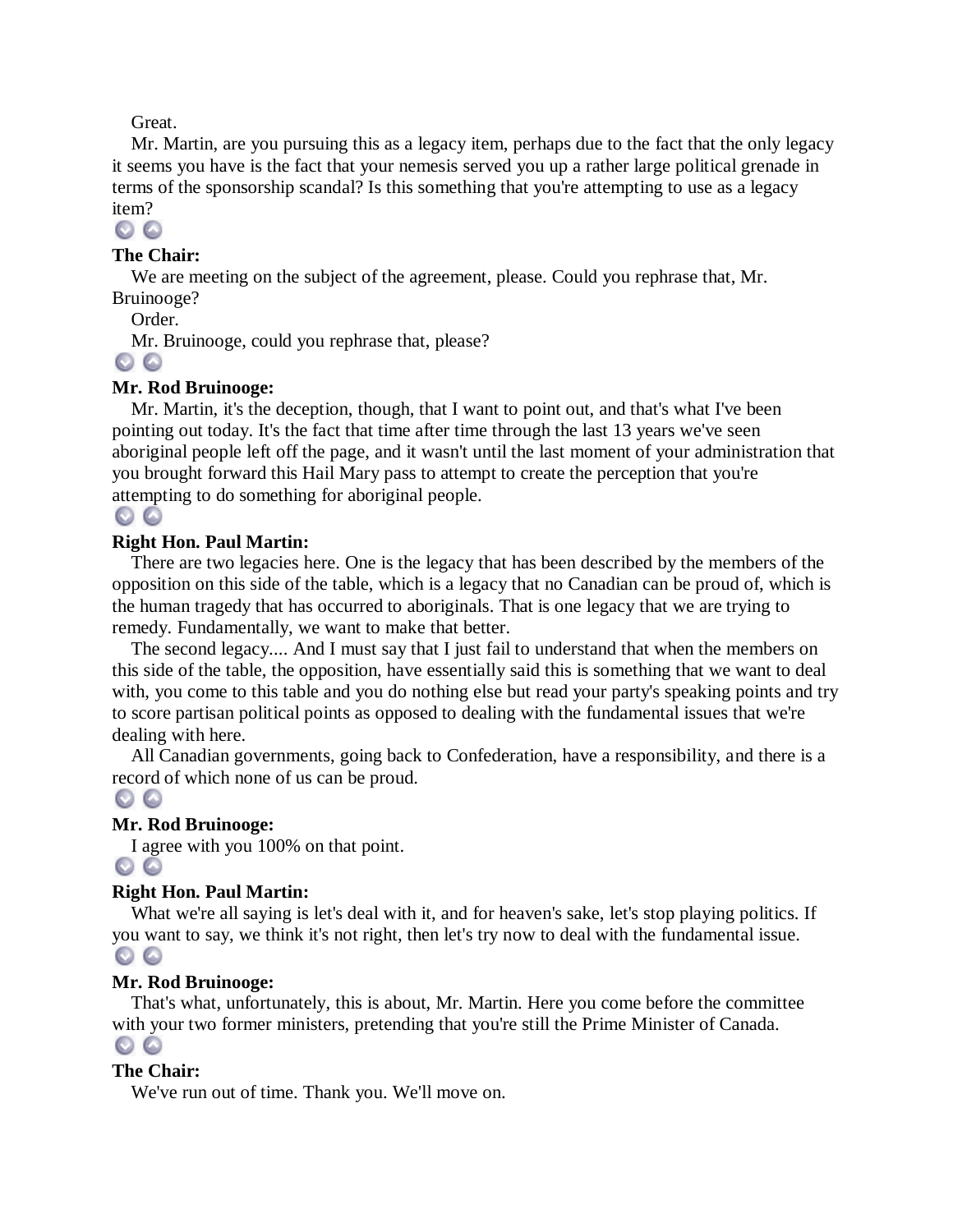#### [Mr. M](http://cmte.parl.gc.ca/Content/HOC/committee/391/aano/evidence/ev2499050/aanoev25-e.htm)erasty.

 $\bullet$ 

#### **Mr. Gary Merasty (Desnethé—Missinippi—Churchill River, Lib.):**

Thank you, Mr. Chair.

 I'm going to take what I think needs to happen here, a bit more of a responsible road in this process here in the committee. I'm very honoured to have all our witnesses speak to us this morning. I think very clearly we've established the process leading up to the Kelowna accord. There was no napkin that was utilized here. It was broadcast. There were real premiers, I believe, in attendance there. And I think there were real aboriginal people in attendance.

 As a matter of fact, I recall that the Saskatchewan legislature passed an all-party motion calling upon the Kelowna accord to be implemented, so they obviously think it's real, and the process leading up to it was real. And the B.C. government, the Premier of British Columbia, Gordon Campbell, and others....

 So I think we've established the process that led to the establishment of the Kelowna accord. I was involved in many different ways, and I know the Saskatchewan aboriginal leadership coined "the Kelowna Accord" leading up to it.

 There are two questions on which I want further clarification. We talked about the process. The two other criticisms we've heard from the government are that there were no plans and there was no money. Now we've taken care of the process; it occurred. They said there were no plans. Perhaps there needs to be an understanding--and this is something that our party and the three of you went through--that the best solutions to aboriginal issues came from the community in the last two or three decades and that the lesson learned was that we needed to turn to the community for the development of these specific plans.

Could you maybe elaborate a bit on that, Mr. Scott?

## $\odot$ (0955)

## $\bullet$

#### **Hon. Andy Scott:**

Thank you very much.

 The fundamental premise behind this exercise was the collaboration and inclusion on the basis of the fact that most, if not all, of the failures of the past can be attributed to the unilateral--wellintentioned perhaps, but unilateral--actions by national and provincial governments, in my view. So the collaboration happened.

 In terms of dealing with the content--and this was collaboratively, deliberately established content--in fact, the substance behind the Kelowna accord would be a very large number of documents that are available to the government right now. I myself probably took 10 or 15 memos to cabinet on content, government decisions that we were going to do this. Once the government decided that they wanted to do it, I would go back to the Department of Indian Affairs and they would cost it. Then I'd have to come back to cabinet to secure the funding that Mr. Goodale was talking about, an elaborate system, and there were four ministers involved, because I did education and negotiations, Mr. Alcock did accountability, and Minister Emerson did economic development. Mr. Emerson went to cabinet with a plan for economic development and got approval from the government for that plan.

 All those things came forward, all those things were costed, and the money was secured for all of it. So if the government genuinely wanted to implement the Kelowna accord, it could do so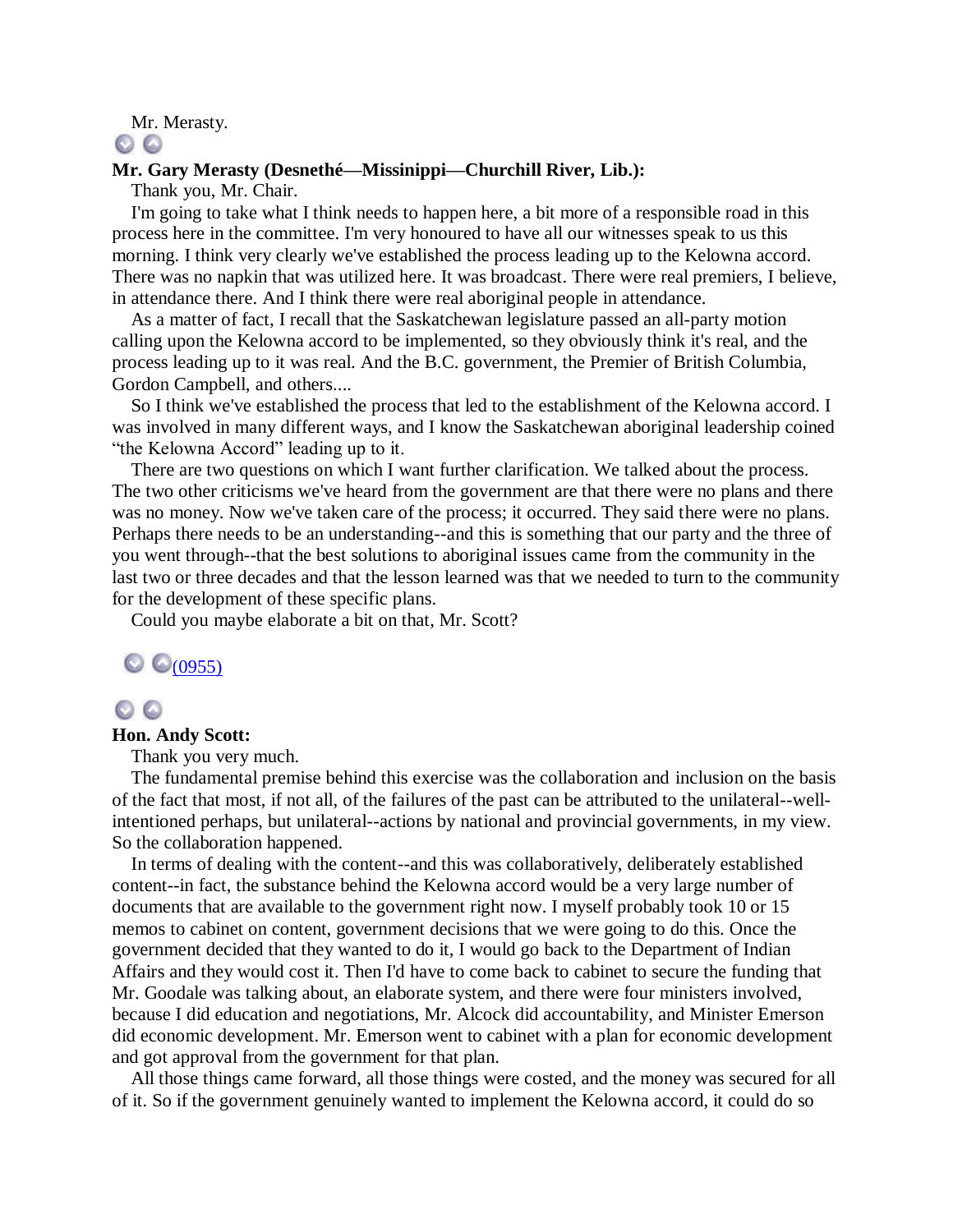immediately, because the content is there, the collaboration is there, the support from the provinces and the first nations is there, and the money was there. So there's no question that it could be done. If it has to be done over again, as tragic as that would be, I would encourage that, because the model exists.

## $\odot$   $\odot$

### **Mr. Gary Merasty:**

 I think this year we've heard this government talk about investing more than any other government in the past, and I think in the appearance of the minister at the last meeting, he acknowledged that none of this year's budget has gone through. In fact, the cuts, if I add them, lead to a net loss to first nations communities to date.

 Talking about the money, Mr. Goodale, you talked about the corroboration and you expanded a bit on that with Mr. Lemay. Can you tell me the significance of the Prime Minister and the finance minister having to actually step in and take the money away? Can you maybe explain that process a bit better?

 $\odot$   $\odot$ 

#### **Hon. Ralph Goodale:**

 It never did happen under Mr. Martin's mandate. As I said to Monsieur Lemay, when we left office in the early part of February the money remained booked in the fiscal framework, as we had earlier indicated. Obviously, at some point after that date someone decided to go in a [differen](http://cmte.parl.gc.ca/Content/HOC/committee/391/aano/evidence/ev2499050/aanoev25-e.htm)t direction. The money was removed and used for some other purpose.

 $\bullet$ 

#### **Mr. Gary Merasty:**

A handshake is key with the leaders who were in--

 $\odot$   $\odot$ 

### **The Chair:**

 Unfortunately we can't. We're moving on to the government side. Mr. Blaney, please.

[*Translation*]

## $\odot$   $\odot$

#### **Mr. Steven Blaney (Lévis—Bellechasse, CPC):**

I would like to thank the witnesses for having come to meet us this morning.

 Mr. Martin, I would like to tell you that with Mr. Harper, our government has gone beyond the discussions held in Kelowna with respect to improving the living conditions for the first nations. As you know, spending in the last budget was higher than in all previous budgets, including Mr. Goodale's.

 One thing was also demonstrated, namely that there never was an agreement. We know that there was a press release, but nothing was signed with the first nations. I think that this became very clear this morning. I feel that the first nations now want to be a party to the decisions.

 I am thinking of the first nations in Quebec that were not involved in the exercise. I am thinking also of Mr. Picard, who said:

Who are we trying to fool by announcing three, four or five billion dollars in Kelowna to magically combat poverty...

 You spoke this morning about the \$300 million for housing. The problem is that to meet the needs of the Quebec reserves alone, the total required would be \$1.5 billion. We feel,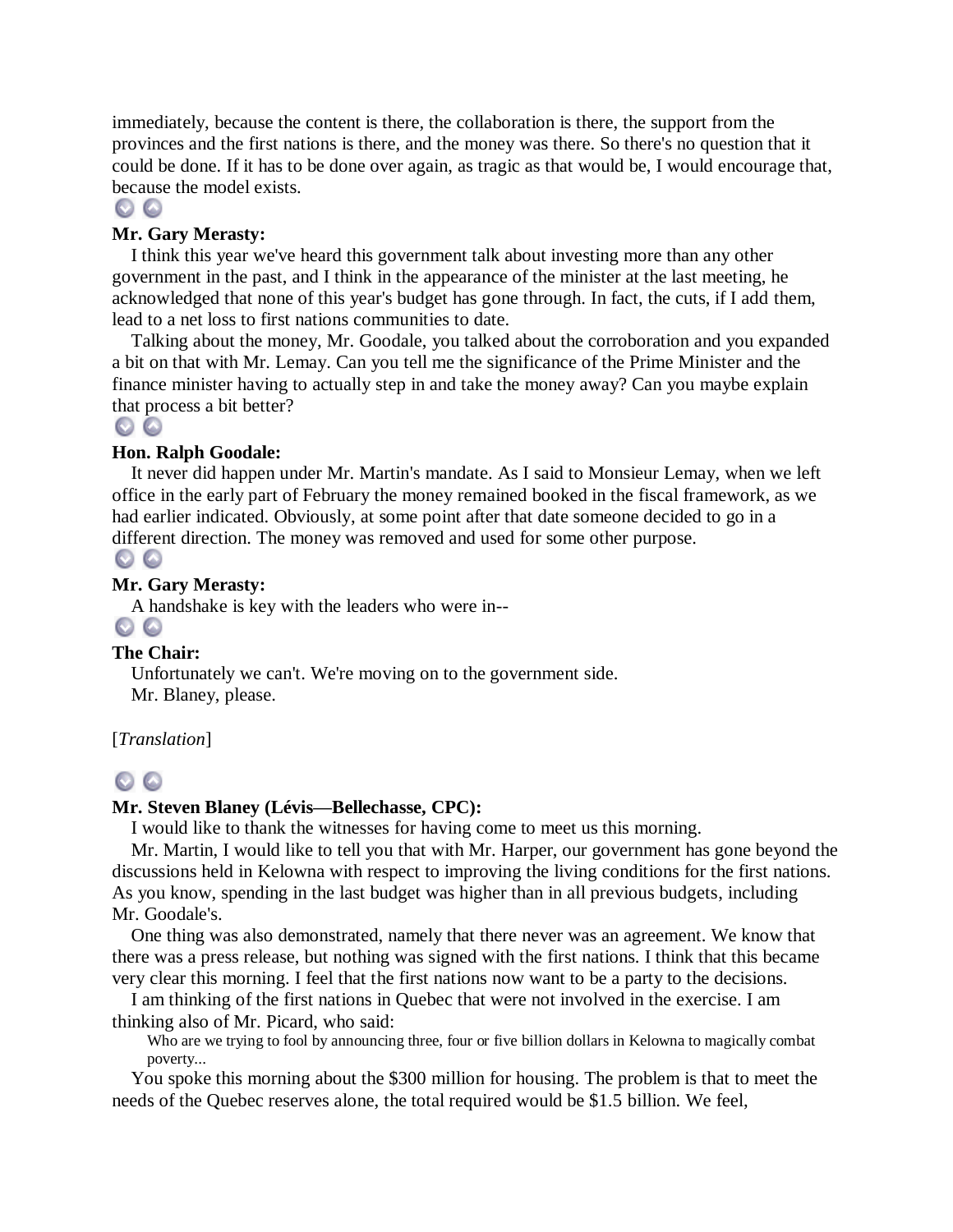Mr. Martin, that we have begun an exercise, well after the Kelowna meeting, working together with the first nations and the Government of Quebec. This happened a few months ago in Mashteuiatsh. I was there.

 I would like to know how we can add money without making structural changes. I would like to hear your comments on this subject. I would also like to know what you think of Mr. Picard's statement to the effect that he felt he had been fooled by the Kelowna Accord.

## $\odot$  (1000)

## $\odot$   $\odot$

#### **Right Hon. Paul Martin:**

 Mr. Merasty just said that in the Aboriginal communities, a handshake amounted to an agreement. He said that they had shaken hands and that this was an agreement between the governments and the Aboriginal leadership.

### $\bullet$

#### **Mr. Steven Blaney:**

 Mr. Martin, Aboriginal women were not in attendance, and the provincial governments did not [sign the](http://cmte.parl.gc.ca/Content/HOC/committee/391/aano/evidence/ev2499050/aanoev25-e.htm) accord.

## $\odot$   $\odot$

#### **Right Hon. Paul Martin:**

 If I may, I would like to add some details. As Mr. Scott just said, there was an agreement with British Columbia and also the Prime Minister of Saskatchewan who said that there was an agreement. They were both there and everyone who saw the event on television could see that there had been an agreement. I do not understand why you are so emphatic about denying the reality rather than discuss education, health, illness, in short the situation in which people find themselves.

 As for Mr. Picard's statement, I know that at the summit held in Quebec a week ago, he said that he had been very disappointed with the reaction of the Conservative government, which went there, but did not stay and did not put anything on the table.

## $\bullet$

#### **Mr. Steven Blaney:**

 It was at the joint press conference, Mr. Martin. Mr. Prentice was there and he made a commitment. There was a follow-up agreement, which was not the case for the Kelowna Accord. I am keen to pursue the work of this committee once we will have finished debating this motion. Then we will be able to talk about housing, which is an urgent problem in the communities, Mr. Martin. Structural changes need to be made, which was not discussed at all in the press releases from Kelowna.

I have another question.

[*English*]

## $\circ$   $\circ$ **The Chair:**

Can I ask the member to direct his question, please?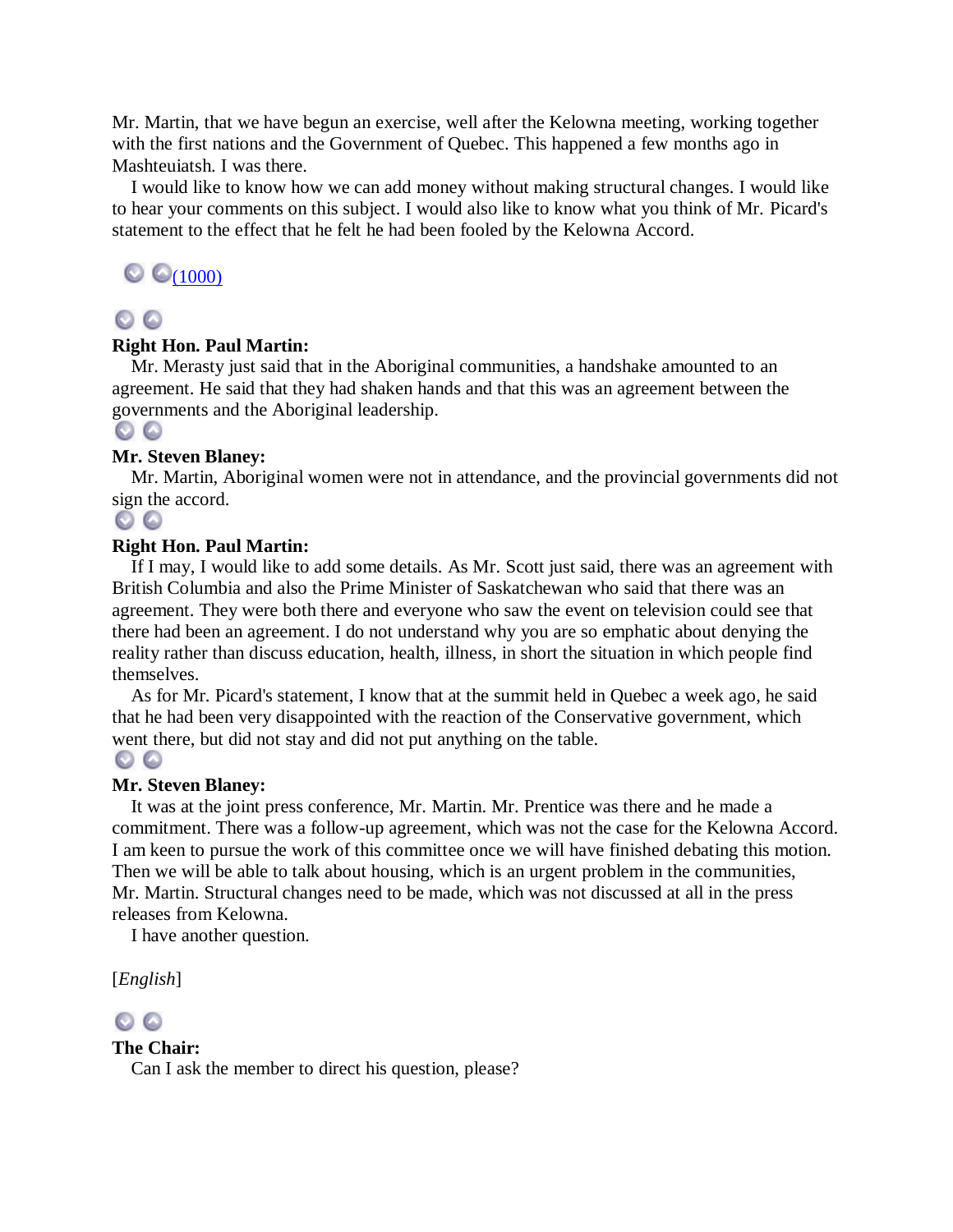### [*Translation*]



#### **Mr. Steven Blaney:**

 I would like to know what you think about the statement made by my colleague on the other side of the table, Mr. Lemay. He said:

...let's not delude ourselves, the Kelowna Accord is nothing more than a provisional measure that will not do anything to improve the long-term living conditions for Aboriginal peoples.

 If we have not yet been able to manage to make significant structural changes, why should we not work on concrete solutions, for example with respect to housing?

## $\bullet$

#### **Right Hon. Paul Martin:**

 Let's begin by putting our cards on the table. For housing, it is not \$300 million but \$1.6 billion. If the Kelowna Accord was adopted, that money would be spent on housing.

[*English*]

## $\circ$   $\circ$

#### **The Chair:**

Mr. Blaney, would you give Mr. Martin the opportunity to respond to that question, please?

[*Translation*]

## $\odot$   $\odot$

### **Right Hon. Paul Martin:**

You asked me the question, so allow me to answer it. So we're talking about \$1.6 million; if you adopt the Kelowna Accord, the money is there.

 Second, when Mr. Lemay says that the Kelowna is a foundation that must be built on, then I fully agree with him. The Kelowna Accord really provides the framework, the money and the capacity to measure results from which it will be possible to build.

If the government tells us that it wants to take this farther, we will be the first to applaud it.

[*English*]

## $\odot$   $\odot$

**The Chair:**  We've run out of time. Mr. Asselin, please.

[*Translation*]

## $\odot$   $\odot$

#### **Mr. Gérard Asselin (Manicouagan, BQ):**

Thank you, Mr. Chairman.

 Messrs. Martin, Goodale and Scott, I represent the riding of greater Manicouagan in Quebec, on the North Shore of the St. Lawrence River, where there are several Aboriginal communities,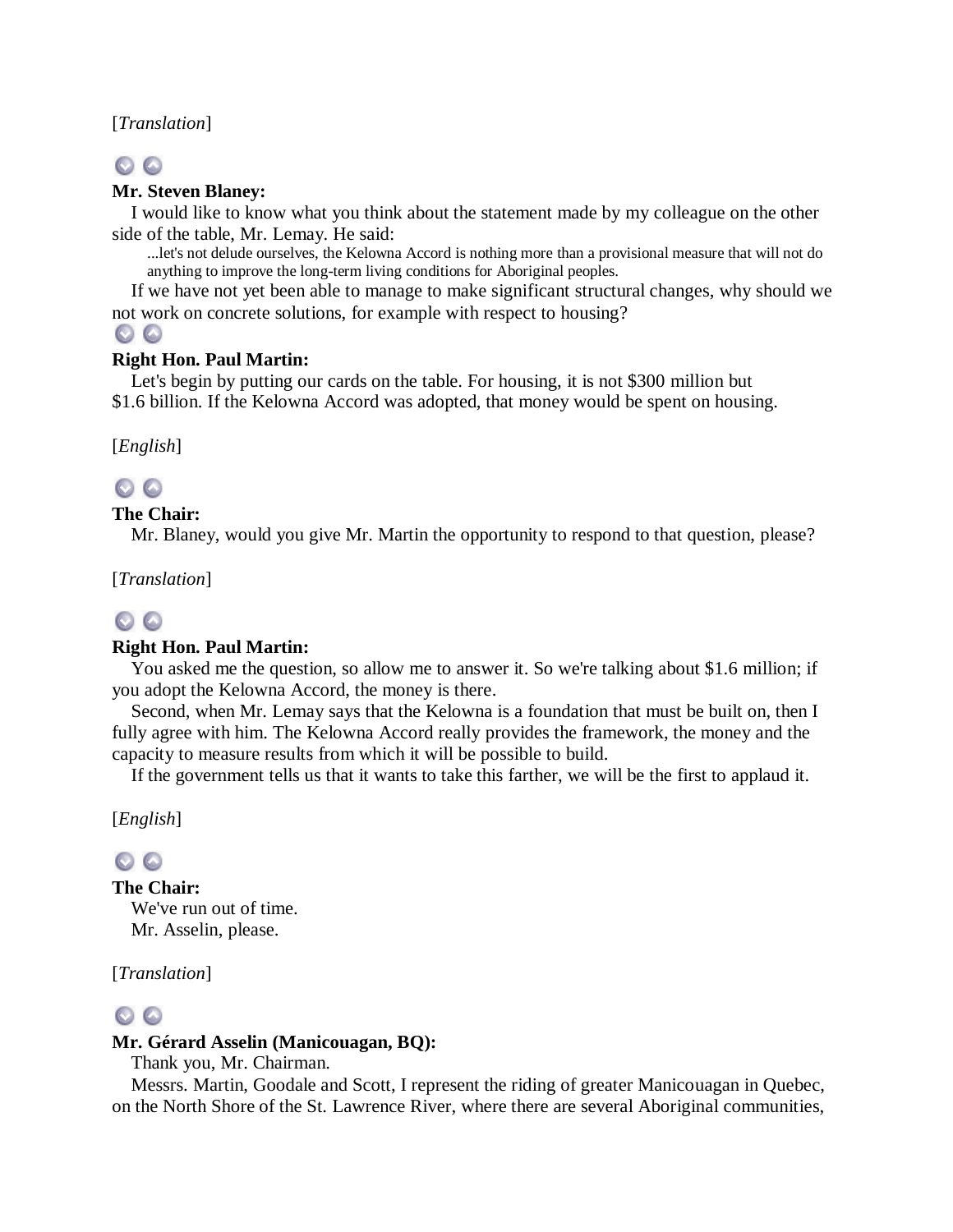all of which are Montagnais: Betsiamite, Uashat-Maliotenam, Mingan, Pointe-Parent, Romaine, Saint-Augustin, Shefferville and a number of others.

 Mr. Martin, the government and the three opposition parties need to agree to on the fact that the Kelowna Accord is essential. Bill C-292 must be adopted if the government is to deal with the needs of the Aboriginal communities.

 After several years of discussions, I would even say after a very long time, we were nevertheless able to come to an agreement that gave a glimmer of hope to the Aboriginal communities that were expecting help from the federal government. The Aboriginal communities have health, housing, drinking water and education problems, and a very high level of poverty, all of which compromise their quality of life.

 The Kelowna Accord was debated in the House of Commons and put to a vote on several occasions. Even if the three opposition parties, which form a majority in the House of Commons, were to adopt Bill C-292, there could still be a problem: according to information provided by the chairman, royal recommendation is required to enact this bill.

 Mr. Martin, as a former Minister of Finance and former Prime Minister, could you tell us whether you think that Bill C-292 can be enacted if Parliament does not grant royal recommendation.

## $\odot$  (1005)

## $\bullet$

#### **Right Hon. Paul Martin:**

Your question is very relevant.

 The government has the option. The House of Commons will have spoken: that will leave only a final stage to go through. But if the government refuses royal recommendation, this will mean that the government, with respect to the education, health and housing for Aboriginal peoples, is not interested in improving the situation.

 On the other hand, it could very well be that there are ways of getting around this obstacle by making use of a number of procedures. And I tell you this not because I lack hope. Ultimately, the government will have to come to a decision on this matter. Does it want the Aboriginal peoples in our country to have the same opportunities as other citizens? If it refuses the Kelowna Accord, their response will be clear. I cannot believe that Canadians will find this acceptable.

[*English*]

## $\bullet$

**The Chair:**  Mr. Lemay, for two minutes.

[*Translation*]

## $\bullet$

#### **Mr. Marc Lemay:**

 Mr. Martin, Mr. Scott or Mr. Goodale, I too was at Mashteuiatsh and witnessed a government recycling effort of \$3.8 million for health. These amounts had already been announced. The good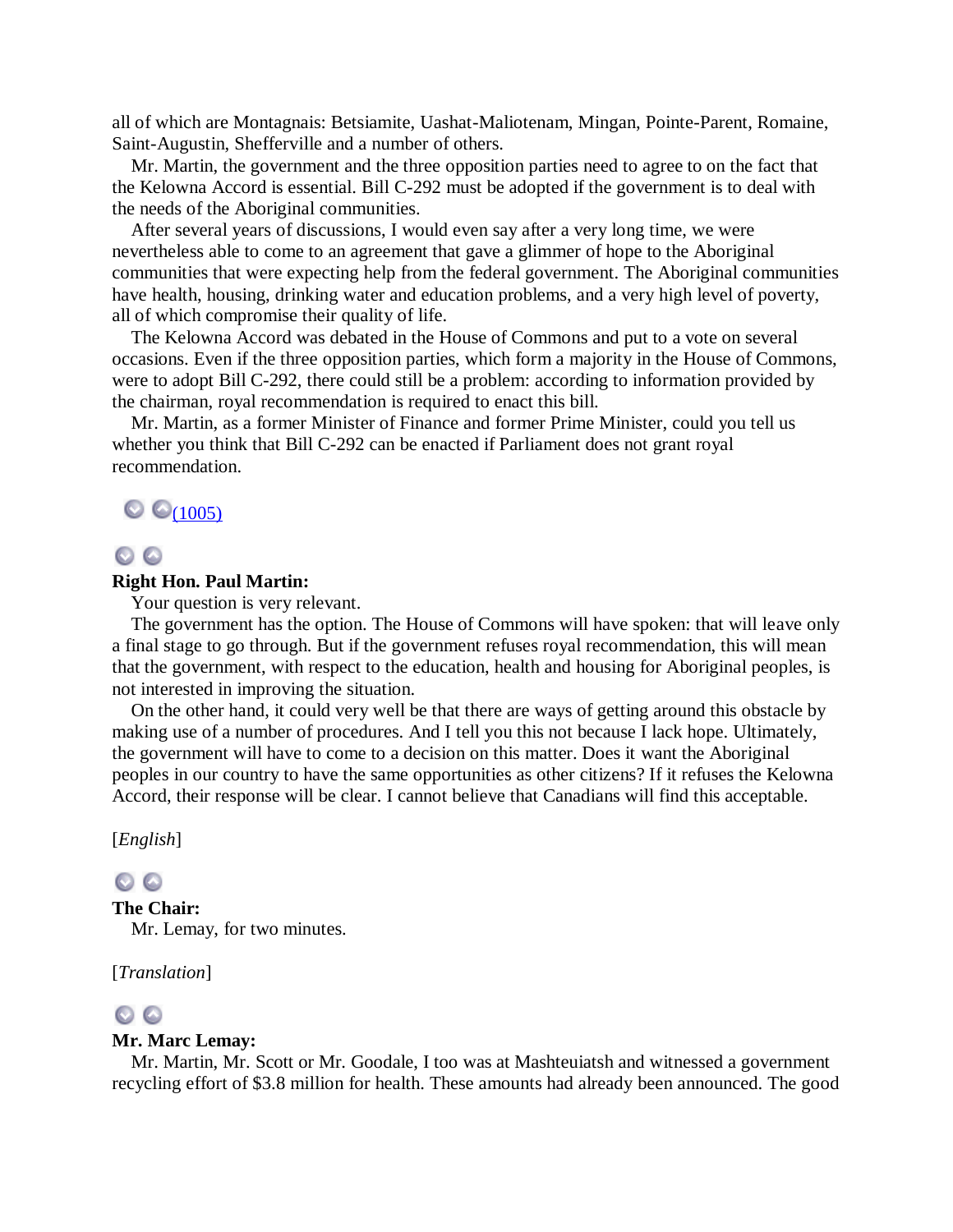achievement was the First Nations Building at the University of Quebec in Abitibi-Témiscamingue, but that was provided by the Minister of Economic Development.

 How can we, the three opposition parties, go ahead and implement the Kelowna Accord if the government refuses to do so? What are we to do?

 Where are the \$5 billion? Mr. Goodale or Mr. Scott, you had started talking. Have you heard anything about this in recent months? Where has the \$5 billion that the first nations have been waiting for since November 25, 2005 gone?

[*English*]

## $\odot$   $\odot$

#### **Hon. Andy Scott:**

 It was redirected by the government to other things. There's no other explanation. Having said that, though, part of causing Parliament to have the outcome we want is that the members on the government side have not been given much of the information.

 For instance, Mr. Blaney just asked a question about how you can just fix the problem in terms of housing without the kind of deliberative policy consideration that would change the system, improve the system, transform it. All of that exists. Mr. Fontana spent hours on social housing. All of these things were debated and discussed. There was collaboration with the first nations on and off reserve and in the north, and with the Métis, for hours.

 The bottom line is that the information necessary to make the decision that this group would like made exists. The fact that you don't know that probably explains the problem a little bit.

 $\odot$   $\odot$  (1010)

## $\bullet$

**The Chair:**  Mr. Albrecht.  $\bullet$ 

#### **Mr. Harold Albrecht (Kitchener—Conestoga, CPC):**

Thank you, Mr. Chair.

 I'm a new member on this committee. In one of my first meetings with Prime Minister Harper, I requested to serve on this aboriginal affairs committee not because of any specific expertise, but because I have a strong desire to see aboriginal issues advanced, to see issues of poverty, education, shortfalls, and so on, addressed.

 I actually thought that when I came to this committee, we, as a committee, would sit down and work collaboratively to move ahead on addressing many of the changes that need to be made. Instead, week after week, month after month, we've been here for I don't know how many meetings, and we have spent inordinate amounts of time discussing this so-called Kelowna accord. We've ignored all of the positive things that our government has brought forward in terms of budgeting initiatives and studies that we could have been doing. Instead we're wasting all of this time not only at this committee, Mr. Chair, but in the House, talking about a so-called accord that does not exist, an accord that does not have clear benchmarks—at least I have not seen any—in terms of accountability and expectations.

 I have not heard a stronger message in terms of wanting accountability than that coming from our aboriginal groups in these last number of months. So, Mr. Martin, my question is how you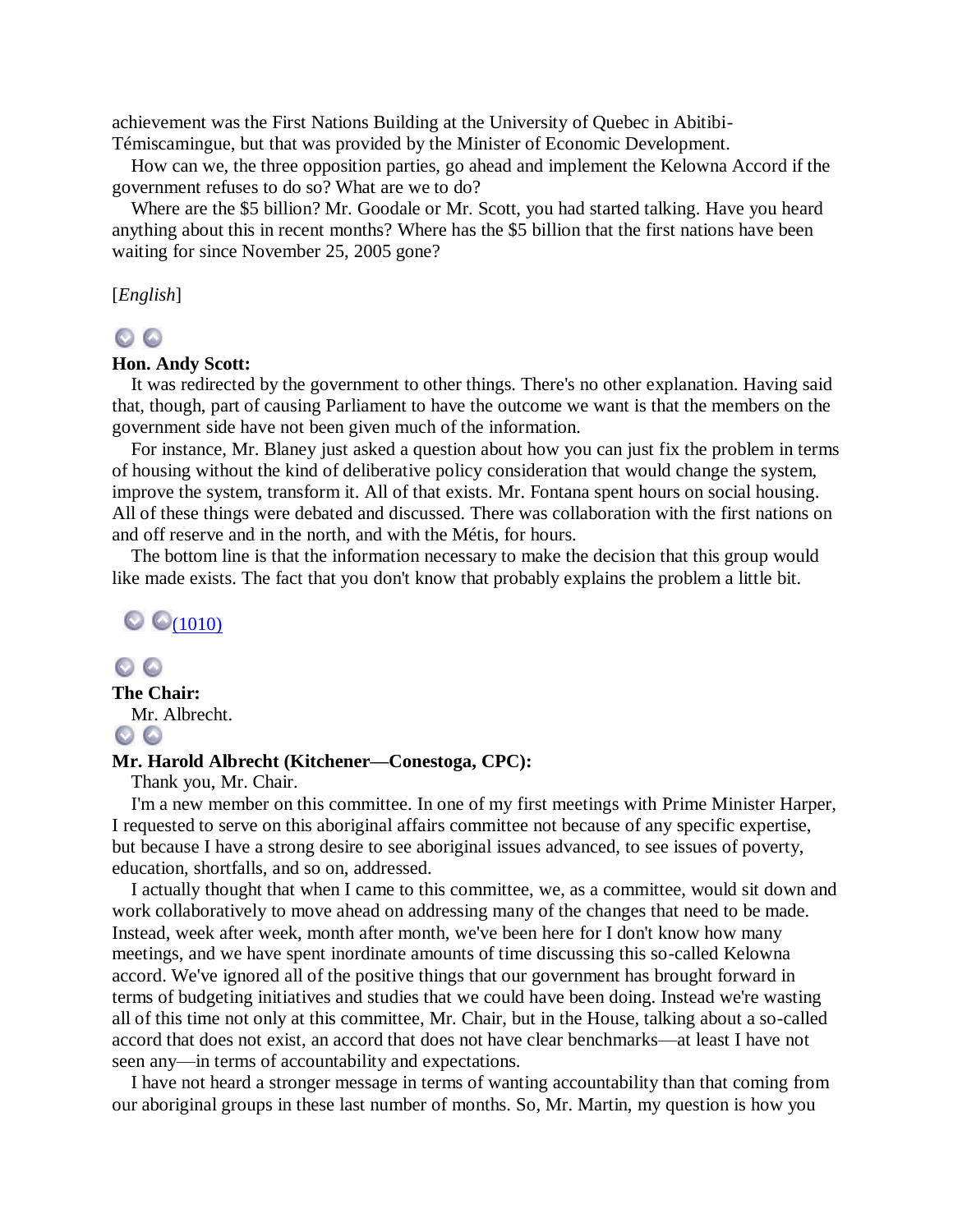could recommend that we proceed with a bill that has no clear measures of accountability and reporting.

#### $\odot$   $\odot$

#### **Right Hon. Paul Martin:**

Precisely because that's what Kelowna is designed to do.

 I really do believe you're sincere in wanting to deal with this, so I just don't understand why the government insists on making Kelowna a partisan issue when no one else in the House of Commons wants to do it, yet we're all from very different political parties. So let me just go back.

 Why is Kelowna important? It's important because the result of that year and a half of work was that all of the aboriginal leadership went back to their people and there was a huge involvement. All of the provinces and territories were onside. This doesn't happen. Having spent a lot of time on federal–provincial relations, I know it doesn't happen all the time that you get that total unanimity of opinion. Now you have that. You have that structure. You have that national will expressed through Kelowna, which could go on.

 Now, when you talk about the measurement and you talk about what is supposed to happen and what has not happened for the last nine months, it is being done region by region, province by province. There's no doubt that the targets and the way you go at in British Columbia may be different from that in Quebec. They may be different in Newfoundland and Labrador with the Innu than they will be in Saskatchewan with the Cree, or with the Inuit. There's a specific set of targets for the Inuit, as for the Métis nation.

 So what Kelowna says is to work out the individual plans as long as the result is to achieve the national target, and then to do measurements every two to three years. That was a request of the provinces.

You're right in your question, so let's get at it. Let's stop wasting time.

#### $\odot$   $\odot$

#### **Mr. Harold Albrecht:**

 Mr. Martin, at different times you've accused us of denying reality. During your presentation, I heard you say at least three different times something to the effect that each of the aboriginal groups, all of the aboriginal leadership, all governments....

 I just want to go on record, Mr. Martin, as saying that is not factual. Not all aboriginal groups were there. In fact, some of the aboriginal groups stood around in protest to be allowed admission into the discussions at the last minute. The Province of Quebec, represented by Ghislain Picard, was not there.

 So how can you say all of these groups were there? How can I trust the rest of your presentation when you continually say all of the groups were there?  $\circ$   $\circ$ 

## **Right Hon. Paul Martin:**

 Well, the five national organizations were there. The fact that not every community was there...obviously, there was no hall big enough to have held every community. The five national organizations that were speaking on behalf of their memberships were there. We all understand that. I understand the way these committees work.

 Why do you deny the objectives of the Kelowna accord?  $\odot$   $\odot$ 

#### **Mr. Harold Albrecht:**

Mr. Chairman.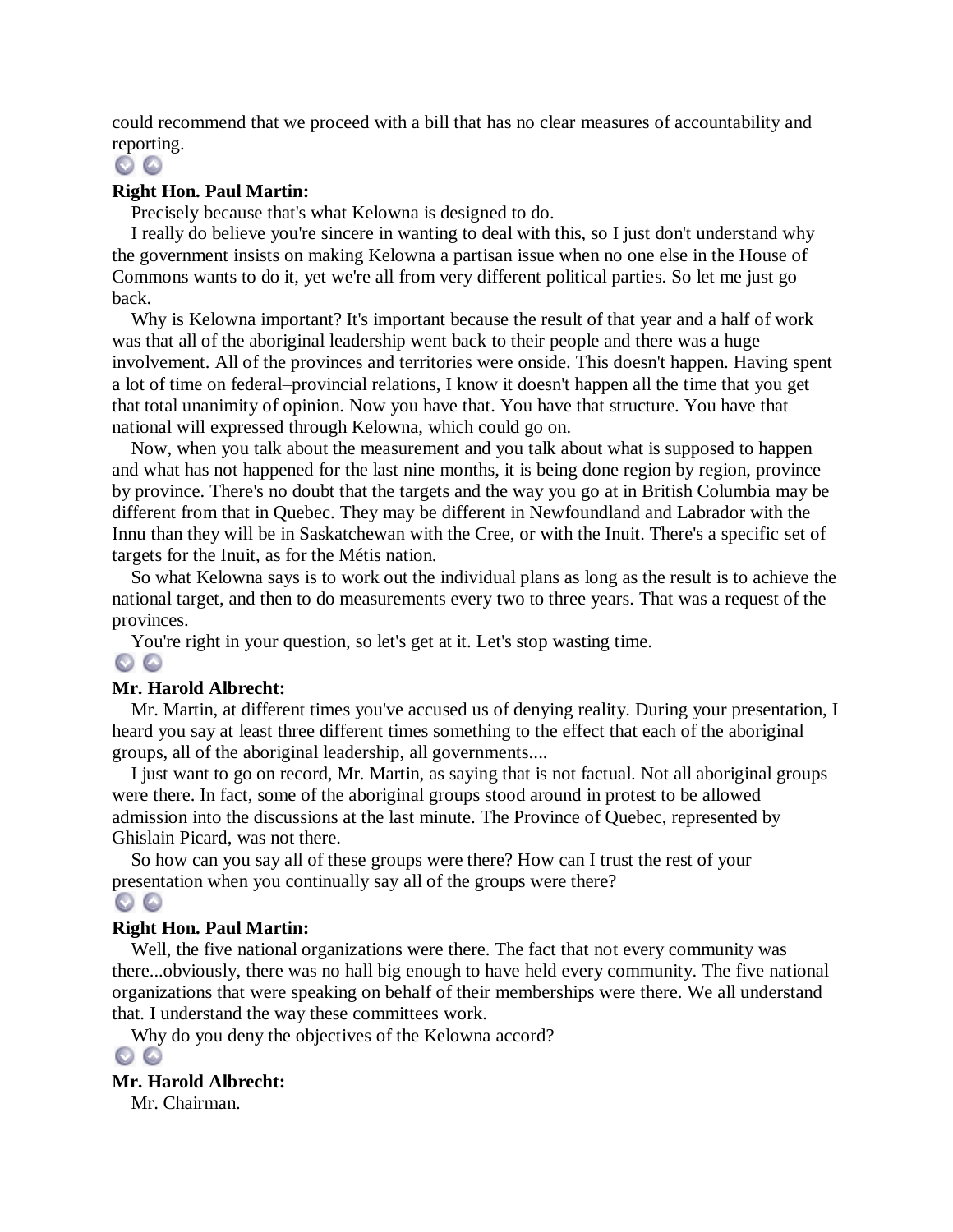## $\odot$   $\odot$

#### **The Chair:**

The question's going the wrong way here.

**Right Hon. Paul Martin:** I know, but what the heck....

### **Some hon. members:** Oh, oh!

**The Chair:** You're confusing me.

 Actually, Mr. Albrecht, we have run out of time and I'm going to move on to Madam Crowder, please.

 $\odot$   $\odot$  (1015)

## $\odot$   $\odot$

#### **Ms. Jean Crowder:**

 Thank you, Mr. Chair, and thank you once again for your patience with this process. I want to reiterate a point that was made earlier. I'm very disappointed that the committee and the House spend an inordinate amount of time arguing about whether Kelowna was a signed legal document or whatever.

 In my experience and in my understanding of working with first nations, Métis, and Inuit peoples, many of the first nations people rely on an oral tradition and, hence, these long discussions that took place face to face, in a respectful way, led to an expectation that, whether or not there was a signed legal document, there was a spirit and an intent around what happened that signalled to first nations, Métis, and Inuit peoples, the provincial government, and the federal government that there was an intention to move forward.

 Much has been made about the fact that there were no timelines and what not. I won't read this entire document, but this is the B.C. tripartite Transformative Change Accord in which the leadership in British Columbia--the first nations leadership and the Province of British Columbia--actually sat down and took the discussions that happened in Kelowna and documented clear, concrete, detailed steps, such as K to 12 completion rates, the number of first nations teacher, and K to 12 curriculum models, and said, we trust that Kelowna happened and that it's going to become a reality.

 I want to come back to a comment you made in your earlier statement about leadership. Back in the RCAP report, there were any number of recommendations around leadership, around nation-to-nation status. For example, one of them talked about this: "The federal government, following extensive consultations with Aboriginal peoples, establish an Aboriginal parliament whose main function is to provide advice to the House of Commons and the Senate on legislation and constitutional matters relating to Aboriginal peoples."

 I would argue that unless first nations, Métis, and Inuit leadership are at the table on an equal basis, not only in the consultation process but in the actual decision-making process...because too often what happens is that we come out and we ask lovely questions and we have a great consultation process and then we shut the door on people's faces and say, you're not at the table when we're actually going to make the decisions.

 I'd like you to comment on what elements of leadership you see that are absolutely essential for us to move forward the spirit and intent of the Kelowna accord and to make sure we can be [address](http://cmte.parl.gc.ca/Content/HOC/committee/391/aano/evidence/ev2499050/aanoev25-e.htm)ing those very critical issues in first nations, Métis, and Inuit communities.  $\bullet$   $\bullet$ 

#### **Right Hon. Paul Martin:**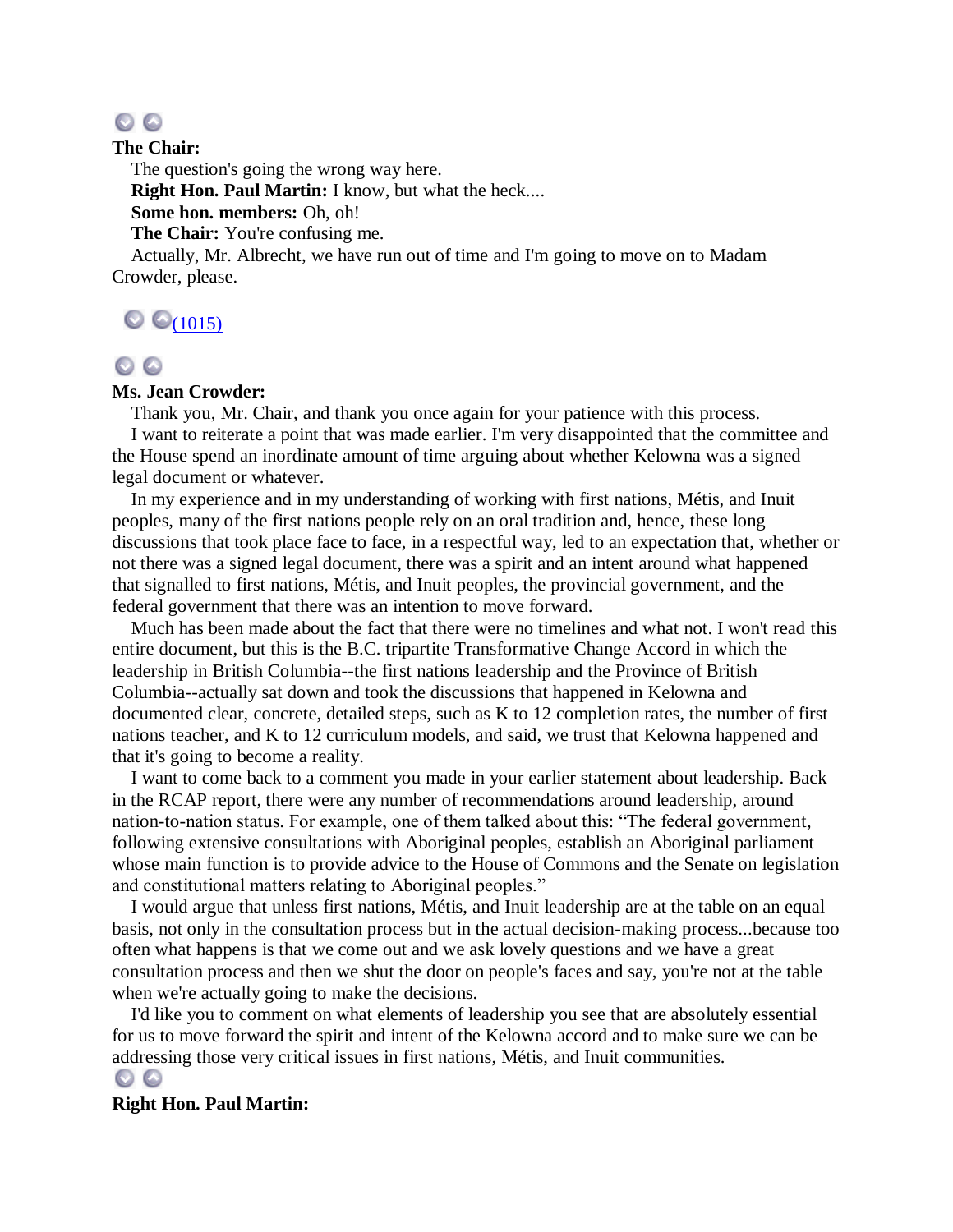I think you've actually summarized the situation very well. Aboriginal leadership has to be at the table. If we've not done as well as we should, which is understating the situation over these last 150 years, it is because they were not at the table and they didn't buy in. In fact, the decisions were made by people who really did not understand the conditions under which aboriginals live.

 We did--and Andy can go into this--as much as we possibly could. For the first time, we had a cabinet committee at the very beginning meet with the aboriginal leadership for precisely the reason that you have given, which is to say that they have to be at the table and might as well be at the table, not just with the Minister of Indian and Northern Affairs but with all of the other ministers who make decisions that impact upon them.

 And that's what Kelowna says. Kelowna says, here's how we work together. What should now be happening is, rather than denying Kelowna, as you have said, we should now be doing that and working together.

 Can I just pick up on your opening point? You talked about the oral tradition, and Mr. Merasty talked about it as well. You're dead on. I've talked to the aboriginal leadership, and they said this is the way we make decisions. I'd like to add something to that, about the way in which we make decisions, because you've just spoken, and I think quite well, for the aboriginal leadership. All of the provincial and territorial leaders were around that table. I have attended many meetings with provincial and territorial leaders, both as finance minister and as Prime Minister. At the end of a meeting, when somebody gives you his or her word, you don't ask them to write it down.

 I gave my word, as the Prime Minister of Canada, not only to the aboriginal leadership but to the provincial and territorial leaders of this country, and they were entitled to take my word, and they gave me their word, and I didn't ask them to write it down. When the premier of a province or of a territory gives me his or her word, I'll accept it.

 $\odot$  (1020)

## $\bullet$   $\bullet$

**The Chair:** 

Thank you, Mr. Martin.

Can we move on to Mr. Storseth, please.

#### $\odot$   $\odot$

#### **Mr. Brian Storseth (Westlock—St. Paul, CPC):**

Thank you, Mr. Chair.

 I can see the honourable member has an ample amount of experience with question period. I have to say, though, that I find this to be a bit of a sad day to see a former Prime Minister so desperate to rewrite history and to grasp for a legacy that he is willing to do it through a private member's bill.

 Can you point to any factual information for this committee that would validate your promises made in the press release tabled by your House leader on June 1, 2006?  $\odot$   $\odot$ 

#### **Right Hon. Paul Martin:**

 Mr. Goodale says he would like to answer, but I would like to answer the first part of your question.

 First of all, a former Prime Minister does it through a private member's bill because the current government does not appear to respect the word of the Government of Canada when it gives it to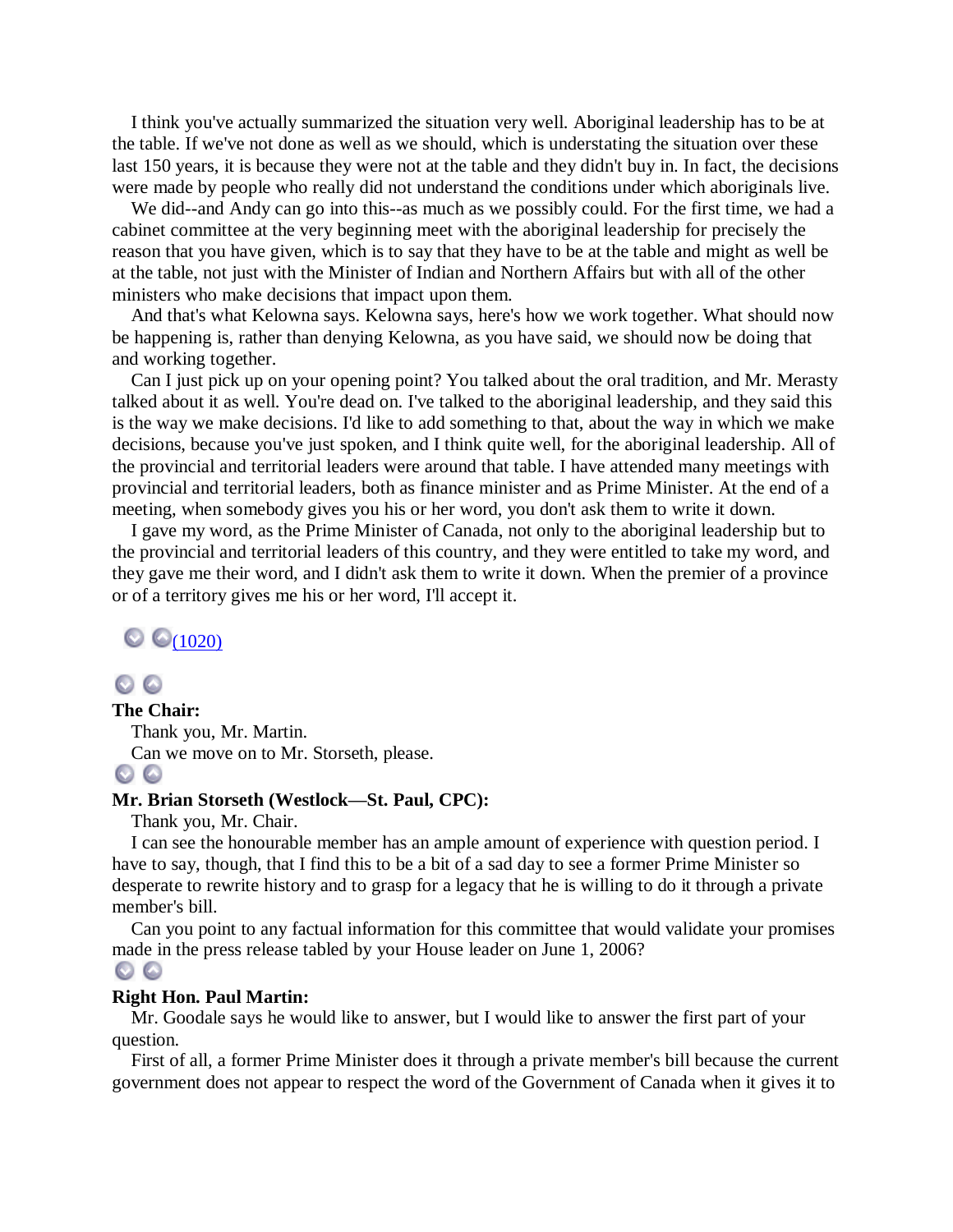the leadership of the aboriginal peoples in this country and when it gives it to premiers and territorial leaders.

 Second, a former Prime Minister is really quite proud to do it through a private member's bill. I happen to think that members of Parliament play a very important role in this country. I have never believed that Parliament was a body that was some kind of afterthought. I think that the Parliament of Canada and these committees play an essential role.

 $\odot$   $\odot$ 

## **Mr. Brian Storseth:**

 With all due respect, sir, I'd like to hear the factual information you have that's going to lead up to it.

## $\bullet$

## **Right Hon. Paul Martin:**

 I would suggest that if you don't want the answers to the questions, perhaps you shouldn't use them in your preambles.

Mr. Goodale, you'd like to answer.

 $\odot$   $\odot$ 

## **Hon. Ralph Goodale:**

This goes directly to the issue of corroboration, and let me give you three.

 $\bullet$ 

## **Mr. Brian Storseth:**

 Excuse me, sir. Mr. Goodale is a learned member of this House, but with all due respect, I would like to hear from your former boss, who was also a finance minister and I am sure can answer this question.

## $\bullet$

## **Hon. Ralph Goodale:**

 It's an amazing effort at obfuscation. It is truly remarkable that you've been given these crib notes from your communications department to malign and insult and abuse, rather than listening to the facts. It's appalling.

## $\odot$   $\odot$

## **The Chair:**

Excuse me, there is a question--

 $\odot$   $\odot$ 

## **Mr. Brian Storseth:**

You obviously don't want to answer the question.

You talked about the sources and uses--

## $\circ$   $\circ$

## **The Chair:**

Mr. Storseth, I am the chair of the meeting. Please listen to me.

The question has been asked, and I will ask Mr. Martin to answer that question.

 $\odot$   $\odot$ 

## **Right Hon. Paul Martin:**

Do you want to re-ask the question?

I'm quite happy to answer it, Mr. Chairman.

 $\odot$   $\odot$ 

## **Mr. Brian Storseth:**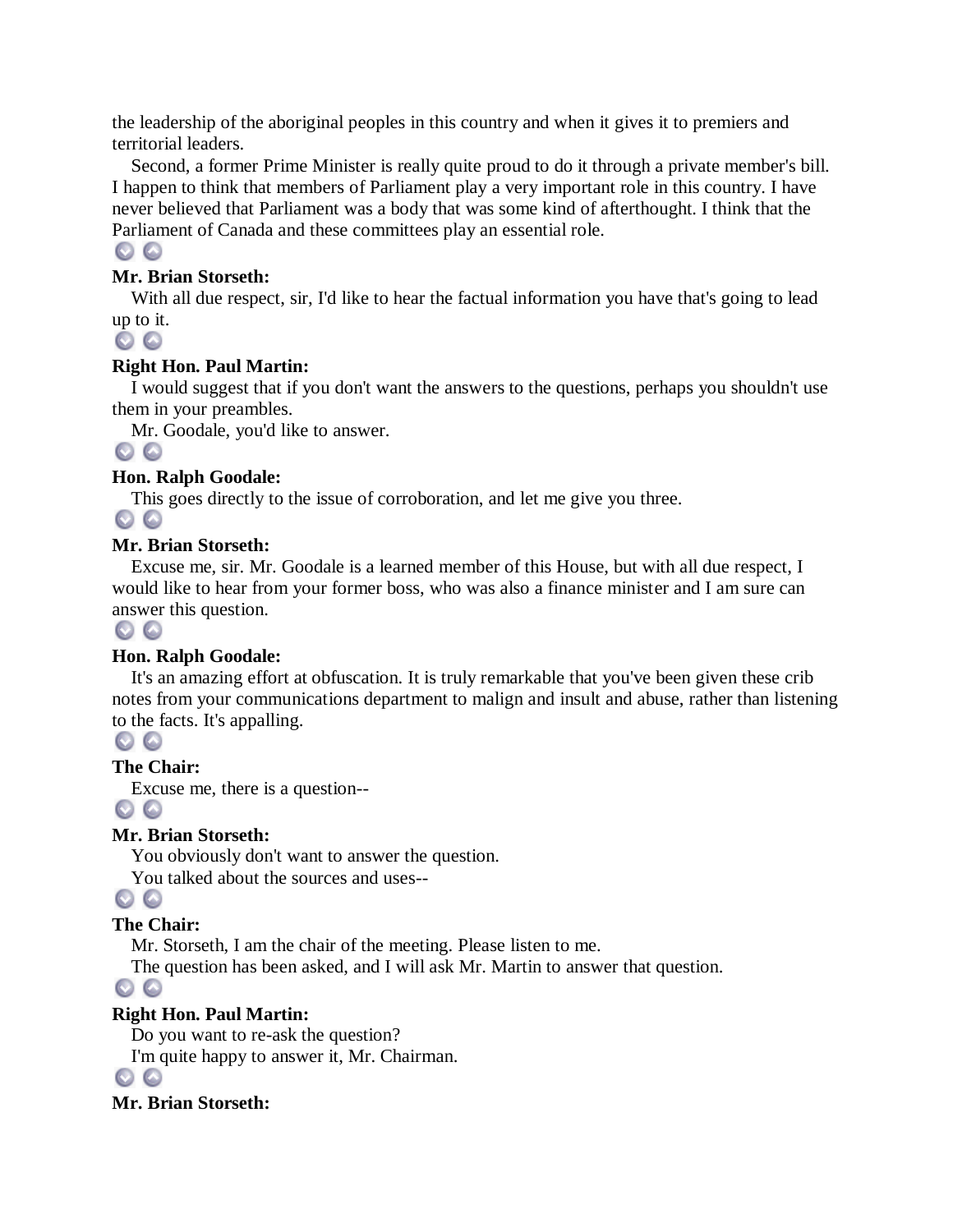It is my understanding that the sources and uses table you talked about cannot be changed unless you get express written consent from the Prime Minister and the Minister of Finance. Is this true?

## $\odot$   $\odot$

#### **Right Hon. Paul Martin:**

 Yes. You don't need written consent, but you're absolutely right that the sources and uses table cannot be changed unless the Minister of Finance, presumably with the full accord of the Prime Minister of the country, okays it. I can tell you that the Minister of Finance did not ask me, and I did not authorize any change in the sources and uses table.

#### $\odot$  (A)

## **Mr. Brian Storseth:**

Thank you.

 In your time as Minister of Finance or Prime Minister, have you ever changed this table?  $\bullet$ 

#### **Right Hon. Paul Martin:**

 These tables change, obviously, with the evolution of time. But if you're asking did I ever take [an amo](http://cmte.parl.gc.ca/Content/HOC/committee/391/aano/evidence/ev2499050/aanoev25-e.htm)unt out of there that was committed in a government program, I can't think of it.  $\odot$   $\odot$ 

#### **Mr. Brian Storseth:**

Thank you.

 The last question I'd like to get to is actually Ms. Crowder's question. I thought she had an excellent question for you.

 You talked about shameful gaps between aboriginal and non-aboriginal Canadians. You talked about shameful poverty that first nations find themselves in. You talked about access to a quality education. These are all things that you talked about. And Ms. Crowder basically asked whether it actually took you 13 years to understand that these issues needed to be addressed. I don't want to once again hear you compare your government to pre-Confederation or paternalistic policies. I would like to simply ask, did it actually take you 13 years in cabinet and as Prime Minister of this country to understand that these issues needed to be addressed?  $\odot$   $\odot$ 

## **Right Hon. Paul Martin:**

 I don't know how much time you're going to give me, but I have about three pages of things that were done over the last 13 years, from the \$700 million to health care, to the aboriginal head start program, to the \$100 million for broadband, the \$62 million share of the gas tax, the \$340 million to strengthen aboriginal social foundations. I can go through a long list, but I'm not sure it's particularly helpful. The fact of the matter is that an enormous amount was done.

 What's different with Kelowna is that it laid the foundation, as in fact the members of the opposition have said, for a very different and much more comprehensive partnership going ahead.

## $\odot$  (1025)

## $\odot$   $\odot$

#### **Mr. Brian Storseth:**

Is it true, sir, that during the nineties you capped--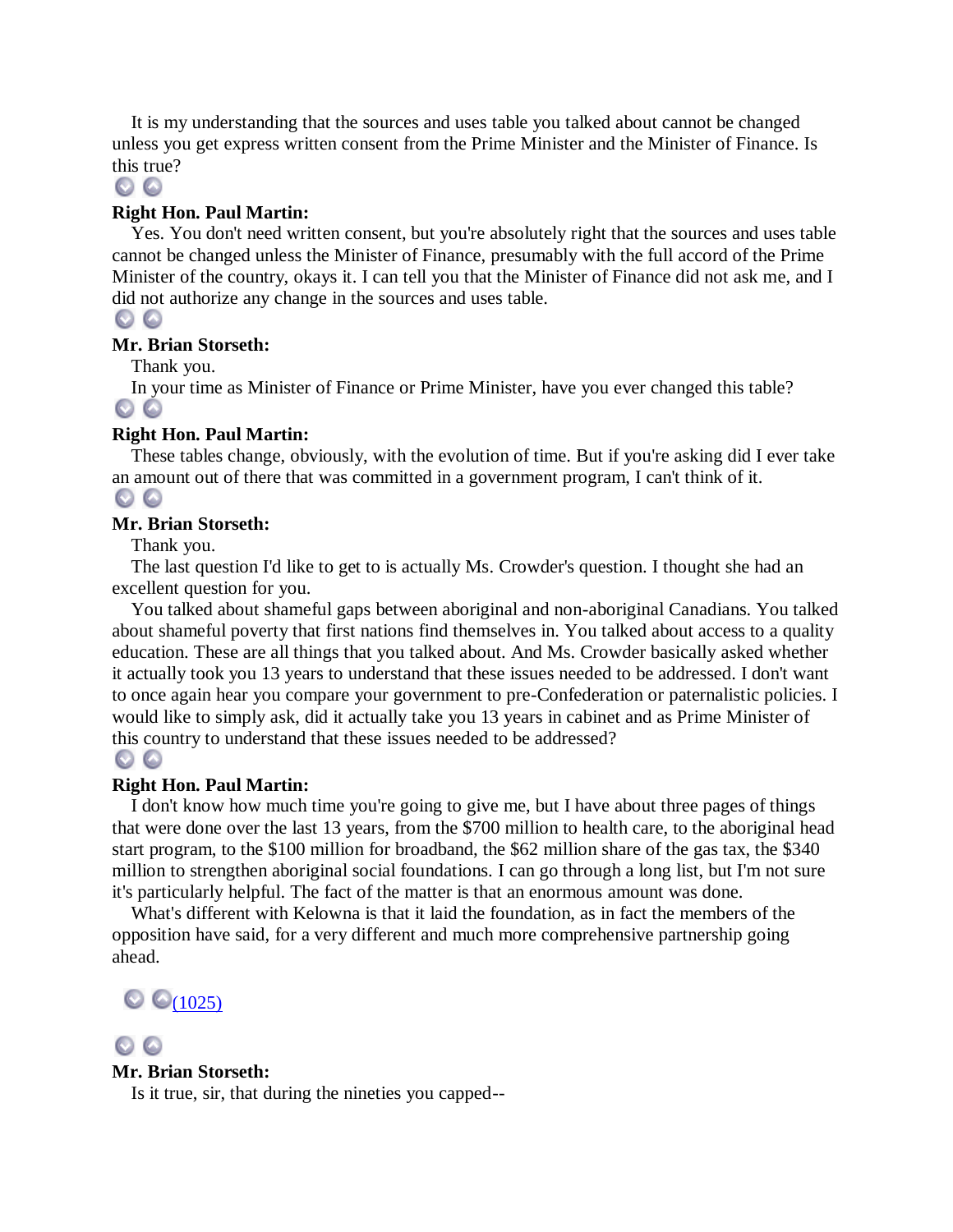## $\odot$   $\odot$

## **The Chair:**

No, Mr. Storseth, you are finished.

Ms. Karetak-Lindell, please.

```
\odot \odot
```
#### **Ms. Nancy Karetak-Lindell (Nunavut, Lib.):**

Thank you.

 I'm puzzled as to where to even start. I can start by saying I'm very saddened by what I'm hearing this morning, but I'm also quite disappointed.

We as a committee usually work very respectfully. I was at a dinner last night telling my guests that we're very respectful of each other, of other members, in the House of Commons and especially at committee, but I might have to rethink that. I thought we had a certain protocol that we practised here, but I have to say if they can't even practise protocol at committee, no wonder they don't believe that protocol.

## $\odot$   $\odot$

## **The Chair:**

 [Let](http://cmte.parl.gc.ca/Content/HOC/committee/391/aano/evidence/ev2499050/aanoev25-e.htm)'[s](http://cmte.parl.gc.ca/Content/HOC/committee/391/aano/evidence/ev2499050/aanoev25-e.htm) direct ourselves to the question, please.

 $\circ$ 

#### **Ms. Nancy Karetak-Lindell:**

 My key here is that I'm an aboriginal Canadian. I'm an Inuit and I'm proud of that. I can stand firmly, I can speak on behalf of Inuit and be confident that I'm speaking for Inuit with Inuit. I know what Kelowna means to me and the people I represent.

 As previous speakers have said, when a prime minister of a country gives their word to a group of people, we take that at face value. We were also at the highest level of talks as an aboriginal group in Canada. We were at the national table speaking with the Prime Minister of the country, who directed many of his cabinet ministers to also be at that table, to also make it a priority in their mandate to deal with aboriginal Canadians.

 I don't know what more a group of people in Canada can ask for than to be assured by the Prime Minister that he has directed his cabinet ministers to make this a priority, to improve the lives of Canadians. The only thing I can see with the current government in terms of being at the table is to refer to a napkin, which is as close to the table as we can get these days.

 So my question is very simple. I know what Kelowna means to me and the people I represent. What did Kelowna mean to you on a personal basis?

## $\bullet$

#### **Right Hon. Paul Martin:**

I'd like to actually ask Andy, who was so involved, also to answer that.

 It meant an enormous amount, and the reason it meant so much is the opportunity that I had to speak to the aboriginal leadership that day, but also the opportunity that I had in the subsequent weeks to talk to young men and women just about their situation.

 The statistics of infant mortality, of shortened life expectancy, of disease, of tuberculosis, of AIDS, they're cold statistics in a room like this, but they're a reality in the communities where it's all happening. The hope in their eyes and certainly in mine.... There's no doubt about it, I believe this was a very important event. What we were doing was going to make significant steps and we were going to measure ourselves toward solving it.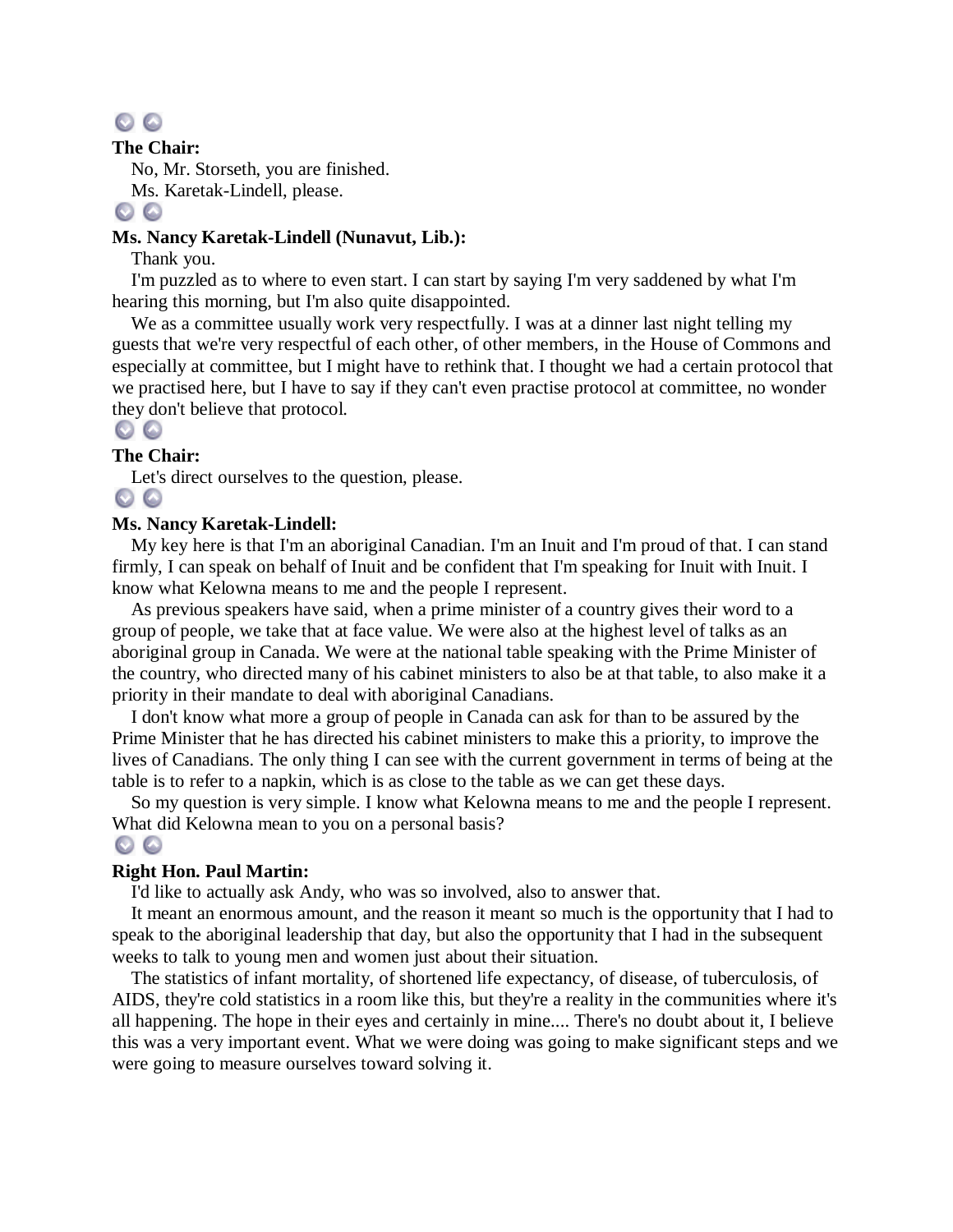I have to say to you that it meant an enormous amount to me, and it's really why I don't think this committee should be engaging in a lot of partisan discussion. I really think the committee should come together and say, how would we as Canadians deal with it?

#### Andy.

## $\odot$   $\odot$

### **Hon. Andy Scott:**

 Clearly, and I would assume this of any member of Parliament, nobody can deny this is a blight on the history of our country. Nobody can, I assume, deny the desire to deal with this, and I would argue it's very difficult to deny that Kelowna wasn't and isn't our best shot. Ask the community, ask the premiers. That is a reality.

 I keep getting the question of proof. The proof exists. It's in the government's archives. I don't know where you put such things. All of the collaboration that is necessary to validate everything we're saying exists in the Privy Council. You can't go to cabinet...I don't know how many times I personally went to cabinet with ideas, seeking money, having decisions. Those records of decisions exist, whether it's transformation in housing or education. To the question that was asked by Mr. Storseth about whether there is any evidence of this, the clear and unequivocal answer is yes, just go to your government and get it.

## $\odot$   $\odot$  (1030)

## $\bullet$   $\bullet$

**The Chair:**  Thank you. Mr. Bruinooge.  $\bullet$ 

#### **Mr. Rod Bruinooge:**

Thank you, Mr. Chair.

 Mr. Martin, I just have to go back to some of your comments relating to verbal commitments, and I just have to point out that if you're making a deal with the Liberal government, clearly you're going to need more than that; it's not how we settle land claims and it's not how we settle treaties. It's important for all parties involved that they're signed, so the government has a tangible document to point to.

 I'd like to talk a bit about your promising \$5 billion on the eve of the election. The Canadian Taxpayers Federation tallied up about \$24 billion in promises that were supposed to come out of the untabulated surplus from the coming budget. How could you possibly have come through on all of those promises?

## $\odot$   $\odot$

#### **Right Hon. Paul Martin:**

 Well, first of all, as Mr. Goodale has said, the \$5 billion was fully costed and was built into the framework. The numbers we provided were based on that assumption. The promises we made during the election campaign were all promises that took into account the government's cashflow, and may I simply say to you that the Minister of Finance, Mr. Flaherty, announced not that long ago the last Liberal surplus, which happened to be \$13 billion.  $\odot$   $\odot$ 

#### **Mr. Rod Bruinooge:**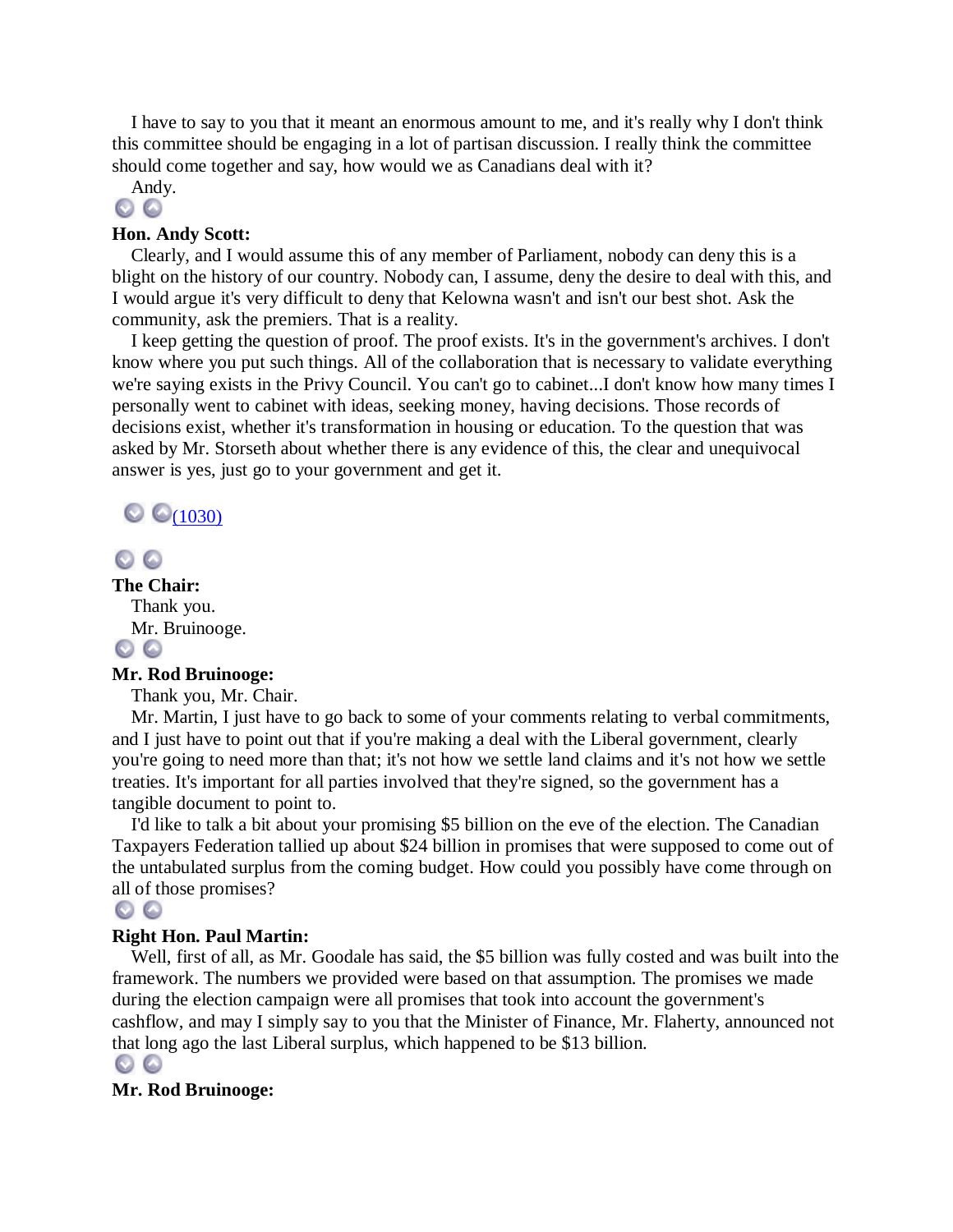Mr. Martin, it's not a Liberal surplus; it's a surplus of the taxpayers of Canada, the people who work hard each day and who pay tax to our government. It's truly not your money; it's not our money.

 But I'd actually like to go back to your time as finance minister during the nineties. Why did you leave funding for aboriginal groups capped at 2% throughout your term, when you knew full well the population was exploding?

## $\bullet$

#### **Right Hon. Paul Martin:**

 Let me just say two things. First of all, there is no doubt those surpluses are Canadian surpluses, which belong to the people of Canada. There is no doubt that the remarkable turnaround that took place in the financial condition of this country over the last decade was because Canadians worked together, and what that shows is that when Canadians work together, they can accomplish great things. No other country has been able to do what we did as a nation over the course of the last 10 years in taking huge deficits into surpluses.

 What we're saying now in the case of Kelowna is that it's the ability to work together as a nation towards very clear objectives that will allow us to take on anything. If we can go from having the worst financial condition of any G7 country to having the best in the course of a decade, then surely to heaven we can deal with the issues of aboriginal disease, life expectancy and infant mortality, by working together. That's what we're saying.  $\odot$   $\odot$ 

#### **Mr. Rod Bruinooge:**

 Mr. Martin, unfortunately you left it until the last moment of your political career in order to be able to expend all your political capital through the nineties on other measures. It wasn't until the last second that you decided to point to the aboriginal people, people who needed it, and—

## $\odot$  (1035)

## $\odot$   $\odot$

### **Right Hon. Paul Martin:**

That's absolute nonsense.

## $\odot$   $\odot$

## **Mr. Rod Bruinooge:**

 Mr. Martin, I'd like to ask you this. Perhaps you could explain to us why you didn't look at the system itself through which benefits flow to aboriginal people. Instead of just throwing dollars at the problem, you could perhaps have worked with a former colleague on the first nations governance act, but instead you let that die and you didn't want to pursue it.

 But, Mr. Martin, I'd like to ask you a question about a quote I've recently read in this interesting book. You were quoted in this interesting book, *The Way It Works: Inside Ottawa*:

Mr. Martin always argued vigorously - even at times of budget surpluses - against the prime minister's support for...increase in foreign aid. One day as we sat in the living room at 24 Sussex, Martin...told the prime minister in all seriousness that because many aboriginal Canadians live in third world conditions, federal spending on aboriginals should be counted as the equivalent of foreign aid! But when Chrétien then suggested increasing the budget for aboriginals, the finance minister argued that enough was already being spent.

 [Did](http://cmte.parl.gc.ca/Content/HOC/committee/391/aano/evidence/ev2499050/aanoev25-e.htm) you say that?

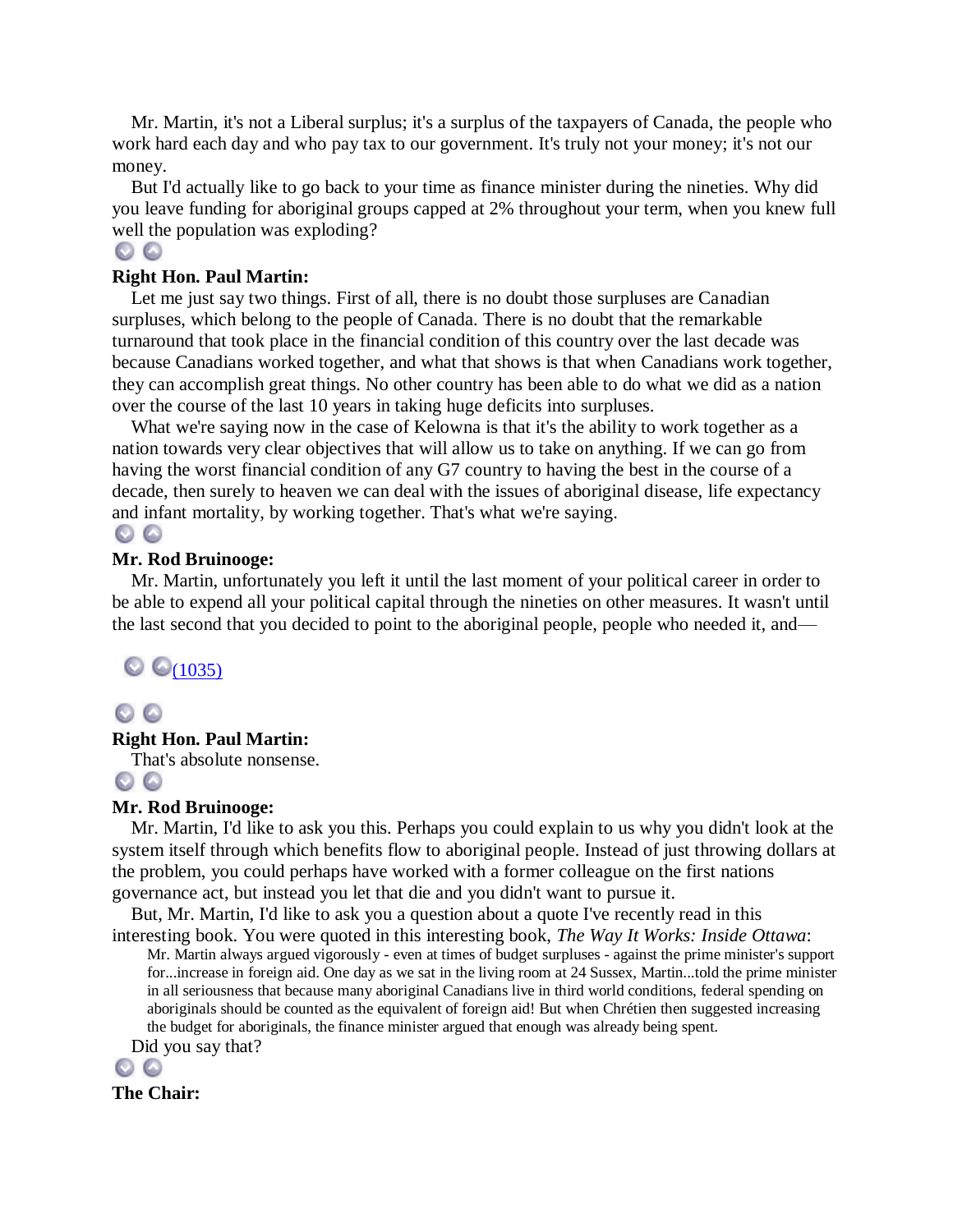[Ther](http://cmte.parl.gc.ca/Content/HOC/committee/391/aano/evidence/ev2499050/aanoev25-e.htm)e are only 30 seconds.

 $\circ$ 

### **Right Hon. Paul Martin:**

Okay, then let me just deal with the first part and the second part.

 Throwing money at a situation? Was \$300 million for the healing fund, \$2 billion for the residential schools, throwing money at something? I don't think so.  $\bullet$   $\bullet$ 

### **Mr. Rod Bruinooge:**

The system itself needed to be improved. You neglected that.

### $\odot$   $\odot$

### **Right Hon. Paul Martin:**

 That was money we directed to a very real problem that had to be dealt with, and I feel very proud of the \$300 million and the \$2 billion. I feel very proud of aboriginal head start program. I feel very proud of a number of measures that were taken over the course of the last decade.  $\odot$   $\odot$ 

## **Mr. Rod Bruinooge:**

The system wasn't working.

## $\bullet$

### **Right Hon. Paul Martin:**

 And I feel very proud that a year and a half before Kelowna took place, the first action of this government was to put in place that system.

## $\odot$   $\odot$

### **The Chair:**

 Thank you. We're out of time. Ms. Neville.

## $\odot$   $\odot$

#### **Hon. Anita Neville:**

Thank you, Mr. Chair.

My colleague has one quick comment, and then I will pick it up.

 $\odot$   $\odot$ 

### **The Chair:**

 Sorry, Ms. Neville, it's actually the Bloc. Mr. Lemay, please.

[*Translation*]

## $\bullet$

#### **Mr. Marc Lemay:**

 I'm pleased about this because I was never a member of the last two governments, either of the Liberal Party or the Conservative Party, and I will not be a member, I am pretty sure. I apologize to our guests this morning, but I am dumbfounded to hear the parliamentary secretary say things that I would describe, to say the very least, as irresponsible.

 A project is being discussed. We are this morning debating a project about Aboriginal peoples, the first nations, the Inuit, whom we have left in need for too long. We had a plan, the Kelowna Accord, and the party in power has never been able to tell us where the money has gone, the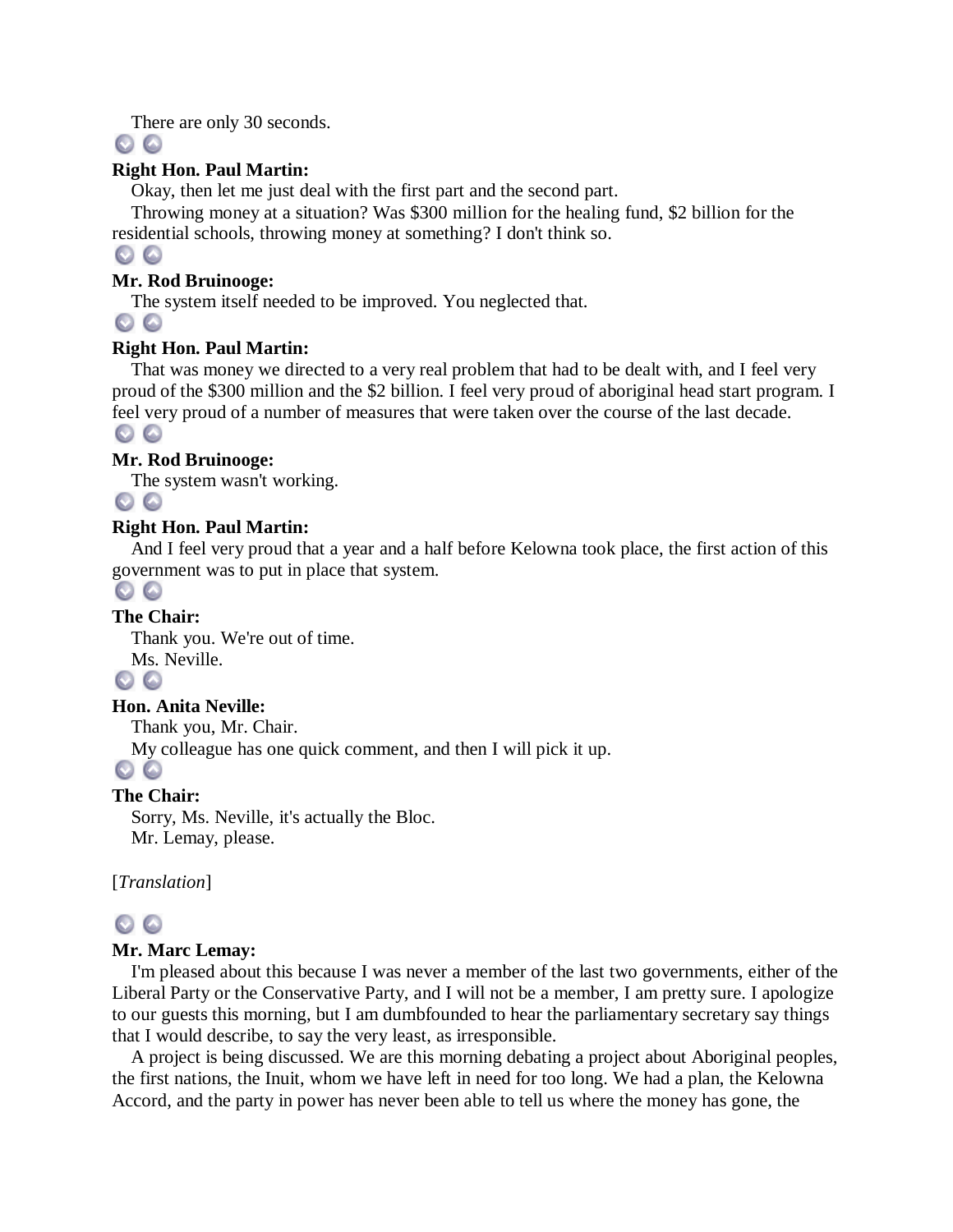\$5 billion provided under this accord. I am still in shock. One thing is certain, the matter will not rest there.

 I was at Mashteuiatsh. Stop telling me stories. I saw what you did. You did nothing at Mashteuiatsh, except rehash the announcement that had already been made. What I want to know is where the \$5 billion went. The Kelowna Accord is something the first nations need and the Inuit need.

 We've been told that the accord was reached in no time at all, and that it is Mr. Martin's political legacy, and Mr. Goodale's as well, as if you are all about to retire. I would like you to explain one thing to me. I have heard it said that it took a year and a half to negotiate this accord. I would therefore like you to explain to us—please don't take a year and a half to explain it to us, but perhaps a minute and a half—what happened during that year and a half that led the Aboriginal peoples to gather together on November 24 and 25, 2005? That is what I would like to know. You could perhaps explain it at the same time to my Conservative colleagues.  $\bullet$ 

#### **Right Hon. Paul Martin:**

 I am going to ask Mr. Scott, who was intimately involved in the process during that year and a half, to answer your question. The first thing I wanted to do as Prime Minister was to organize a meeting between the Aboriginal leaders and Cabinet. It was a public meeting to really kick-start the process.

#### $\odot$   $\odot$

#### **Mr. Marc Lemay:**

What date was that on?

#### $\odot$   $\odot$

#### **Right Hon. Paul Martin:**

 It was in the month of April 2004. We had begun even earlier to discuss the agreement on health. At the time, the provinces and the Aboriginal peoples asked us to negotiate a comprehensive accord. We therefore immediately got discussions underway.

I would ask Mr. Scott to give you the details.

#### [*English*]

## $\odot$   $\odot$

#### **Hon. Andy Scott:**

 The Kelowna process began in April 2004, when 475 aboriginal organizations got together and chose the five national organizations that would carry it forward.

 The next significant date was the meeting in September 2004, when the first ministers met on health. That's where the \$700 million came from and where the commitment was made for a first ministers meeting on aboriginal issues for the following fall in Kelowna. The idea of that first ministers meeting was born at the health first ministers meeting in September 2004.

 All the work that was done and all of the substance that validates everything we say that is contained within the records of the Government of Canada--all of those decisions--was done collaboratively, including dealing with the issues of systems, accountability, and governance. All of those things were not imposed and arrived at from on high, but were done collaboratively with the community. We were essentially trying to recognize that the mistake of the past was that everything was done unilaterally from the top down.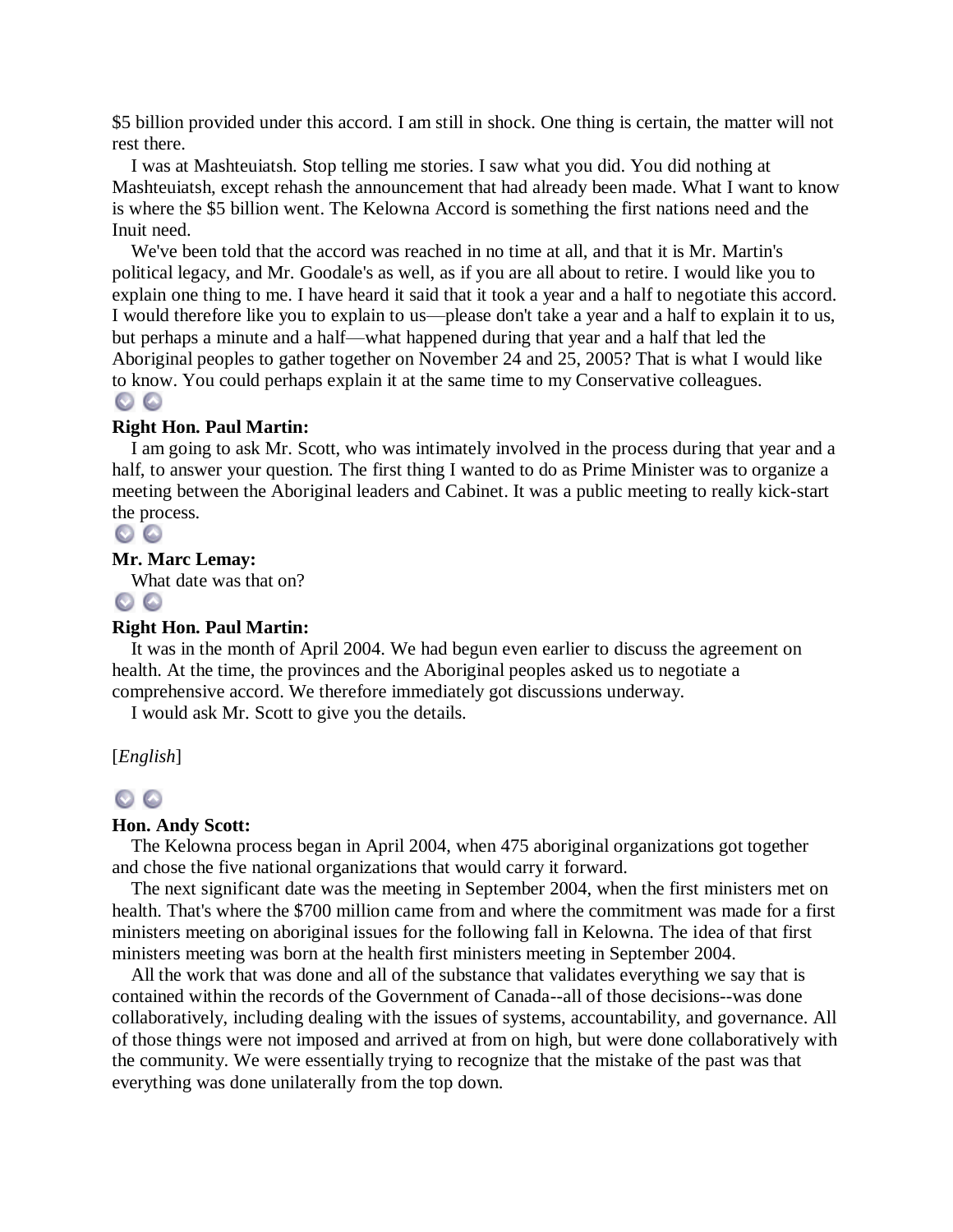The next series of meetings happened over the winter of 2004-05, when we took the six areas and had round tables on them across Canada. The critics were there, everybody was invited, and members of Parliament from all political parties were there. Then we met with the aboriginal affairs ministers from the provinces in Winnipeg on March 16. They needed to be included because to that point it was still bilateral, between the Government of Canada and the community.

 The very important policy agreement that took place at the end of May saw accords established with each of the communities on the process for future deliberation. That was part of what we were trying to achieve--establish a respectful relationship, so that when we dealt with education and health we would have the framework within which to do that. That was much celebrated. I remember the moment very well.

I'll continue to answer perhaps later.

## $\odot$  (1040)

## $\bullet$   $\bullet$

#### **The Chair:**

Thank you, Mr. Scott.

The chair's going to take the privilege of asking a question, if you don't mind, committee.

 Mr. Martin, I've said this before at this committee that leadership is knowing when talk stops and when the work begins. My concern is that I feel our government is being ridiculed because we don't necessarily embrace the figures, the amounts of the accord, but we have embraced the priorities that were set out. We started to do the work, we stopped talking. We're moving on housing. We're moving on water quality infrastructure for first nations communities.

 My question to you, Mr. Martin, is this: where is the plan to implement the priorities set out by the accord?

#### $\bullet$

#### **Right Hon. Paul Martin:**

Mr. Chairman, the plan is set throughout the accord. It set objectives.

 Let me give you an example in one area. It said they wanted to have, quite specifically, 22,000 more high school graduates within the next five years and they wanted to eliminate the gap between aboriginals and non-aboriginals in 10 years, which is 110,000 students. They said they wanted 14,900--I think it was close to 15,000--at the end of five years.  $\circ$   $\circ$ 

#### **The Chair:**

 Mr. Martin, the question is not that it isn't a good priority; the question is, how were you going to do that?

## $\odot$   $\odot$

#### **Right Hon. Paul Martin:**

 What it said was--and that's where the transformative change agreement within British Columbia, which was to be the model for the rest of the country, came in. It said each province is going to have to operate this differently because each province is in charge of education. For instance, you were seeing on-reserve education under the control of the band, but following the provincial curriculum. What was set out was how we were going to achieve that target province by province, community by community. That had to be worked out. Because we didn't want to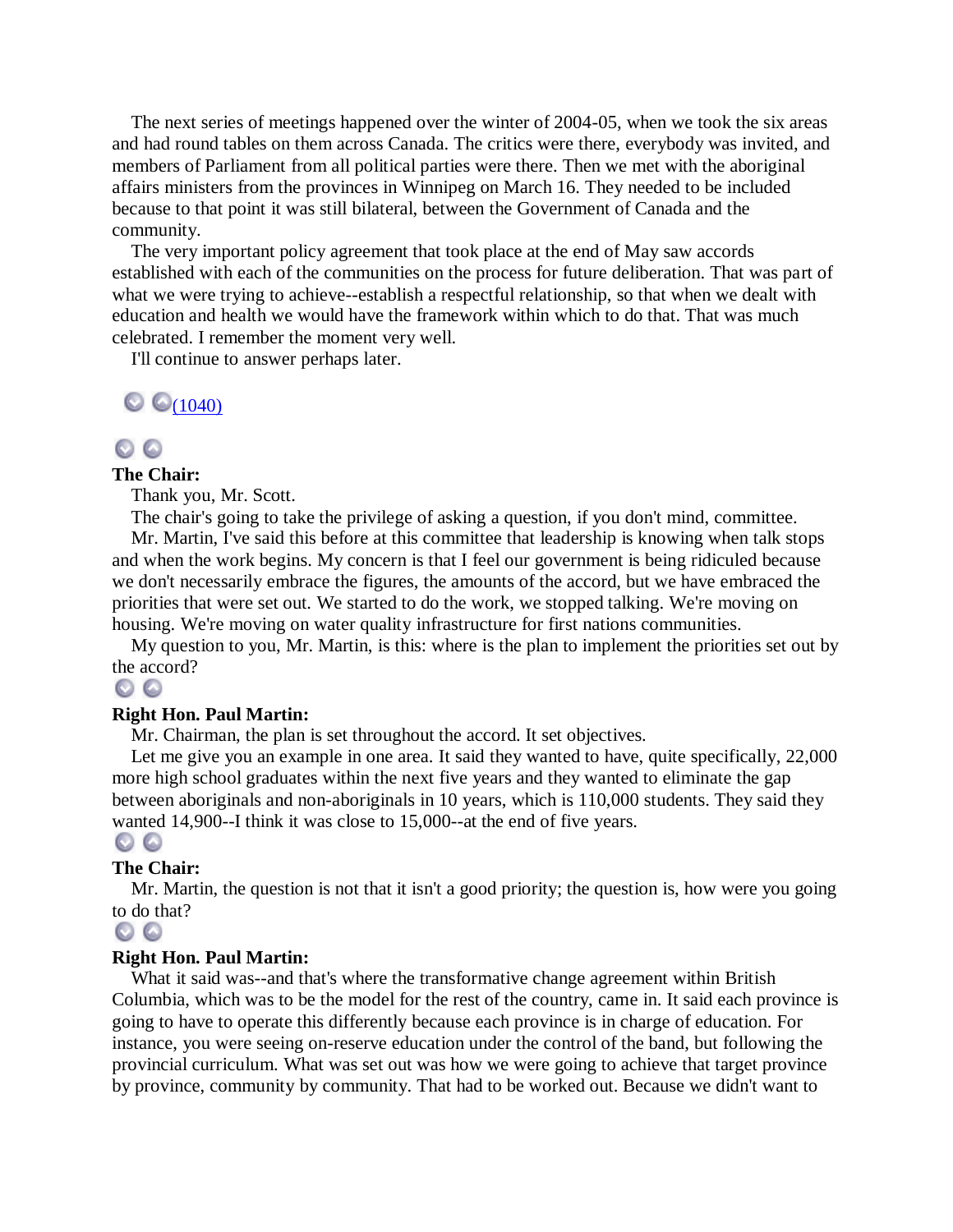waste any more time, at the suggestion of the provinces, we were going to measure this every two to three years, not every five years, as had been originally established.

 So Mr. Chairman, Kelowna announced the targets. We don't believe the federal government can impose the way of arriving at those targets on communities or on the provincial governments. All three have to work together, province by province, community by community, to achieve them. That's what Kelowna does.

## $\odot$   $\odot$

## **The Chair:**

 Are you aware that the Government of Canada signed an agreement with the Province of British Columbia and the first nations leadership in British Columbia to do just that, to put forward the framework for education?

## $\odot$   $\odot$

#### **Right Hon. Paul Martin:**

Yes, I am.

## $\odot$   $\odot$

#### **The Chair:**

 To me that's getting the work done, and that's what I'm trying to point out. Our government is getting the work done. We implemented it. We went forward. The criticism is that we're not following through with those priorities as set out, and that is not true. We are following those priorities, specifically in housing, specifically in water quality, infrastructure needs, and education. There is no criticism that there isn't work being done on the ground level.

 $\odot$   $\odot$  (1045)

## $\odot$   $\odot$

#### **Right Hon. Paul Martin:**

 With respect, Mr. Chairman, we are delighted to see the government carrying through on projects we created or we signed. The fact is that that is one. You have to do this; this has to be magnified 10 times and in three territories.

 The second thing is that there has been no money allocated by the government. I can tell you, Mr. Chairman, you cannot improve health care or education, you can't improve housing or provide clean water unless the money is made available. You can't do it by simply snapping your fingers. The government has refused to make the money available to implement the accord. That's what this is all about, Mr. Chairman.  $\odot$   $\odot$ 

#### **The Chair:**

 Did you review our last budget? Mr. Blaney, I'll let you ask for the second part of this five minutes.

[*Translation*]

## $\odot$   $\odot$

**Mr. Steven Blaney:**  Thank you, Mr. Chairman.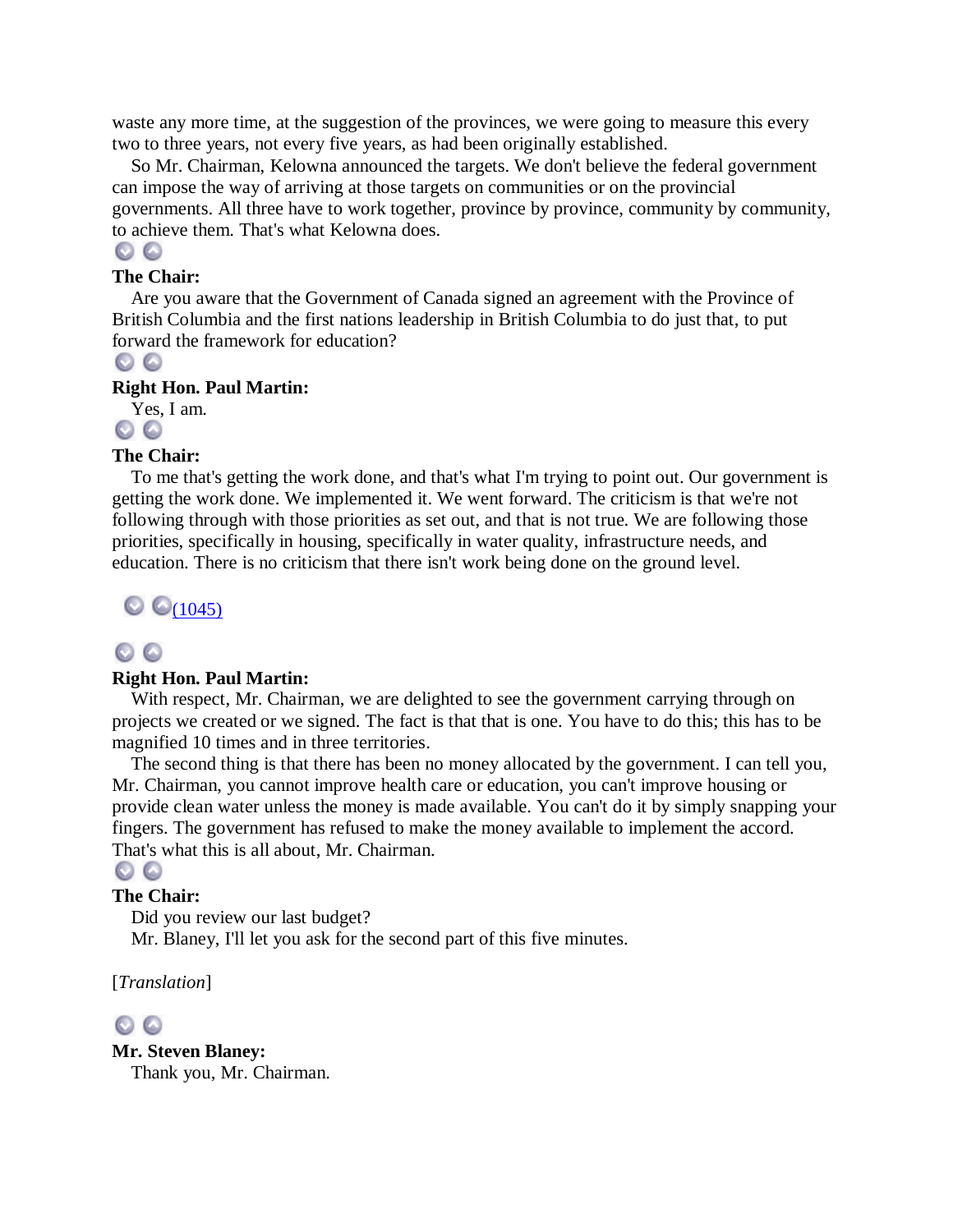This morning, we indeed spoke more about what divides us than what unites us, but I think we all share the same principles, and that we all want to see an improvement in living conditions for Aboriginal peoples. I think that Ms. Karetak-Lindell has highlighted the constructive work that is being done within the community, and I can assure the members of the committee this morning that we intend to continue, because the next priority is housing, and that is also one of the minister's priorities.

 Mr. Lemay, as you know, there was an agreement for and by the first nations with respect to education in Mashteuiatsh. You know that we are very seriously interested in education.

**Mr. Marc Lemay:** Has anything been signed?

 **Mr. Steven Blaney:** Yes, a memorandum has been signed, Mr. Lemay. And that is what we need to remember from this morning. We agree on the principles, and we are working through the agenda that was established to improve living conditions for the first nations.

 Mr. Martin, you made significant efforts from the governance standpoint, but that is not an aspect that came out of the Kelowna Accord. How do you think, as a committee or as a government, the governance and autonomy of the first nations could be improved, please?  $\odot$   $\odot$ 

#### **Right Hon. Paul Martin:**

 First of all, there is no doubt that governance is absolutely crucial. We are not the only people to say so, and the Aboriginal leaders have said so themselves. That is why, for example, the first nations will appoint an auditor general to serve them directly. I think that governance is transparency, and one of the factors that we included in the Kelowna Accord was transparency, in addition to the ability to measure outcomes. This, to me, is absolutely crucial. Governance means honesty, transparency and structures, but it also means achieving objectives. It is a basic philosophy, and I think all of the factors need to be combined together. We certainly endorse efforts to achieve governance, but we need to go much farther: Governance for what purpose?

[*English*]

## $\bullet$   $\bullet$

#### **The Chair:**

Okay, we are moving on to Madame Crowder.

#### $\odot$   $\odot$

#### **Ms. Jean Crowder:**

Thank you.

 Since this will be my last question, I would like to thank the chair now for attempting to keep some order here. I'd also like to thank our guests for coming and thank the people who are here listening to this important discussion.

 I just need to correct a bit of information in terms of what the Conservative member said I indicated in my question. I did not say it was only the Liberal record for the past 13 years- although as a New Democrat, you know I'm very critical of the things that were not done over the last 13 years--but I did say that *both* the Conservative and Liberal governments over decades have failed to fulfill their commitments.

 In terms of the tripartite agreement in British Columbia, on May 4, 2006, the First Nations Leadership Council from British Columbia wrote a letter to the Prime Minister, to Jim Flaherty, and to Jim Prentice, saying:

Your government has reneged on this historic multi-government agreement, and has proceeded to unilaterally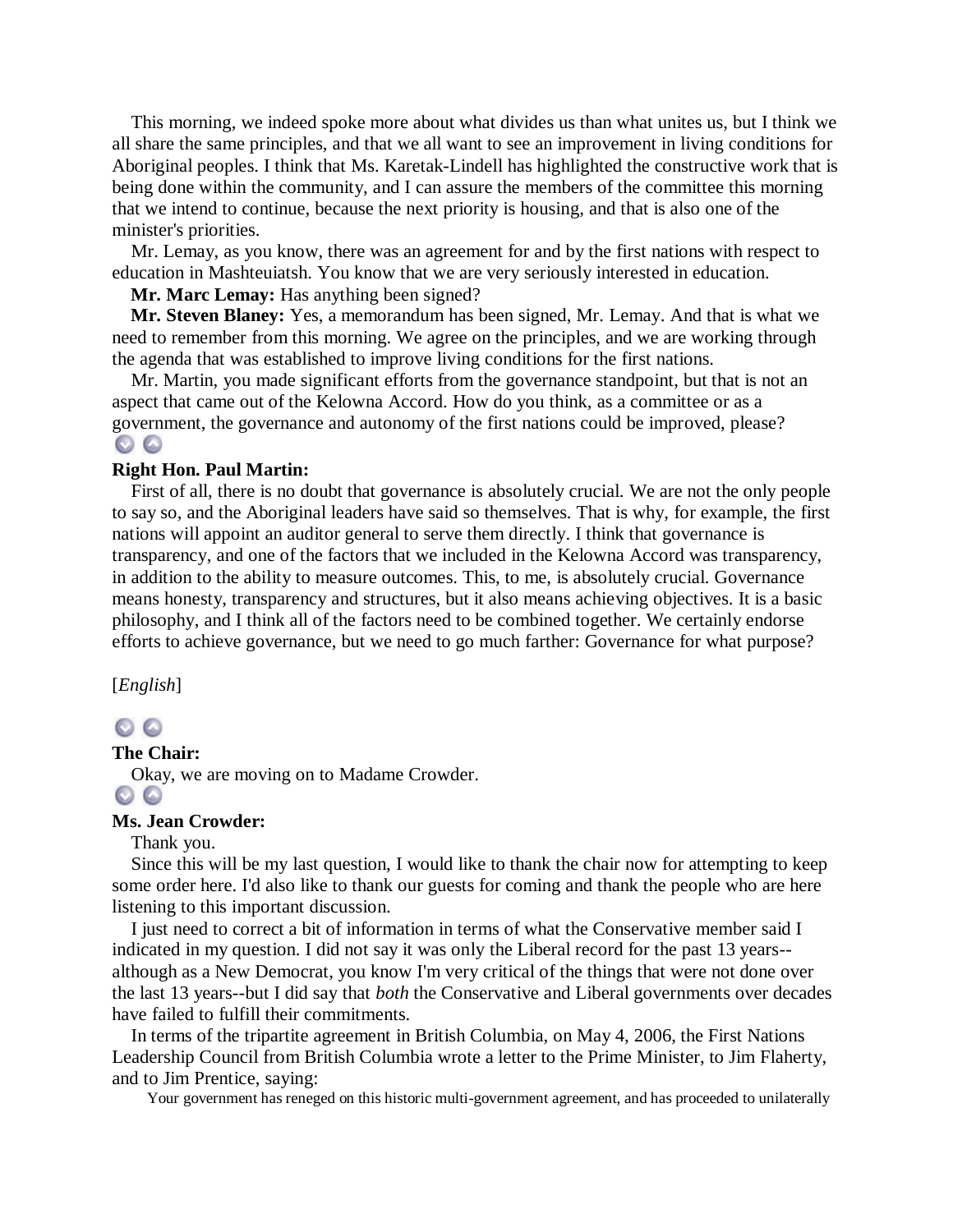implement its own plan to address our issues without any consultations with us....The funds announced in your budget will do very little to remedy chronic under-funding or the crushing poverty and appalling socioeconomic conditions of First Nations communities.

 I guess one of the things I would encourage this committee to do is actually invite the leadership council--I am talking about the three leadership groups in British Columbia--to come and talk to members about their understanding of the Kelowna accord, their understanding of its commitment, their understanding of how it was going to be implemented, and their understanding of where the gaps are.

 As well, we also need to highlight some of the successes--like Membertou, like Patuanak, like Westbank--and build on those successes. Members of the committee have talked about this before.

 The other plea we've heard from first nations, Métis, and Inuit leadership and community members is that we rise above partisan politics and come together as a government, as communities, and as first nations, Métis, and Inuit leadership to address these critical, serious issues.

 I think I need to remind each and every one of us here that we are talking about people. My very first duty, when I was elected in 2004 was to attend a funeral on July 1 for a first nations youth who had hanged himself.

 You started to talk about leadership but were interrupted, and I would like you to go back to the issue of leadership. I wonder why we cannot bring together a committee that includes first nations, Métis, and Inuit leadership and this committee to actually meaningfully move forward. We've had too many announcements and not enough action.

## $\odot$   $\odot$  (1050)

## $\odot$   $\odot$

#### **Right Hon. Paul Martin:**

I have just two comments, because I know time is running.

 I believe the suggestion that has been made by Ms. Crowder in terms of bringing the aboriginal leadership to this committee and working together is a very positive one. It's essentially what we tried to do at Kelowna. It's what was done at Mr. Scott's round tables. So I think the suggestion made by Ms. Crowder would be very valuable.

 As we wind down here, I'd like to pick up on something else she just said. That is, we do talk a lot about...and with justification, because you can't go into some of these communities without seeing the tragedies that occur. But we don't talk enough about the successes; Ms. Crowder is absolutely right.

 Mr. Chairman, there are some extraordinary successes out there in terms of entrepreneurship, in terms of bands that have come together to deal with their problems, in terms of the turnaround in education. When you see what band leadership can do when it really does take hold, it is extraordinary. That's why, I think, I'm so optimistic about the future.

 So we ought to talk more about the successes. I'm very glad you brought that up.  $\odot$   $\odot$ 

#### **The Chair:**

Going back over to the government side, who will speak?

Mr. Bruinooge.

 $\odot$   $\odot$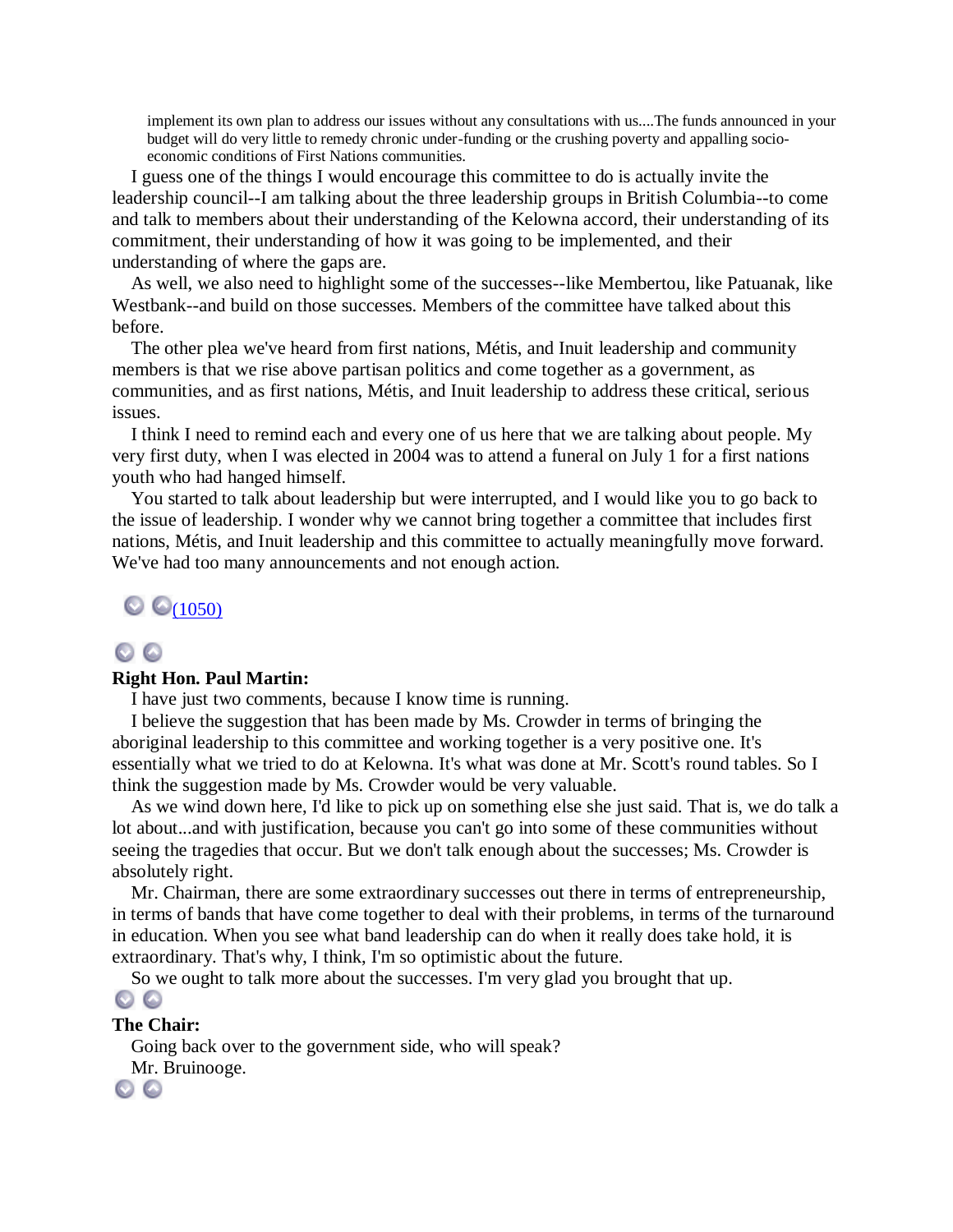#### **Mr. Rod Bruinooge:**

Thank you, Mr. Chair.

I'd like to go back to some of the comments that were made on the consultations.

 Which MPs were asked to be a part of the process? Were any opposition MPs asked? Mr. Martin, do you know the answer?

 $\odot$   $\odot$ 

### **Hon. Andy Scott:**

 Specifically, I was there. I remember that at Calgary the present minister Prentice was there. All MPs were invited.

 $\odot$   $\odot$ 

## **Mr. Rod Bruinooge:**

 Well, Mr. Martin, in fact the current minister was initially asked by Mr. Scott to take part in some of the round tables leading up to the first ministers meeting, but can you confirm that what he said is true? He said that various other members of your party, including Sue Barnes, demanded that this invitation be cancelled and it should only be a Liberal affair.

 $\odot$   $\odot$ 

## **Right Hon. Paul Martin:**

 I can tell you, because I was the one who specifically invited Mr. Harper. Mr. Prentice came.  $\odot$   $\odot$ 

### **Mr. Rod Bruinooge:**

I'm talking about the round table leading up to the event.

 $\odot$   $\odot$ 

### **Right Hon. Paul Martin:**

Mr. Layton was invited and came, and Pat Martin was there.

#### $\odot$   $\odot$

## **Mr. Rod Bruinooge:**

I'm talking about the consultations.

 $\bullet$   $\bullet$ 

## **Right Hon. Paul Martin:**

And Mr. Duceppe was there.

 $\odot$   $\odot$ 

## **Mr. Rod Bruinooge:**

Mr. Martin, clearly you're not answering--

 $\odot$   $\odot$ 

## **Hon. Andy Scott:**

 Just for the record, I think it's important, because you did ask. Mr. Prentice was there in Calgary.

 $\bullet$ 

## **Mr. Rod Bruinooge:**

Oh, he was in Calgary.

**An hon. member**: Kelowna.

 $\odot$   $\odot$ 

## **Hon. Andy Scott:**

That was the round table.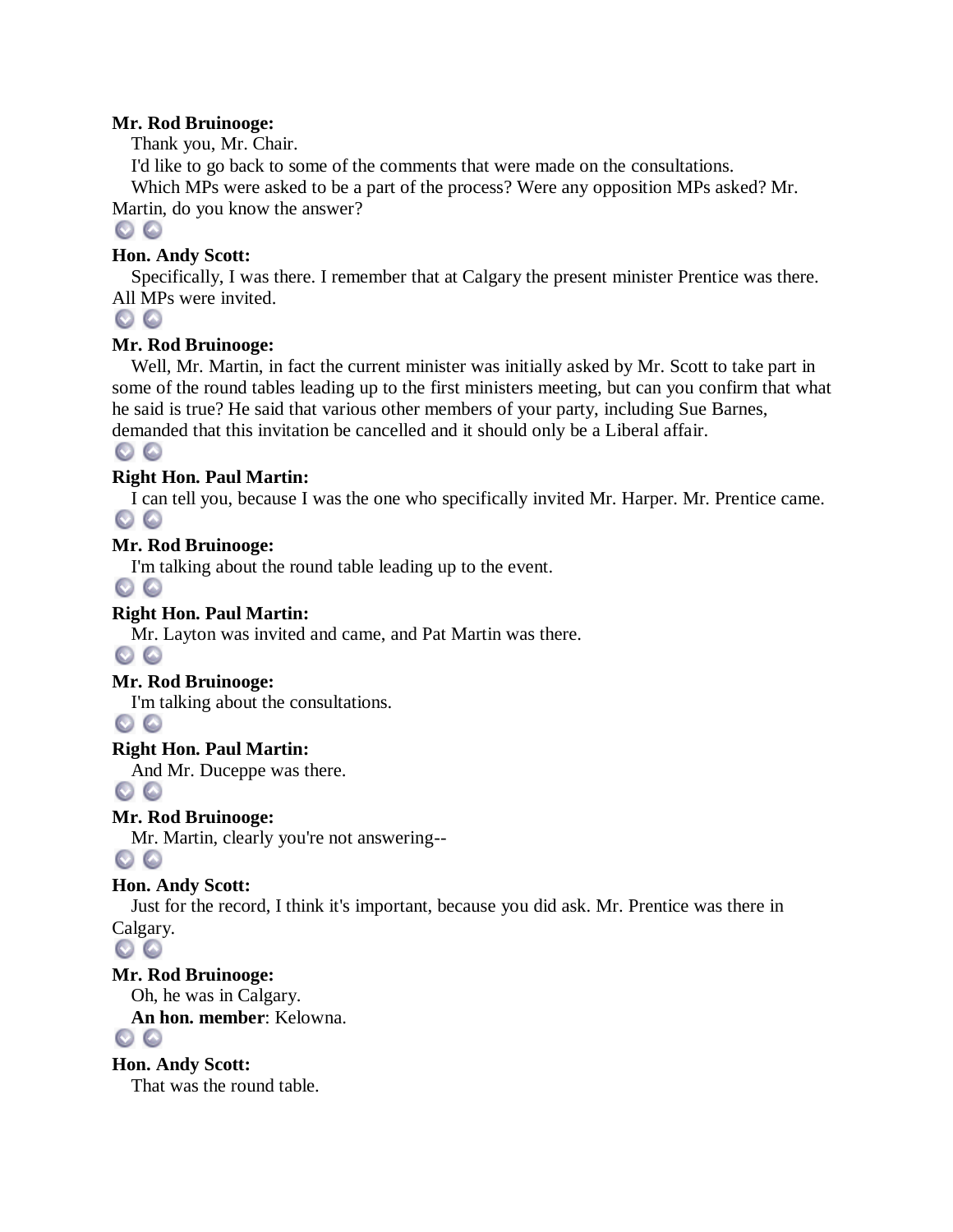$\odot$   $\odot$ 

### **Mr. Rod Bruinooge:**

Sorry, he was in Kelowna.

 $\odot$ (1055)

## $\bullet$   $\circ$

## **Hon. Andy Scott:**

No, Calgary. You asked about the round table.

 $\odot$   $\odot$ 

### **Mr. Rod Bruinooge:**

 But you cancelled an invitation that was made to him, and clearly you're not prepared to answer that.

 $\odot$   $\odot$ 

## **Hon. Andy Scott:**

 [Ask](http://cmte.parl.gc.ca/Content/HOC/committee/391/aano/evidence/ev2499050/aanoev25-e.htm) him this afternoon. He was in Calgary. I spoke to him.

 $\circ$   $\circ$ 

## **Mr. Rod Bruinooge:**

 I'd like to ask you about other groups that were involved. We had, for instance, ITK, CAP, and Aboriginal Friendship Centres before this committee, witnessing on various topics, but on this topic in particular. For instance, the individual from ITK who witnessed before our committee told us that he was not even told about the consultations until the weekend before the first [ministe](http://cmte.parl.gc.ca/Content/HOC/committee/391/aano/evidence/ev2499050/aanoev25-e.htm)rs meeting of last year. Why weren't these parties included?

 $\odot$   $\odot$ 

## **Hon. Andy Scott:**

 I can tell you that Jose Kusugak, who was the president for the period in question, was at every round table meeting. He was engaged probably as much as any other Canadian. In fact, you should check the transcript from Kelowna to see what he had to say.

 $\bullet$ 

## **Mr. Rod Bruinooge:**

That was not what he witnessed before this committee.

### $\odot$   $\odot$

## **Right Hon. Paul Martin:**

 I can tell you something else in terms of Jose. The fact is that not only was he there, but at the earlier meeting, when we announced the Inuit secretariat, Jose was there and the Inuit secretariat was part and parcel of all of this, at the specific request of the ITK.

## $\bullet$

## **Mr. Rod Bruinooge:**

 Mr. Martin, during the last thirteen years, unfortunately we saw massive growth in the situation of poor water in first nations communities. In fact, one of your colleagues, Senator Grafstein, stated that he was told the government would bring in dynamic water policies to remedy the situation and that he should keep cool and await the new policy. Regretfully, that had not happened at all during the period leading up to Kelowna.

 Why did you neglect the serious issues of water through your terms as both Minister of Finance and Prime Minister?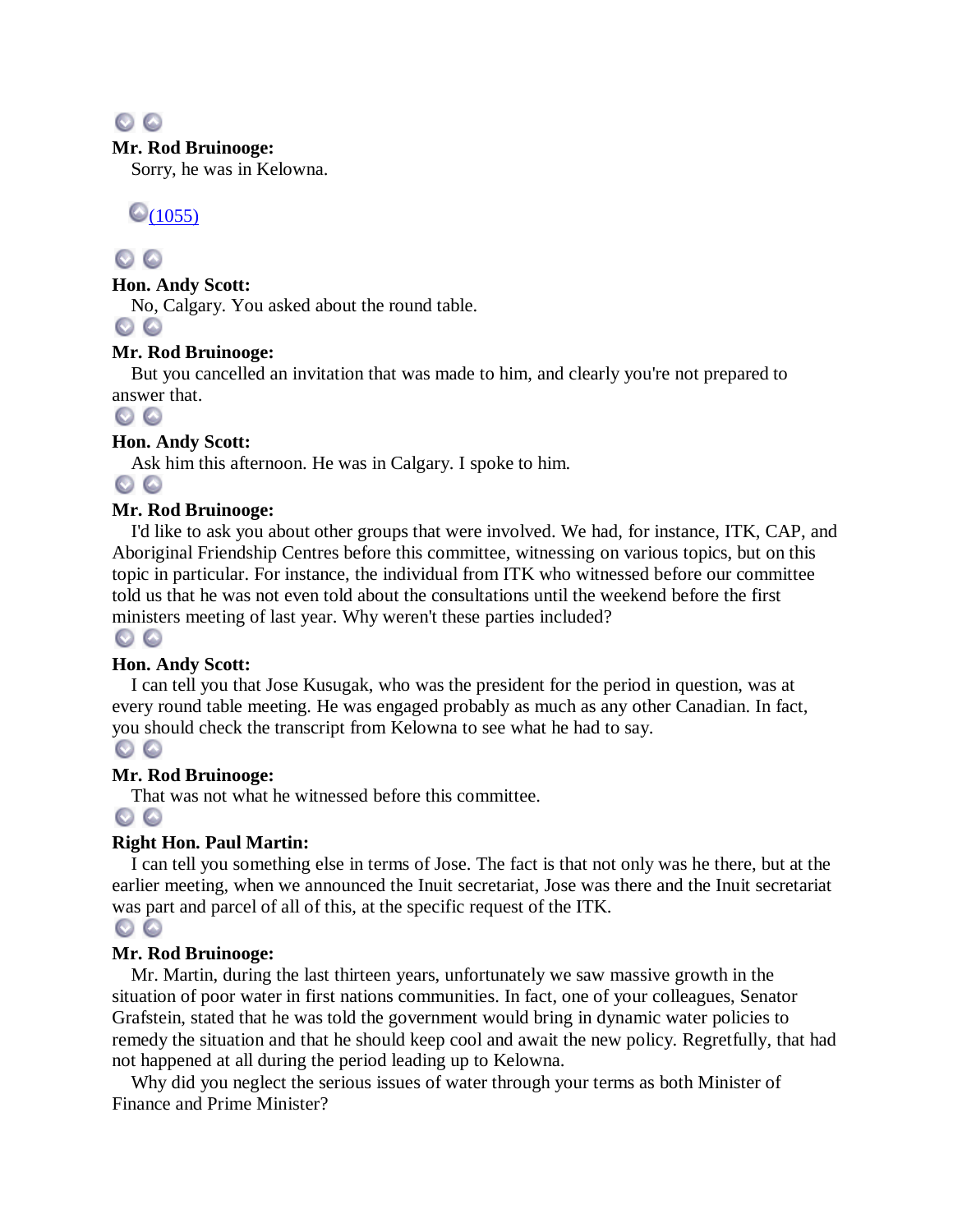# $\odot$   $\odot$

## **Right Hon. Paul Martin:**

 [First](http://cmte.parl.gc.ca/Content/HOC/committee/391/aano/evidence/ev2499050/aanoev25-e.htm) of all, we didn't. We did invest in water, as we invested in other areas.

 $\bullet$ 

## **Mr. Rod Bruinooge:**

Well, we sure inherited a massive problem, if you invested so much.

 $\odot$   $\odot$ 

## **Right Hon. Paul Martin:**

 Mr. Chairman, if I could answer the question, if the question is whether we did enough, the answer is no. No, we didn't, and neither did previous governments. It's no excuse that we didn't [do enou](http://cmte.parl.gc.ca/Content/HOC/committee/391/aano/evidence/ev2499050/aanoev25-e.htm)gh, but the fact is that it is no excuse now not to go ahead.

 $\odot$   $\odot$ 

## **Mr. Rod Bruinooge:**

And that's what we agree with. We must move forward.

 $\odot$   $\odot$ 

## **Right Hon. Paul Martin:**

 It's no excuse at this table, when all the parties in the House of Commons, and Canadians, and the aboriginal leadership want to proceed, to go ahead—

 $\bullet$   $\bullet$ 

## **Mr. Rod Bruinooge:**

And so does our government.

 $\odot$   $\odot$ 

## **Right Hon. Paul Martin:**

—that in fact the government simply seems fixated on playing a partisan game.

 $\odot$   $\odot$ 

## **Mr. Rod Bruinooge:**

That's why we're proceeding—

 $\odot$   $\odot$ 

## **Right Hon. Paul Martin:**

Now, let's deal with water.

 $\odot$   $\odot$ 

## **Mr. Rod Bruinooge:**

—with one of the largest budget investments in the last ten years.

 $\bullet$ 

## **Right Hon. Paul Martin:**

 Let's put ourselves in a situation in which, years from now, people aren't saying we didn't do enough about water, we didn't do enough about education.

 $\bullet$ 

## **Mr. Rod Bruinooge:**

Unfortunately, that is what they're going to be saying about your legacy.

### $\odot$   $\odot$ **Right Hon. Paul Martin:**

That's what Kelowna is all about.

 $\odot$   $\odot$